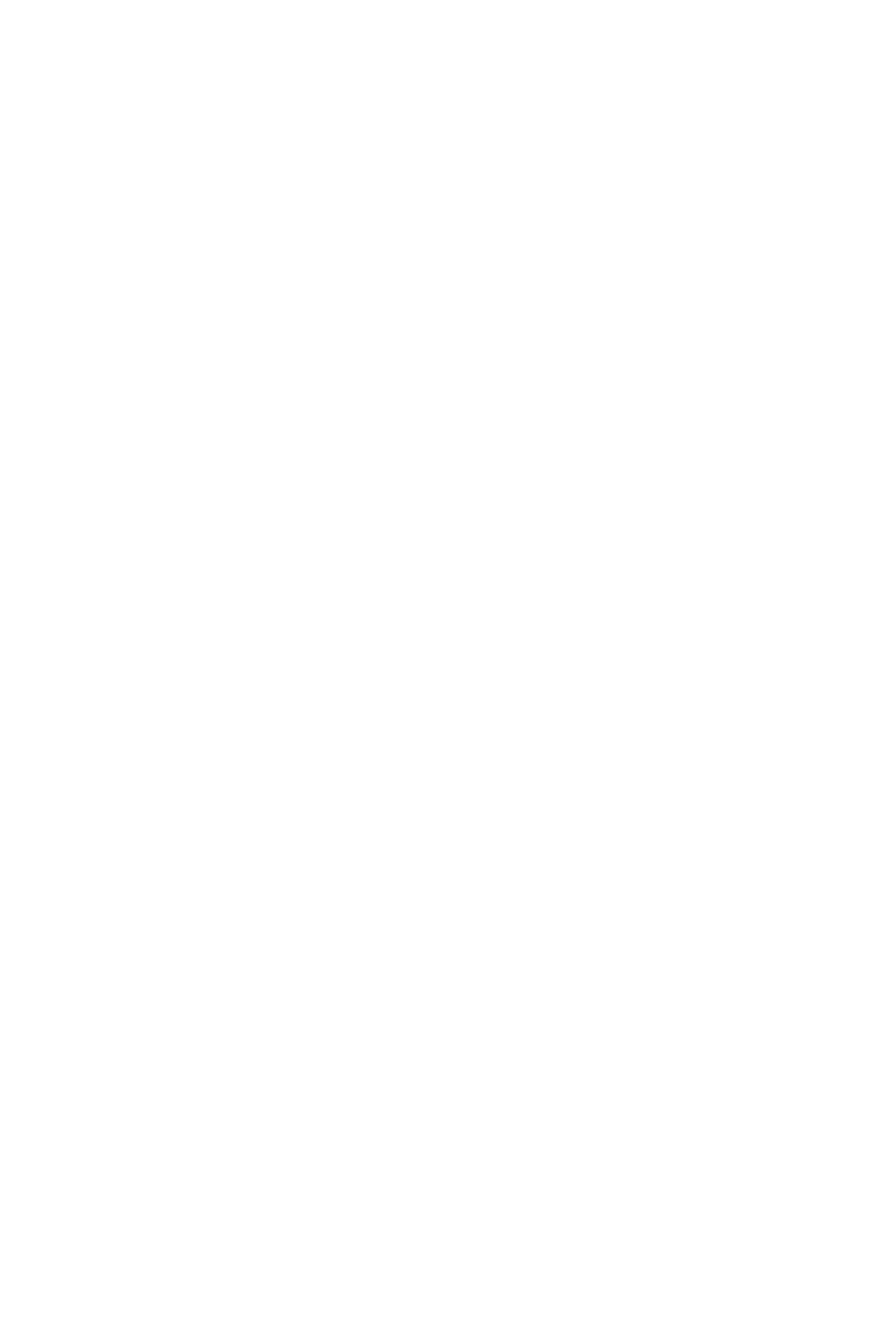# ECONOMIC DEVELOPMENT HANDBOOK **JON 2016**







**EDITED BY JONATHAN Q. MORGAN, Ph.D.**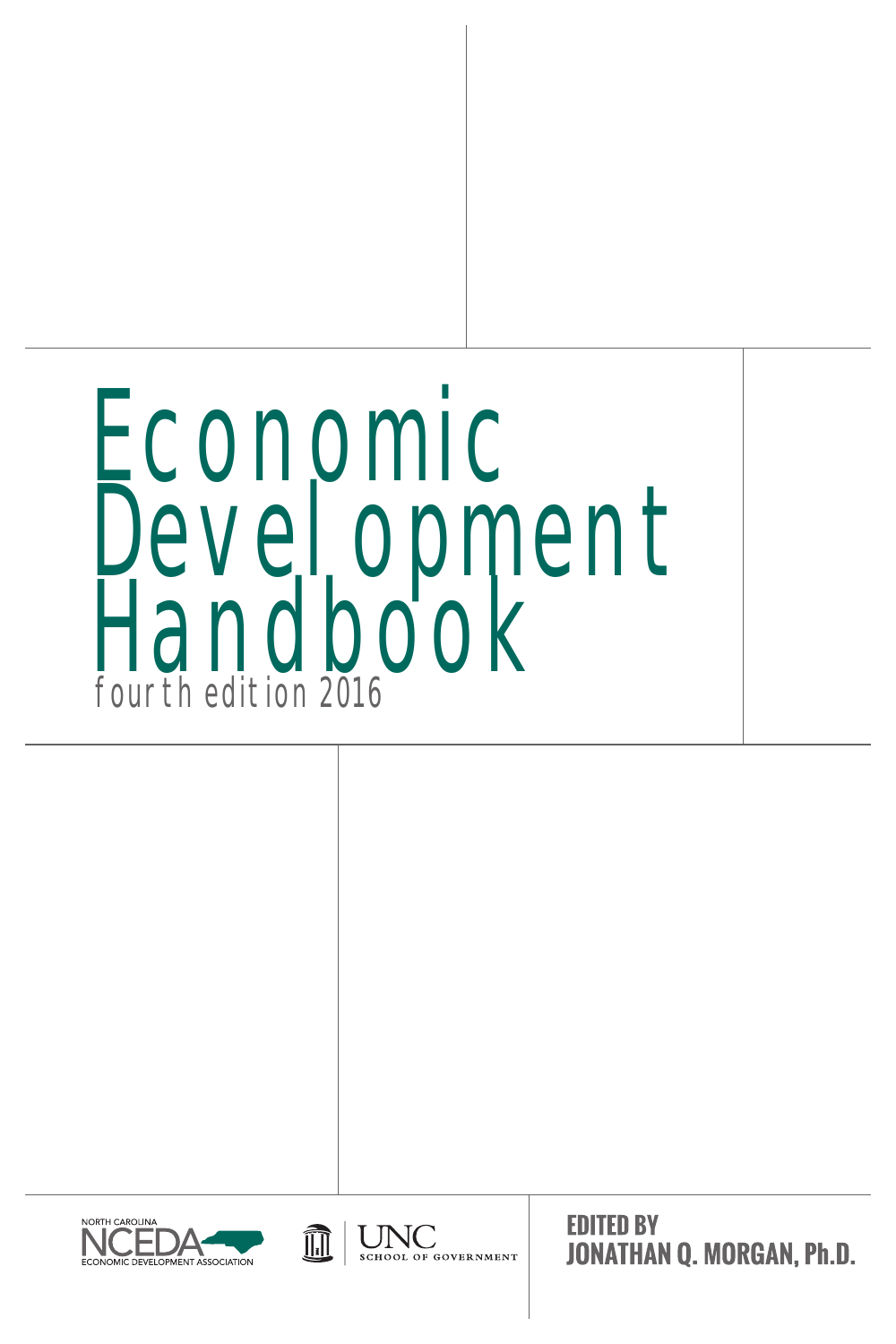The School of Government at the University of North Carolina at Chapel Hill works to improve the lives of North Carolinians by engaging in practical scholarship that helps public officials and citizens understand and improve state and local government. Established in 1931 as the Institute of Government, the School provides educational, advisory, and research services for state and local governments. The School of Government is also home to a nationally ranked Master of Public Administration program, the North Carolina Judicial College, and specialized centers focused on community and economic development, information technology, and environmental finance.

As the largest university-based local government training, advisory, and research organization in the United States, the School of Government offers up to 200 courses, webinars, and specialized conferences for more than 12,000 public officials each year. In addition, faculty members annually publish approximately 50 books, manuals, reports, articles, bulletins, and other print and online content related to state and local government. The School also produces the *Daily Bulletin Online* each day the General Assembly is in session, reporting on activities for members of the legislature and others who need to follow the course of legislation.

Operating support for the School of Government's programs and activities comes from many sources, including state appropriations, local government membership dues, private contributions, publication sales, course fees, and service contracts.

Visit sog.unc.edu or call 919.966.5381 for more information on the School's courses, publications, programs, and services.

#### Michael R. Smith, Dean

Thomas H. Thornburg, Senior Associate Dean Frayda S. Bluestein, Associate DEAN FOR FACULTY DEVELOPMENT Bradley G. Volk, Associate DEAN FOR ADMINISTRATION

#### **FACULTY**

Whitney Afonso Trey Allen Gregory S. Allison David N. Ammons Ann M. Anderson Maureen Berner Mark F. Botts Peg Carlson Leisha DeHart-Davis Shea Riggsbee Denning Sara DePasquale James C. Drennan Richard D. Ducker Joseph S. Ferrell Alyson A. Grine Norma Houston

Cheryl Daniels Howell Jeffrey A. Hughes Willow S. Jacobson Robert P. Joyce Diane M. Juffras Dona G. Lewandowski Adam Lovelady James M. Markham Christopher B. McLaughlin Kara A. Millonzi Jill D. Moore Jonathan Q. Morgan Ricardo S. Morse C. Tyler Mulligan Kimberly L. Nelson David W. Owens

LaToya B. Powell William C. Rivenbark Dale J. Roenigk John Rubin Jessica Smith Meredith Smith Carl W. Stenberg III John B. Stephens Charles Szypszak Shannon H. Tufts Vaughn Mamlin Upshaw Aimee N. Wall Jeffrey B. Welty Richard B. Whisnant

© 2016 NCEDA and School of Government, The University of North Carolina at Chapel Hill

Use of this publication for commercial purposes or without acknowledgment of its source is prohibited. Reproducing, distributing, or otherwise making available to a non-purchaser the entire publication, or a substantial portion of it, without express permission, is prohibited.

Printed in the United States of America

20 19 18 17 16 1 2 3 4 5

ISBN 978-1-56011-871-8

 This publication is printed on permanent, acid-free paper in compliance with the North Carolina General Statutes. Printed on recycled paper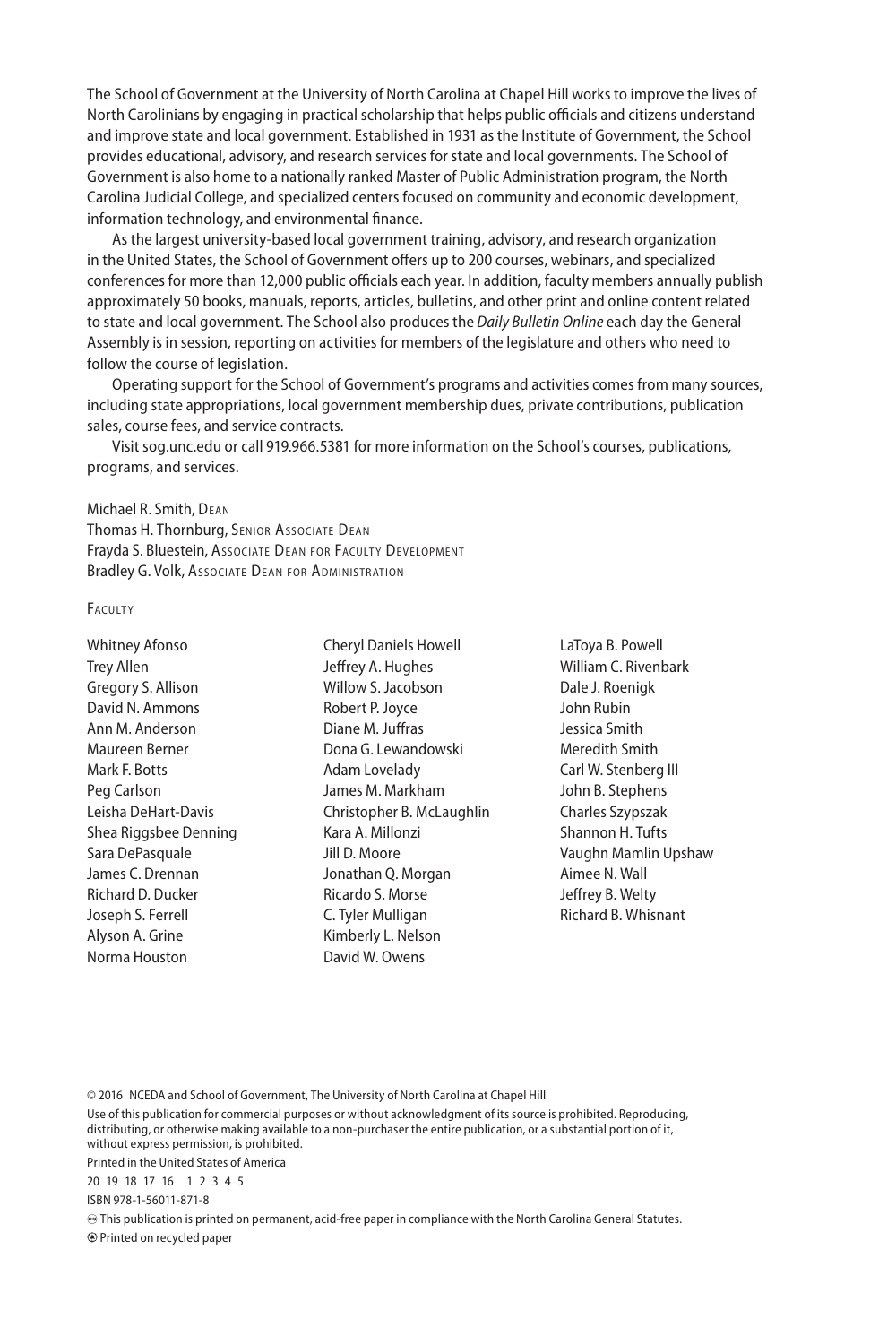# **Contents**

| <b>Preface</b><br>V                                                                                                                                                                                                                                                                                                                                                                                                                                                                             |        |    |
|-------------------------------------------------------------------------------------------------------------------------------------------------------------------------------------------------------------------------------------------------------------------------------------------------------------------------------------------------------------------------------------------------------------------------------------------------------------------------------------------------|--------|----|
| <b>Acknowledgments</b><br>vii                                                                                                                                                                                                                                                                                                                                                                                                                                                                   |        |    |
| <b>Introduction to Economic Development</b><br>ix                                                                                                                                                                                                                                                                                                                                                                                                                                               |        |    |
| <b>Why North Carolina Is Involved</b><br>1<br><b>History</b><br>1<br>The Need for Economic Development Programs<br>Helping Companies and Communities Compete                                                                                                                                                                                                                                                                                                                                    | 3<br>5 |    |
| <b>Participants</b><br>7<br><b>Local Developers</b><br>7<br><b>Regional Developers</b><br>9<br><b>State Developers</b><br>11<br><b>Economic Development Allies</b><br>12                                                                                                                                                                                                                                                                                                                        |        |    |
| <b>The Role of Elected Officials</b><br>13                                                                                                                                                                                                                                                                                                                                                                                                                                                      |        |    |
| <b>The Process</b><br>17<br><b>Strategic Visioning and Planning</b><br>17<br><b>Strategies</b><br>19<br>Retaining and Expanding Existing Firms<br>20<br><b>Improving Local Linkages</b><br>21<br>Creating New Firms and Promoting Entrepreneurship<br><b>Capturing New Dollars</b><br>23<br><b>Recruiting New Facilities</b><br>24<br>Tools<br>25<br><b>Marketing and Recruitment Tools</b><br>25<br><b>Business Retention and Expansion Tools</b><br>26<br><b>Entrepreneurship Tools</b><br>26 |        | 22 |
| The Need for Product<br>27<br>How a Business Location Project Happens<br>30<br>A Typical Project<br>30                                                                                                                                                                                                                                                                                                                                                                                          |        |    |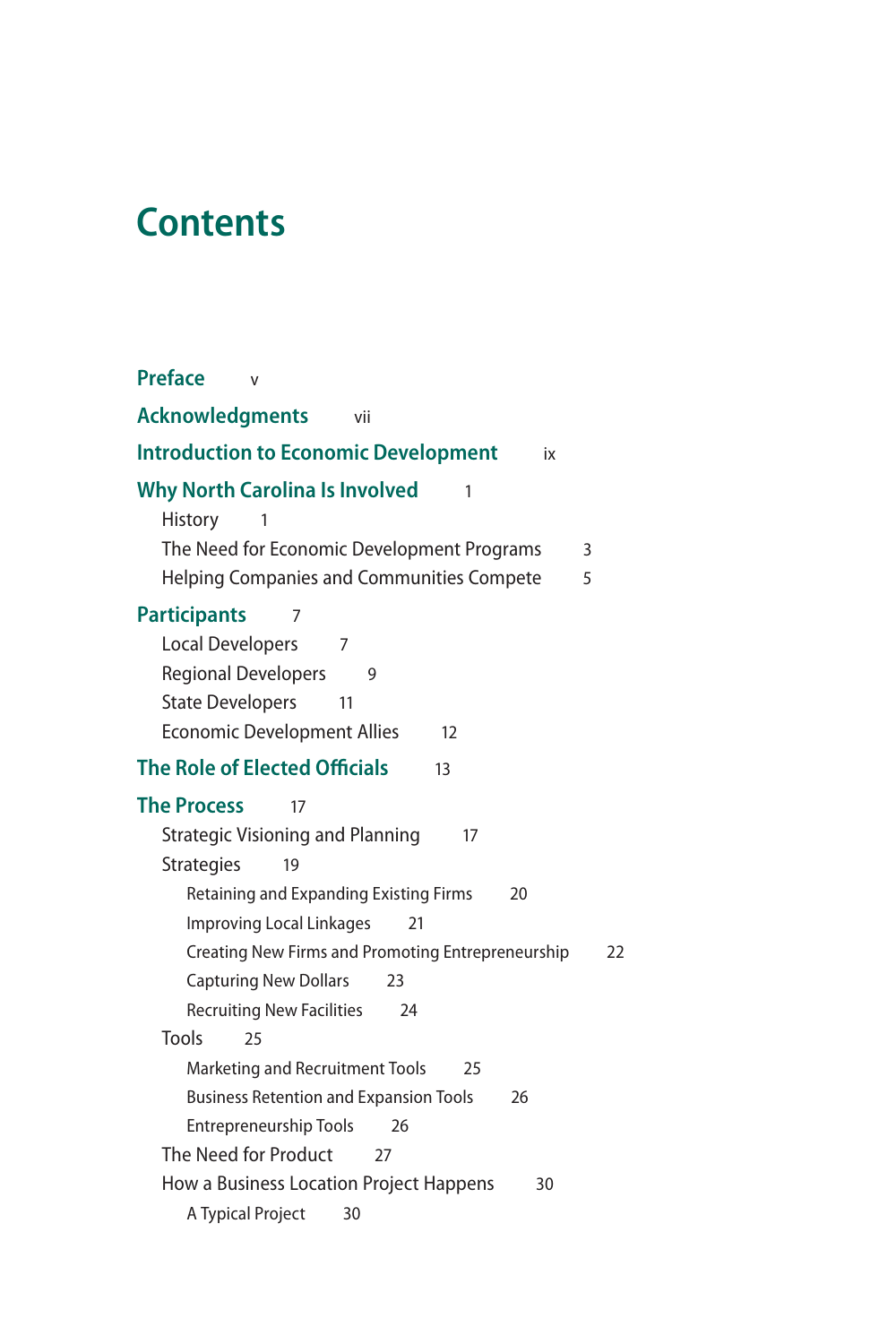#### **[Financial Incentives](#page-43-0)** 33

[Current Financial Assistance Programs 35](#page-45-0) [State Programs 35](#page-45-0) [Regional Programs 38](#page-48-0) [Local Programs 39](#page-49-0) *[Local Incentive Examples](#page-49-0)* 39 *[Industrial Revenue Bonds \(IRBs\)](#page-50-0)* 40 *[Project Development Financing](#page-51-0)* 41

#### **[The Future of Economic Development in North Carolina](#page-53-0)** 43

- **[Endnotes](#page-55-0)** 45
- **[Resources](#page-57-0)** 47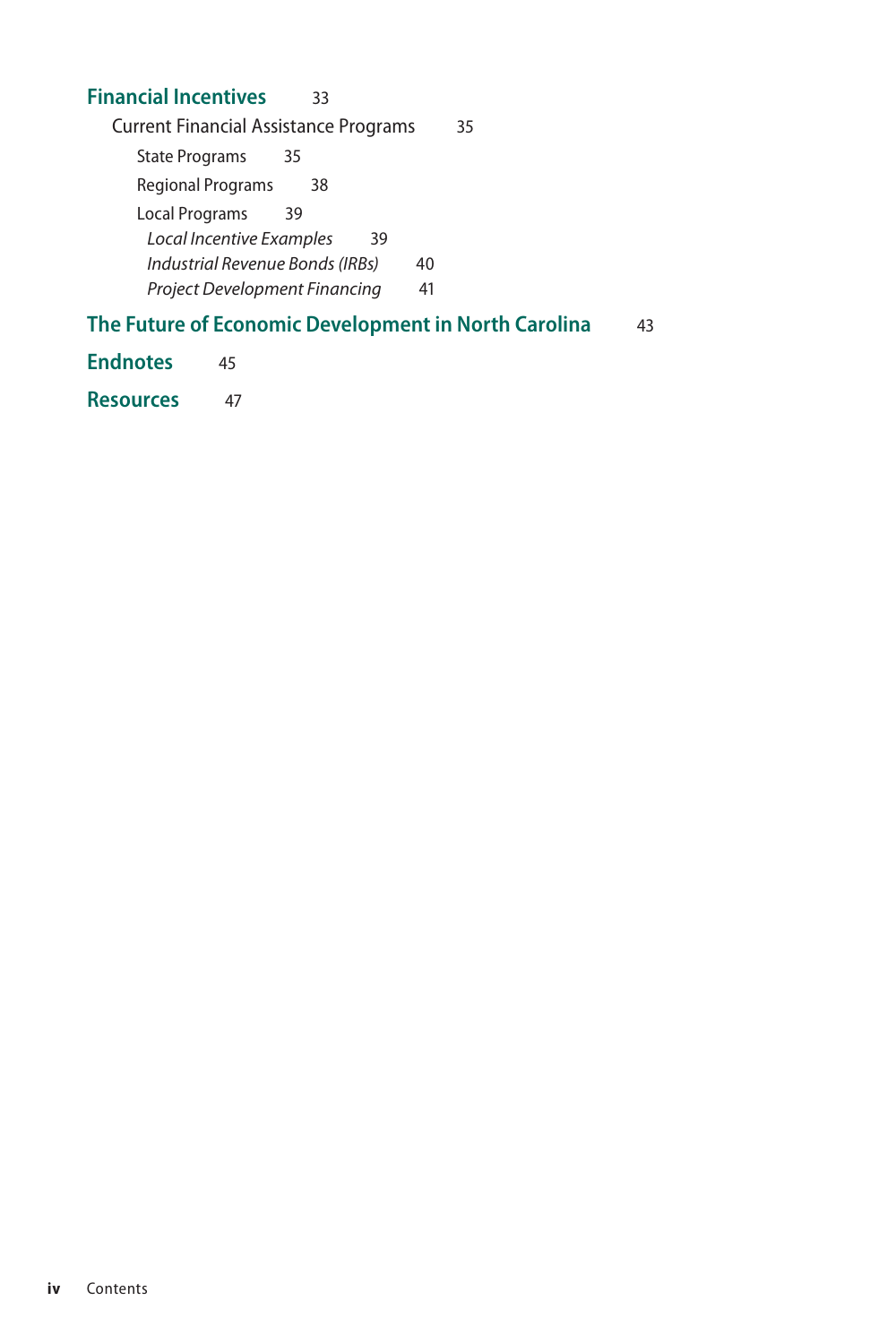# <span id="page-5-0"></span>**Preface**

As the fourth edition of this handbook is being written, North Carolina continues to press toward a full and robust economic recovery after having reinvented its economic development approach in many respects. One of the major changes at the state level resulted in shifting responsibility for marketing, prospect management, tourism, and international trade to a newly created private entity called the Economic Development Partnership of North Carolina (EDPNC). Other significant changes in the last few years have included eliminating statutory tax credits, adopting a new regional model, and taking a different approach to rural development.

The reset of state-level economic development efforts coincides with the work of a new Reimagining Committee of the North Carolina Economic Development Association (NCEDA), which is taking a fresh look at NCEDA's structure, programming, and other services provided to its members. The goal is to assure that NCEDA will be as relevant as possible to its members and will return the highest value to them in support of economic development in North Carolina.

North Carolina's current marketing slogan—"Nothing Compares" seeks to differentiate the state and draw attention to its many distinctive assets. This latest branding effort is consistent with previous campaigns that billed North Carolina as the "State of Minds" and "A Better Place to Be". The point is that North Carolina has a lot working in its favor.

An economic recovery marked by fits and starts can be unsettling. But even in this volatile environment, the state continues to be a top destination for businesses and residents alike. This is due to the state's committed leadership and support for economic development and its many assets, including a skilled and talented workforce; an extensive network of universities and community colleges; a high quality of life;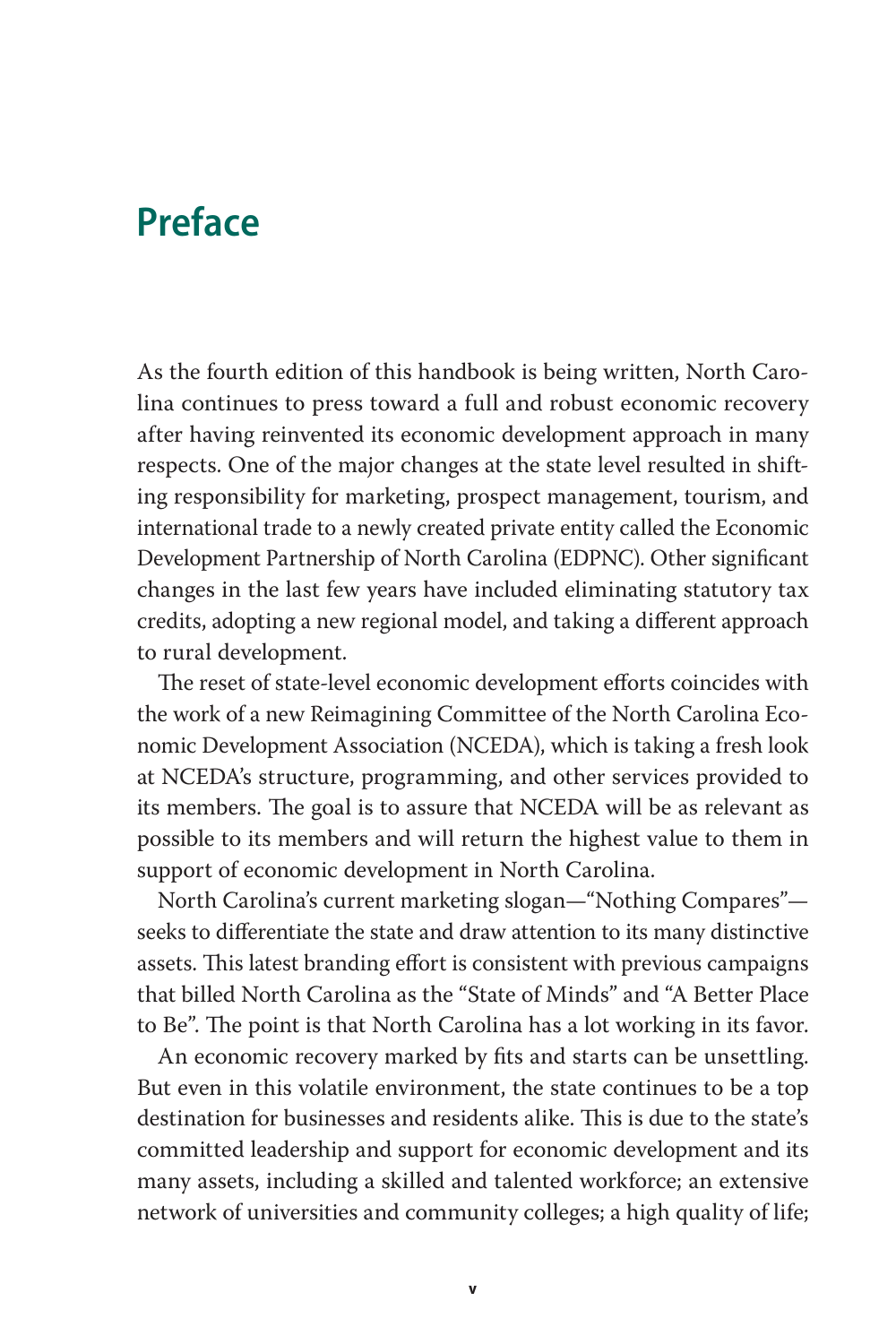attractive natural, cultural, and recreational amenities; geographic location; and a mild climate. These assets make North Carolina well positioned for a renewed prosperity as the economy gains steam.

The work of economic development endures and the ultimate mission remains clear: to preserve and enhance the standard of living for North Carolina's residents amid a rapidly changing economy in which the state must compete globally for its share of domestic and foreign investment.

The work of keeping North Carolina competitive is implemented through a network of organizations and professionals who employ various policies, programs, and tools in a process that is not always well understood. NCEDA partnered with the School of Government at the University of North Carolina (UNC) to prepare this publication as a basic introduction to economic development. It is offered as an educational resource for legislators, policymakers, community leaders, and interested citizens across the state who desire to keep North Carolina competitive in its quest for new jobs and investment.

> Ernie Pearson, President, NCEDA Jonathan Q. Morgan, Ph.D. June 2016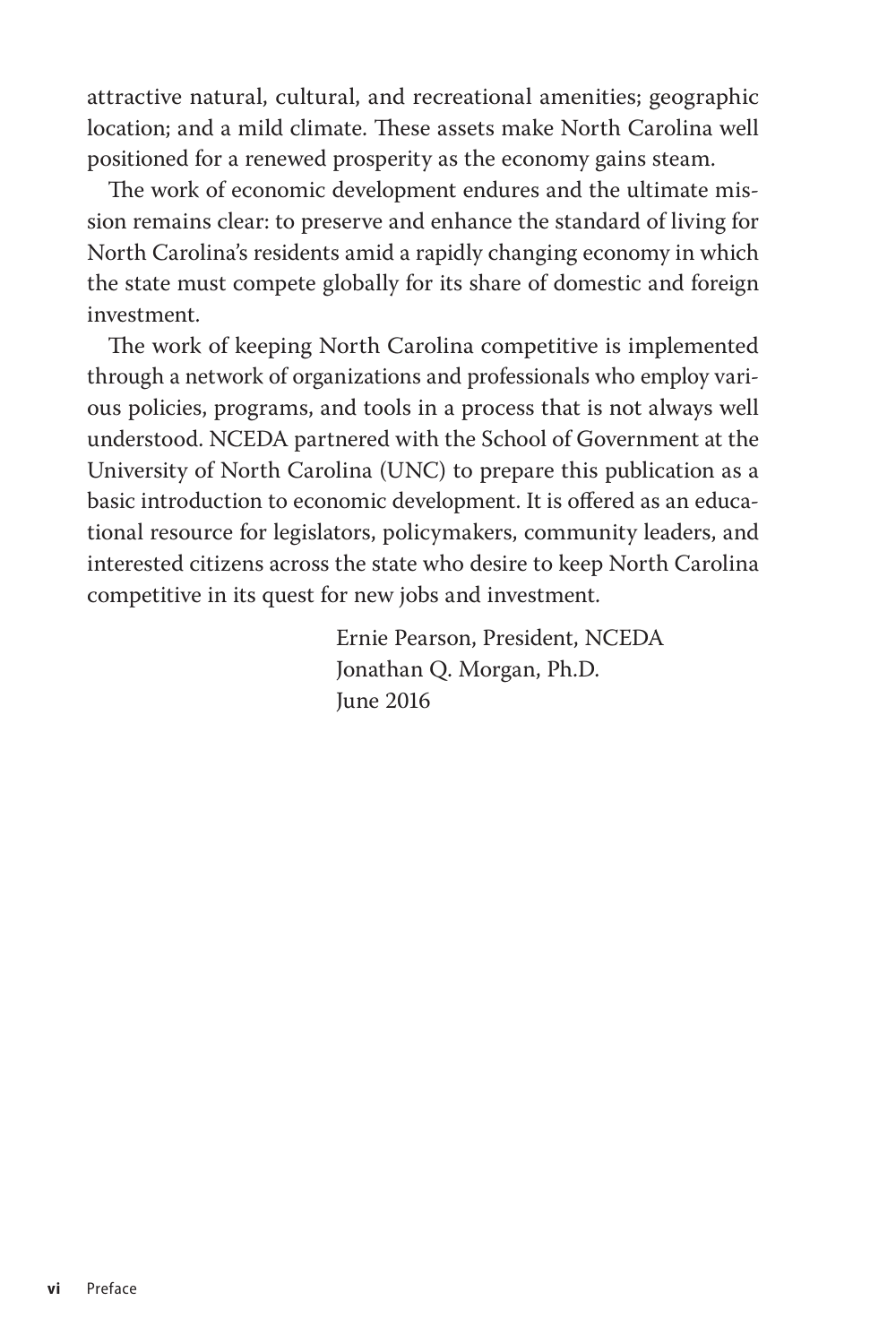# <span id="page-7-0"></span>**Acknowledgments**

In 2001 several NCEDA members volunteered their time to create the original version of the *Economic Development Handbook* in order to educate North Carolinians about the constantly changing profession of economic development. Robin Hiott Spinks chaired the committee that developed the first edition; committee members included Ray Burrows, Doug Byrd, Brenda Daniels, Jim Fain, Oppie Jordan, Bob Leak Jr., Dianne Reid, Steve Yost, and Lawrence Bivins. In 2003 Leslie Scott led the effort to revise the first edition. Committee members who worked on the second edition of this handbook include Ronnie Goswick, Scott Millar, John Peterson, and Mac Williams.

The third edition of the handbook in 2009 was made possible through a partnership between NCEDA and the UNC School of Government under the direction of Professor Jonathan Q. Morgan. That edition updated and augmented much of the original content with information on new approaches, policies, programs, examples, and emerging trends within the field. NCEDA members who offered suggestions for revisions and reviewed drafts for the third edition included Len Kulik, Michael Smith, Joanna Helms, and Scott Hamilton. George Sherrill helped update the information on state financial programs that are available.

Professor Morgan led the effort to substantially update and revise previous content in order to produce this fourth edition of the handbook. This edition reflects the many significant changes that have occurred in North Carolina's approach to economic development in the last few years. The following NCEDA members helped identify sections that needed updating and reviewed drafts of the new handbook: Brenda Daniels, Loren Hill, Randall Johnson, Gary Lanier, Maureen Little, Crystal Morphis, Michael Smith, and Steve Yost.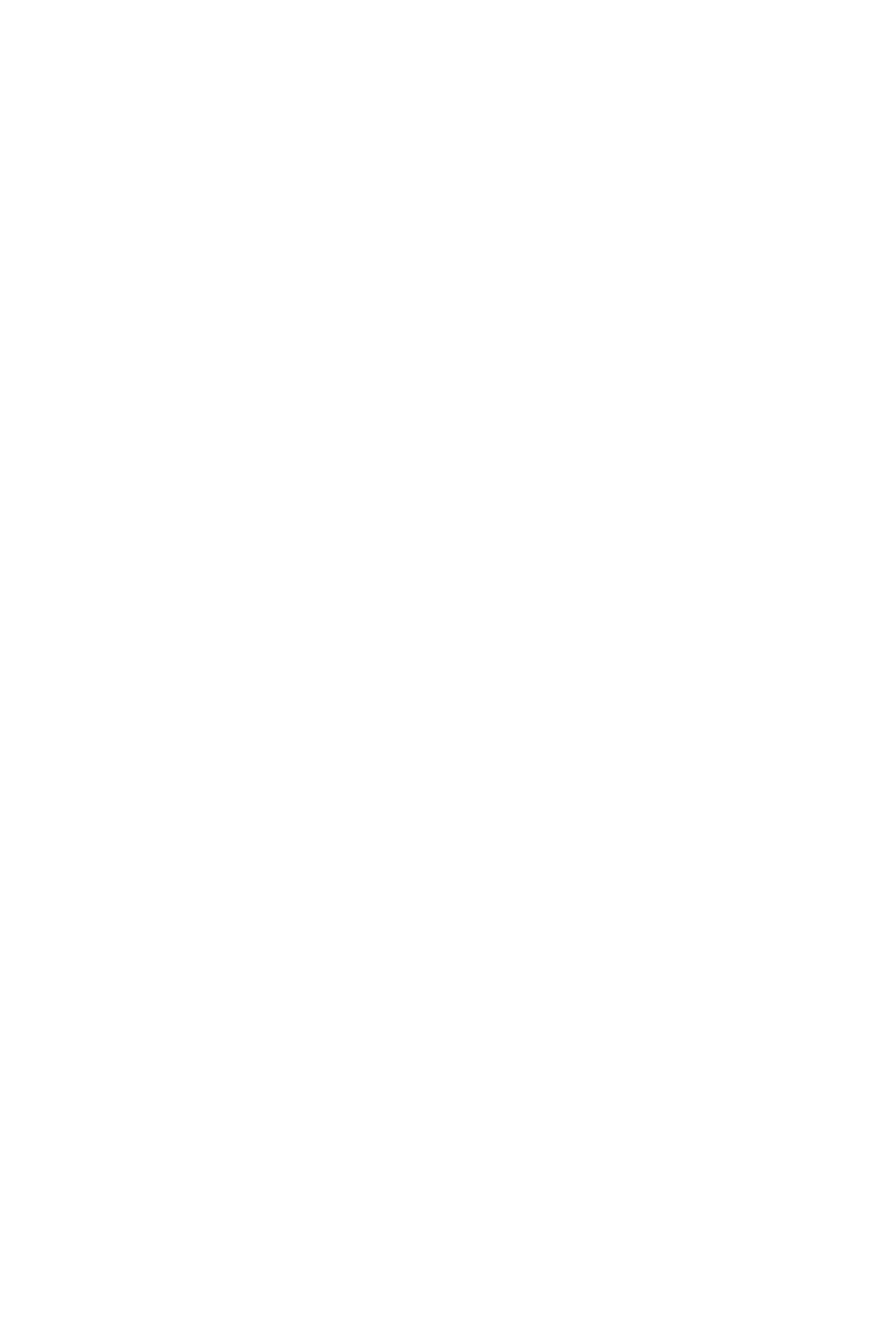# <span id="page-9-0"></span>**Introduction to Economic Development**

Economic development is both a process and a set of desired outcomes. The process is multifaceted and dynamic and results in new private investment, job creation, increased wealth, and a higher standard of living for residents. What drives economic development is private sector business activity; that is, businesses of all sizes starting up, relocating, or expanding in an area. They may be involved in manufacturing, distribution, agriculture, transportation, research and development (R&D), business services, or other sectors of the economy. The investment these businesses make in a community gives rise to a range of related commercial activities and services. Residential growth can also occur, bringing a wide variety of retail, consumer services, recreational, tourism, and other commercial enterprises.

The ripple effect of new jobs and investment can be significant. The analytical model used by the N.C. Department of Commerce to gauge economic impact shows, for example, that every 100 new jobs in semiconductor manufacturing generate an additional 134 jobs as a result of indirect and induced economic activity. The model estimates that every \$5 million in manufacturing facility construction investment spurs another \$2.6 million in statewide spending. New jobs and investment, in turn, generate income, sales, and property tax revenues for local and state governments to spend on crucial public services and amenities that help attract more firms and residents and enhance quality of life.

Economic development is conducted by a network of professionals using an array of tools designed to encourage private investment and job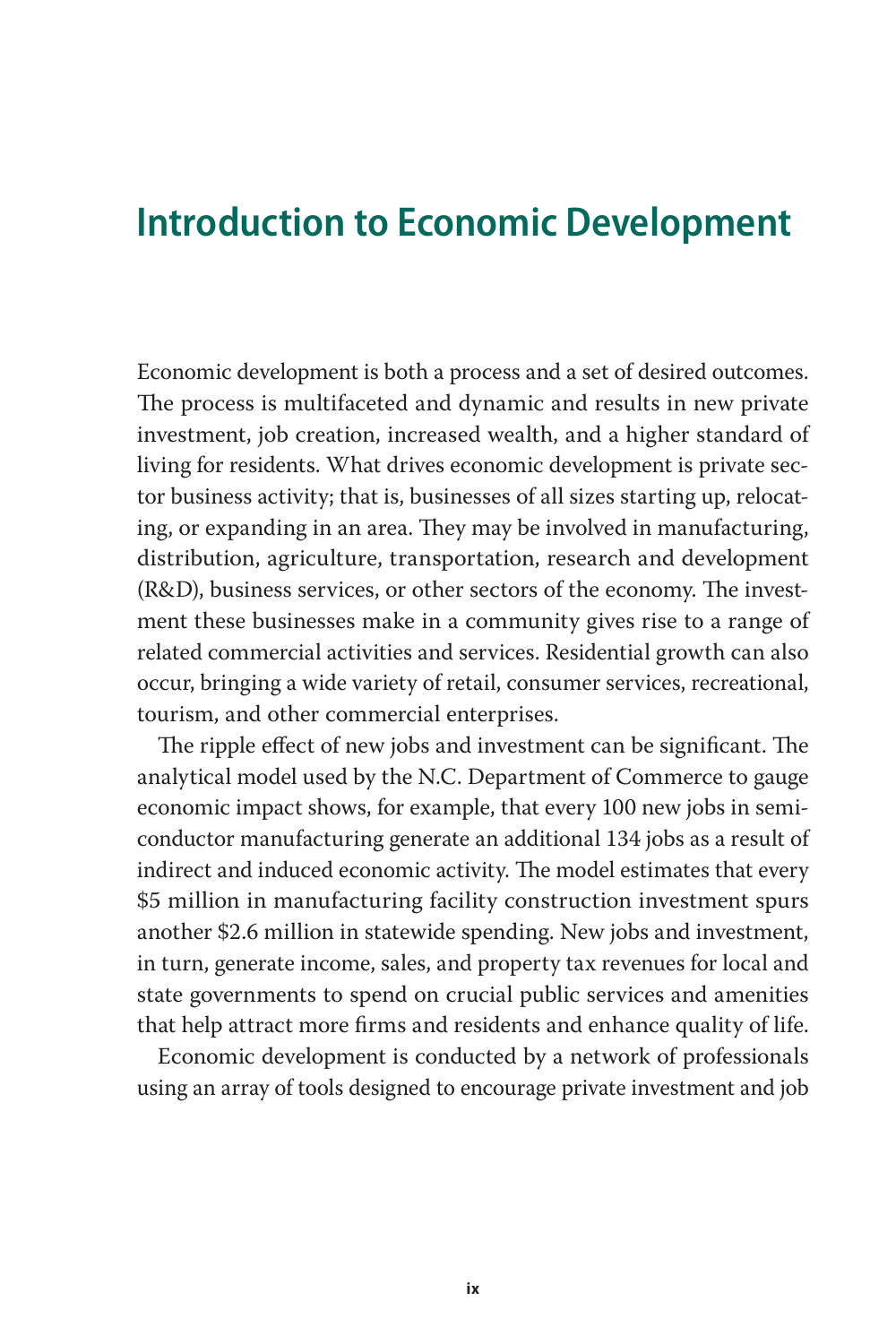creation which, in turn, help grow local, regional, and state economies. It can be defined as the specific activities, programs, and tools aimed at

- stimulating private investment to expand a tax base;
- increasing employment opportunities, wages, and personal incomes; and
- increasing wealth in a community.

Economic development can help expand and balance a tax base so that a jurisdiction will have the resources it needs to provide highquality public services at a reasonable cost to its residents. Balancing the tax base among the various land uses—agricultural, residential, commercial, and industrial—is especially important for the many "bedroom" communities that exist in North Carolina. These communities rely on local tax bases comprised mostly of residential property. The problem is that residential development does not typically generate sufficient tax revenues to pay for the public services it requires. By contrast, commercial and industrial development projects usually pay for themselves and produce net tax revenues in excess of the costs for needed public services.

Economic development efforts produce other highly desirable outcomes. One example of this is the broadening of a community's leadership base as new companies bring in executives and entrepreneurs who can participate in various local organizations and programs. Another example is that new companies can provide a community with support in the form of philanthropy and volunteerism.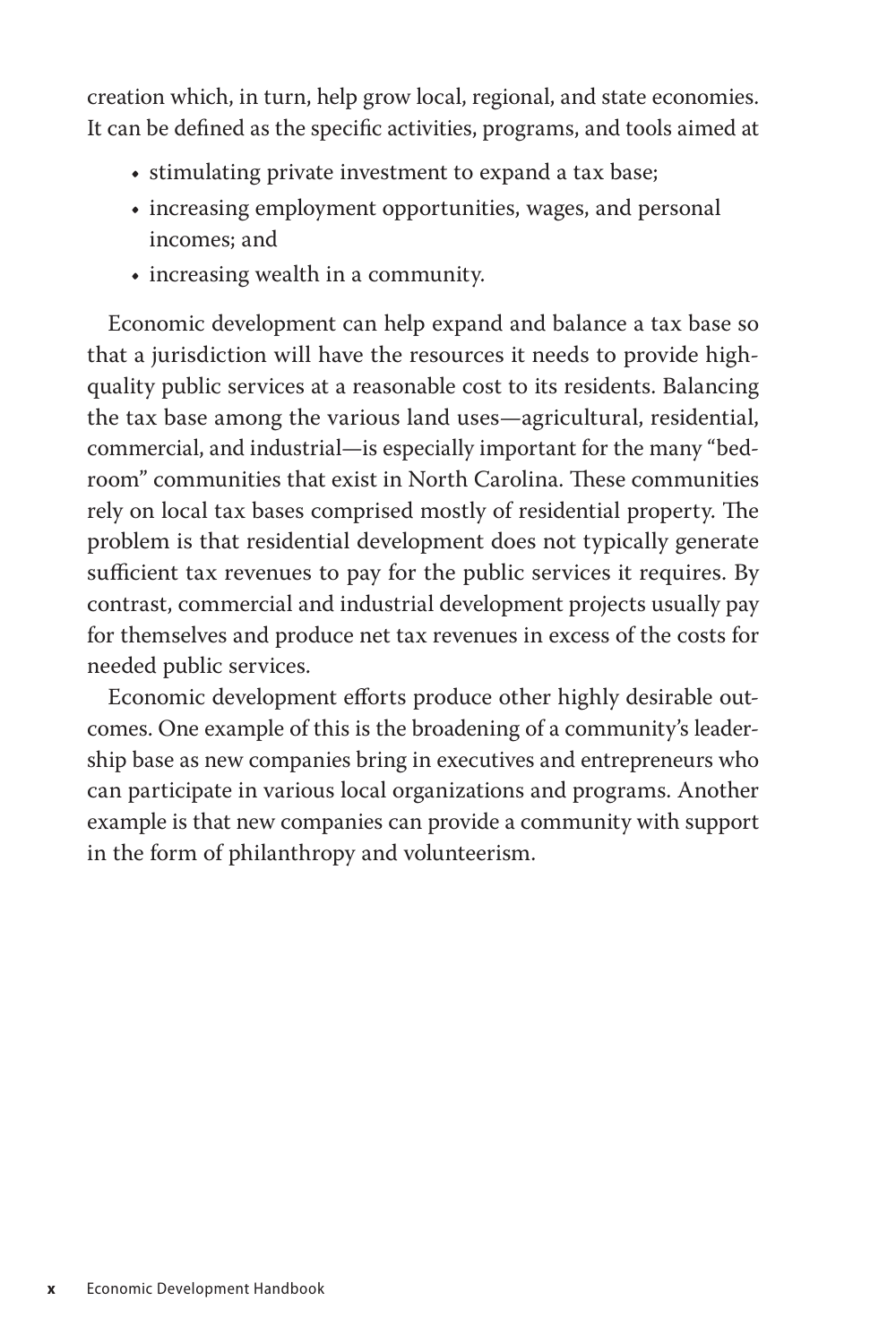# <span id="page-11-0"></span>**Why North Carolina Is Involved**

#### **History**

North Carolina has undergone considerable economic change since the arrival of its early settlers, when the state prospered in trading, fishing, and farming. After the industrial revolution, as new railroads and highways began crisscrossing the state, North Carolina's economy shifted toward other types of economic activity. The Piedmont Triad region built an economy on manufacturing; the Triangle region emerged as a center for government and higher education; and Charlotte established itself as a financial services and distribution hub.

During the late 1950s a milestone in North Carolina economic development occurred, as Governor Luther Hodges and a handful of government, university, and business leaders began to plan a project that would eventually transform the state's economy.1 The idea was to attract companies to locate to assembled parcels of land located between Raleigh and Durham. By the late 1960s the resulting Research Triangle Park (RTP) had landed major anchor tenants that would lay the foundation for it to become a global model of a successful technology park that is affiliated with research universities. At the same time North Carolina experienced a rapid expansion in its traditional industries—textiles and furniture—as U.S. manufacturing jobs moved south. Tobacco farming and processing were also strong industries during this period.

North Carolina has benefited from visionary leadership, and government and private sector entities have worked well together to make the state attractive to new businesses. Some of the state's major public investments have included:

• the expansion of the North Carolina Community College System;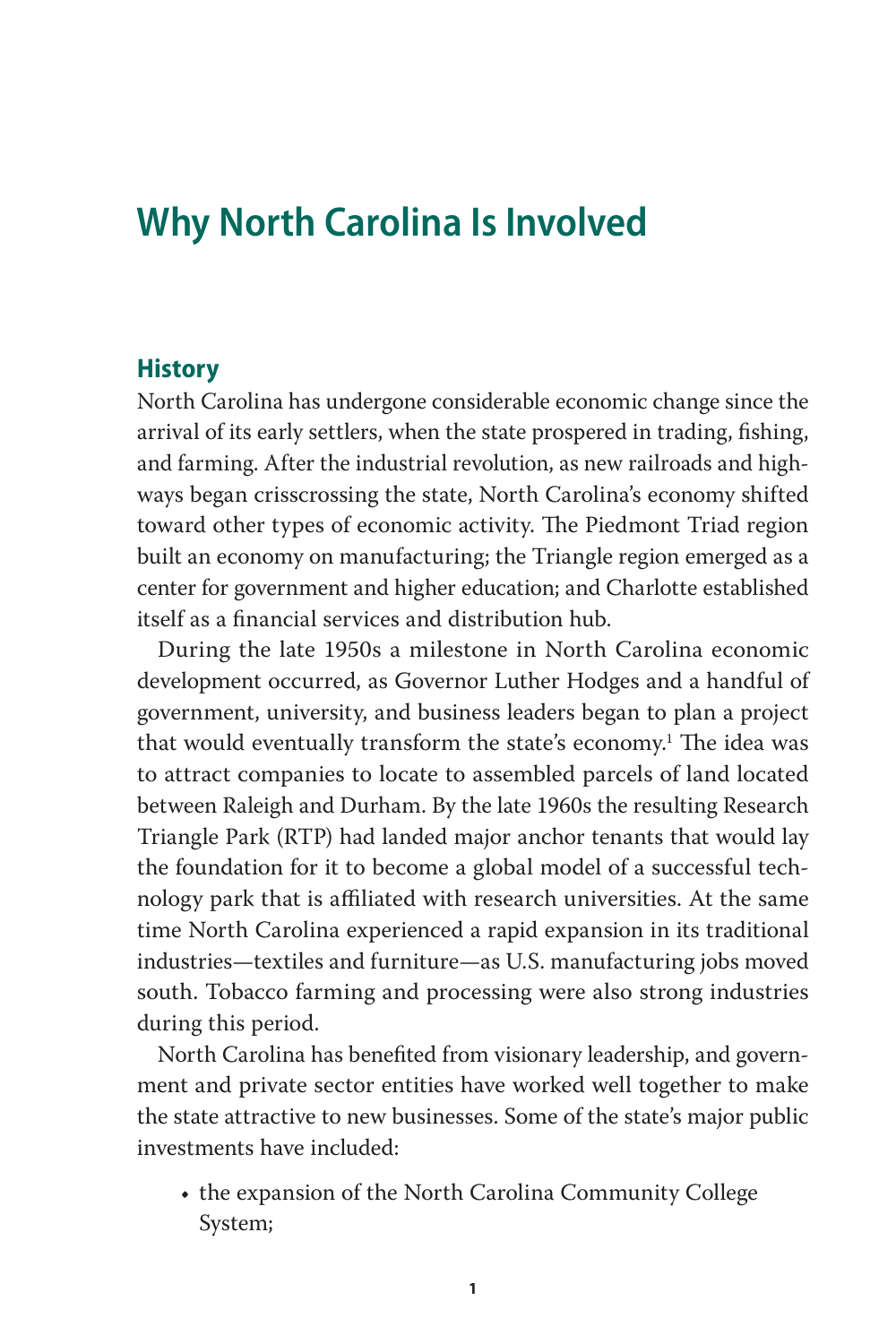- customized workforce training for new, expanding, and existing companies;
- support for the campuses of the University of North Carolina System; and
- the construction of an extensive highway network.

Because of these strategic state investments, businesses in North Carolina can get workers trained, access talent and innovation, and move their product to market. These public investments, along with a business-friendly regulatory environment, have resulted in North Carolina being regularly ranked among the best locations in the United States for industry by *Site Selection*, a leading economic development trade publication.2

In recent decades the trend of declining employment in the state's traditional industries has caused significant economic disruption and transition. This trend has made the work of economic developers in North Carolina more challenging but also more essential to efforts to rebuild and sustain a vibrant economy in the state. Agriculture, long a leading economic engine, is suffering from a sectorwide decline that is impacting both large and small growers. Tobacco production and cigarette manufacturing have declined substantially since the 1997 national Master Settlement Agreement. Similarly, the erosion of manufacturing jobs—particularly in the textile, apparel, and furniture sectors—has adversely affected the state's urban and rural areas alike. (See Table 1A, below.)

Employment growth in the state is now primarily driven by nonmanufacturing sectors of the economy such as educational services, health care, real estate, and arts/entertainment/recreation. (See Table 1B, below.) Only five manufacturing sectors experienced any notable job growth from 2004 to 2014, while many others saw sharp declines. Overall, the total number of manufacturing jobs declined by 20.8 percent during this period due to the continuing effects of globalization, automation, and industrial restructuring. Despite the job loss, some technology-intensive, advanced manufacturing sectors are emerging as vital parts of the state's economy.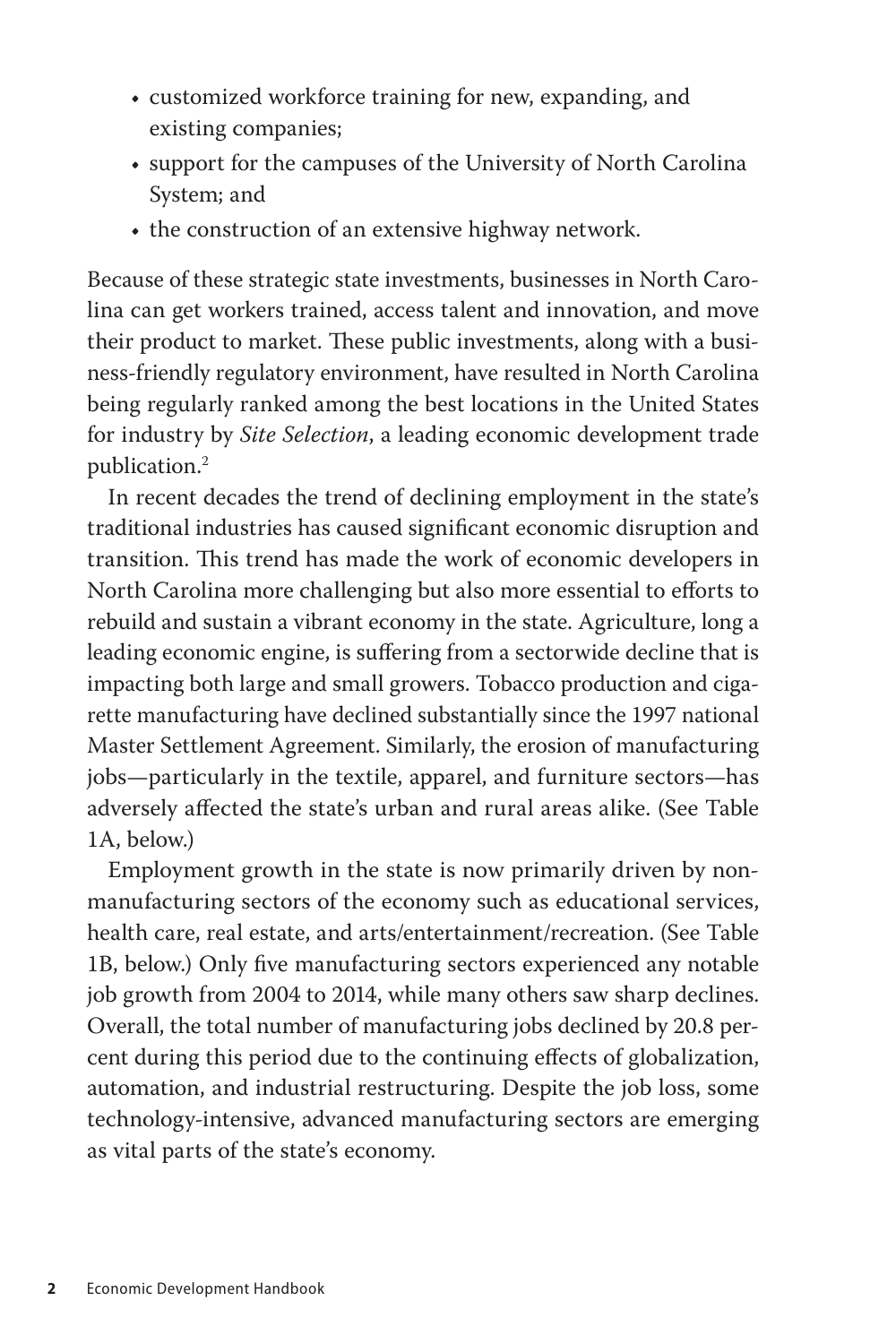<span id="page-13-0"></span>

| Table 1A. North Carolina Employment Change in Selected |
|--------------------------------------------------------|
| <b>Manufacturing Sectors between 2004 and 2014</b>     |

|                                                              | <b>Total Number of Jobs</b> |         |                         |
|--------------------------------------------------------------|-----------------------------|---------|-------------------------|
| <b>Sector</b>                                                | 2004                        | 2014    | $\frac{0}{0}$<br>Change |
| Other transportation equipment manufacturing                 | 7,116                       | 8.152   | 14.6                    |
| Miscellaneous manufacturing                                  | 16,856                      | 18,434  | 9.4                     |
| Primary metal manufacturing                                  | 7,568                       | 8.082   | 6.8                     |
| Food manufacturing                                           | 51,671                      | 55,092  | 6.6                     |
| Machinery manufacturing                                      | 32,062                      | 32,801  | 2.3                     |
| Plastics and rubber products manufacturing                   | 33,548                      | 32,392  | $-3.4$                  |
| Chemical manufacturing                                       | 46,562                      | 43,889  | $-5.7$                  |
| Fabricated metal product manufacturing                       | 40,487                      | 37,797  | $-6.6$                  |
| Nonmetallic mineral product manufacturing                    | 17,700                      | 15,140  | $-14.5$                 |
| Motor vehicles, bodies and trailers, and parts manufacturing | 28,379                      | 23,978  | $-15.5$                 |
| Paper manufacturing                                          | 19,521                      | 16,016  | $-18.0$                 |
| Computer and electronic product manufacturing                | 39,757                      | 32,564  | $-18.1$                 |
| Printing and related support activities                      | 16,814                      | 13,596  | $-19.1$                 |
| Electrical equipment, appliance, and component manufacturing | 27,224                      | 21,929  | $-19.4$                 |
| Beverage and tobacco product manufacturing                   | 15,673                      | 11,327  | $-27.7$                 |
| Wood product manufacturing                                   | 28,368                      | 18,774  | $-33.8$                 |
| Furniture and related product manufacturing                  | 61,095                      | 36,384  | $-40.4$                 |
| Textile product mills manufacturing                          | 14,394                      | 6,610   | $-54.1$                 |
| Textile mills manufacturing                                  | 63,032                      | 28,505  | $-54.8$                 |
| Apparel manufacturing                                        | 27,605                      | 10,442  | $-62.2$                 |
| <b>Total Manufacturing</b>                                   | 597,455                     | 473,437 | $-20.8$                 |

*Source:* U.S. Department of Commerce, Bureau of Economic Analysis, *Interactive Data: Regional Data, GDP & Personal Income*, <http://1.usa.gov/1X96wDK>.

#### **The Need for Economic Development Programs**

Virtually every state in the country has an economic development program working to recruit and retain industry, and several thousand cities, towns, and counties across the United States are vying for new business investment. With an increasing number of communities participating and making greater use of economic development strategies, North Carolina must constantly assess its competitive position and retool as needed. This requires a commitment to enhancing the programs that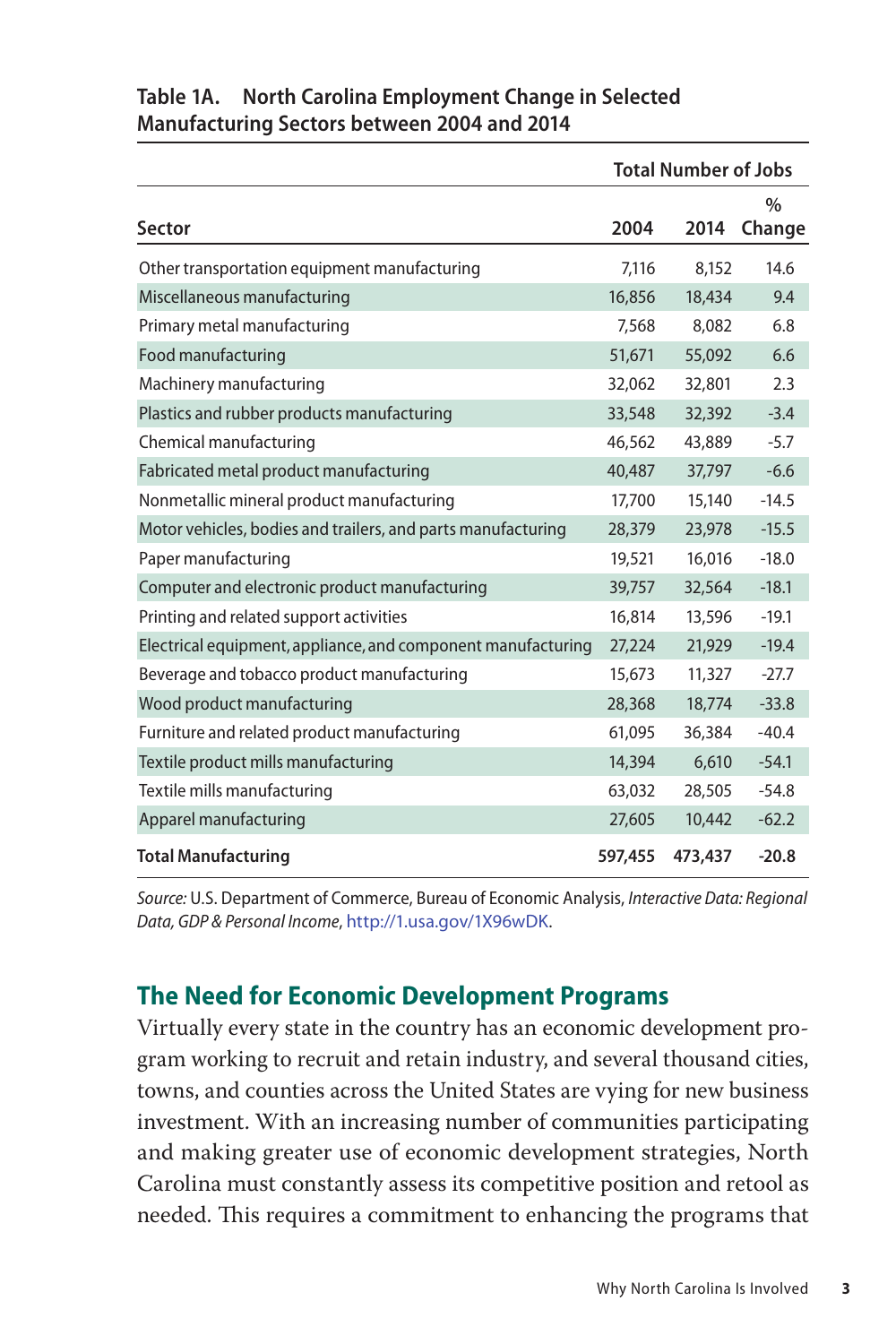|                                                  | <b>Total Number of Jobs</b> |         |                         |
|--------------------------------------------------|-----------------------------|---------|-------------------------|
| <b>Sector</b>                                    | 2004                        | 2014    | $\frac{0}{0}$<br>Change |
| Oil and gas extraction                           | 1,619                       | 5,084   | 214.0                   |
| Other information services                       | 1,050                       | 2,957   | 181.6                   |
| <b>Educational services</b>                      | 82,628                      | 124,186 | 50.3                    |
| Transit and ground passenger transportation      | 8,101                       | 11,897  | 46.9                    |
| Waste management and remediation services        | 7,637                       | 10,980  | 43.8                    |
| Arts, entertainment, and recreation              | 82,583                      | 117,528 | 42.3                    |
| Real estate                                      | 148,919                     | 208,939 | 40.3                    |
| Support activities for agriculture and forestry  | 12,054                      | 16,190  | 34.3                    |
| Professional, scientific, and technical services | 246,028                     | 322,546 | 31.1                    |
| Finance and insurance                            | 188,783                     | 247,011 | 30.8                    |
| Management of companies and enterprises          | 64,884                      | 83,431  | 28.6                    |
| Health care and social assistance                | 436,269                     | 550,161 | 26.1                    |
| Accommodation and food services                  | 325,166                     | 406,339 | 25.0                    |
| Warehousing and storage                          | 19,987                      | 24,679  | 23.5                    |
| General merchandise stores                       | 87,053                      | 104,590 | 20.1                    |
| Telecommunications                               | 26,567                      | 31,045  | 16.9                    |

#### **Table 1B. North Carolina Employment Growth in Selected Non-Manufacturing Sectors between 2004 and 2014**

*Source:* U.S. Department of Commerce, Bureau of Economic Analysis, *Interactive Data: Regional Data, GDP & Personal Income*, <http://1.usa.gov/1X96wDK>.

led to past success and a renewed effort to remain innovative in the face of new economic realities.

Historically, North Carolina's geographic location, climate, quality of life, educational institutions, highway network, and positive business climate enabled the state to be competitive in economic development without necessarily providing much in the way of incentives. But as other states have become more intent on competing for jobs and investment, they have implemented aggressive programs for recruiting industry. A series of industrial project losses in the 1990s, including the loss of Mercedes-Benz to Alabama, BMW to South Carolina, and Motorola to Virginia, prompted North Carolina public officials to take a more assertive stance with respect to economic development incentives.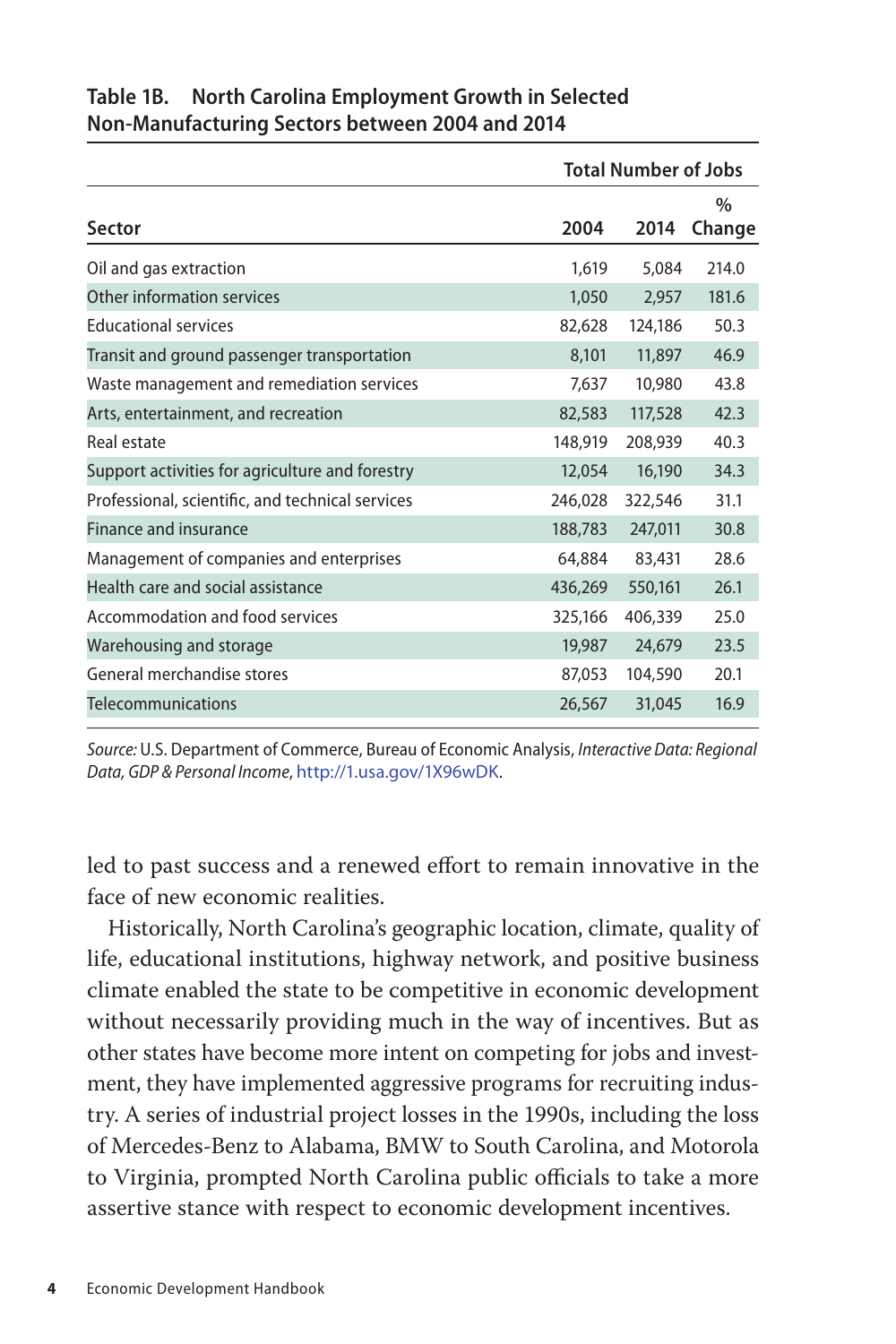<span id="page-15-0"></span>Localities throughout the U.S. are also developing programs to become more attractive as business destinations. These include financial incentives, public-private partnerships to develop business parks and buildings, workforce development initiatives, and other programs focused on the needs of business. The result is that there are many more communities seeking business locations than there are projects. The number of large industrial recruitment projects has declined over time while the use of incentives to lure them has increased. In a given year it is estimated that, on average, some 15,000 communities vie for roughly 1,500 major industrial development projects available nationally.3 This means that North Carolina's communities face increasingly aggressive competition for every major business location project.

North Carolina also continues to support economic development as a way to raise the standard of living and quality of life for all of its residents, particularly those in economically distressed urban and rural areas who are at risk of being left behind in the new economy. This policy goal of promoting "widely shared prosperity" has seen renewed emphasis lately amidst a growing concern about rising inequality and the deepening economic divide between the state's urban and rural areas $4$ 

#### **Helping Companies and Communities Compete**

Companies know that they bring value to their host communities, a value that is easily measured by the new jobs, higher wages, and additional tax revenue they produce. Many companies also want to add value to their own products and services. In order to expand jobs in communities and increase the value of their enterprises, businesses must be profitable. A relentless focus on the bottom line is critical. American companies now operate in a global economy, competing with firms across the world. In many other countries the costs of doing business are sharply lower. The result is that most U.S. firms now must constantly seek new ways to add value and operate more efficiently in order to stay in business.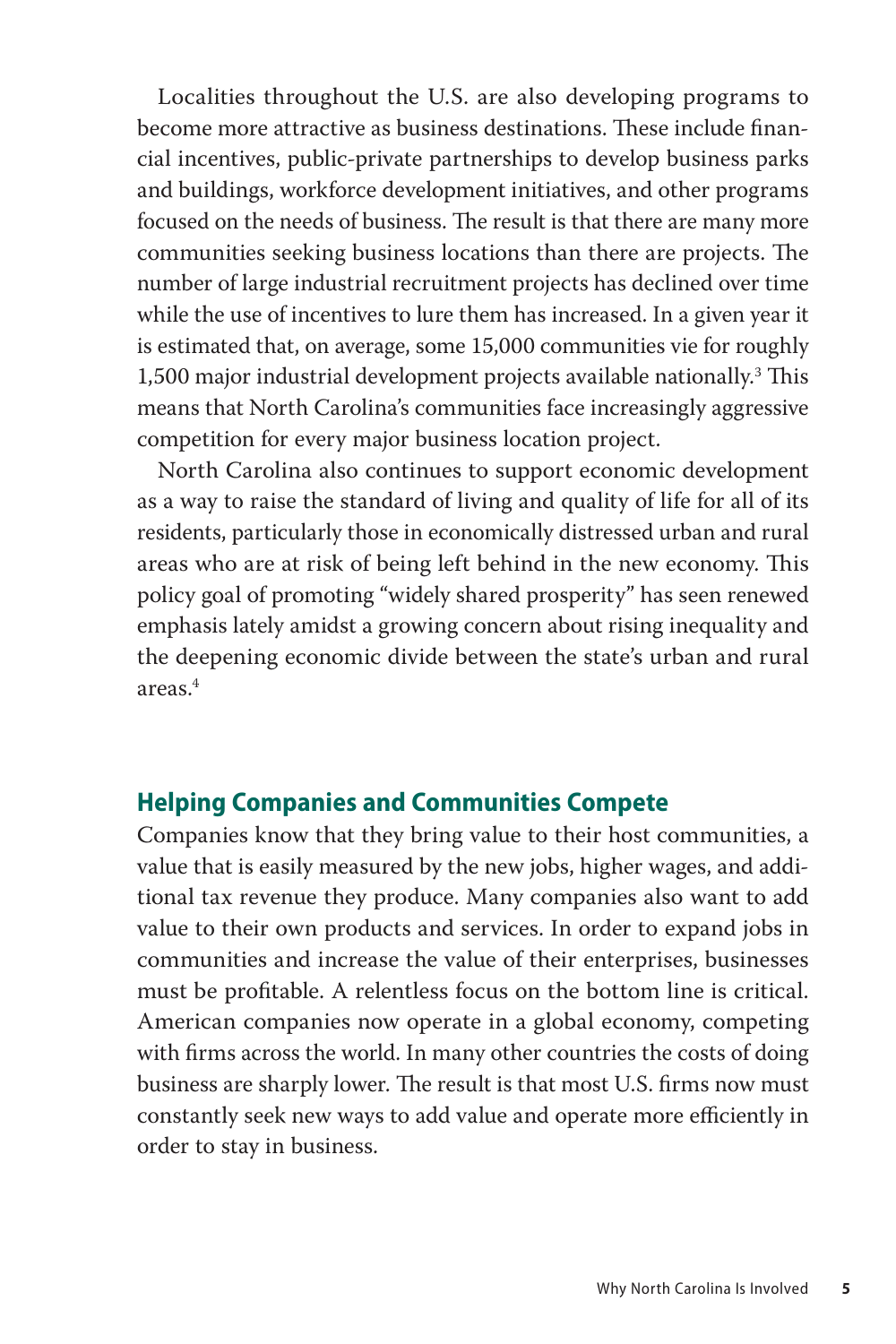North Carolina can help companies add value by providing and facilitating:

- **A talented and productive workforce**—educated, skilled people who are the products of high-quality schools. These workers must understand how to be productive, qualityfocused, and innovative and know how to use technology and teamwork for continuous improvement.
- **Access to innovation**—ideas, knowledge, and research and development (R&D) that generate new technologies, products, and processes that help firms establish new niches and boost productivity.
- **Access to markets**—good roads, rail, airports, seaports, and high-speed Internet connections that move products and services quickly and securely to a larger number of consumers.

North Carolina can help businesses operate more productively and efficiently by ensuring that the following are available:

- Cost-effective worker training programs
- Competitive state and local tax rates
- Streamlined, consistent, and predictable government regulations
- Expedited permitting processes that reduce the risks and costs associated with construction delays
- Adequate and affordable utility infrastructure (water, sewer, electricity, natural gas, and modern telecommunications, including broadband Internet and digital wireless networks)
- Access to inputs and raw materials
- Low construction costs for sites and buildings
- Financial incentives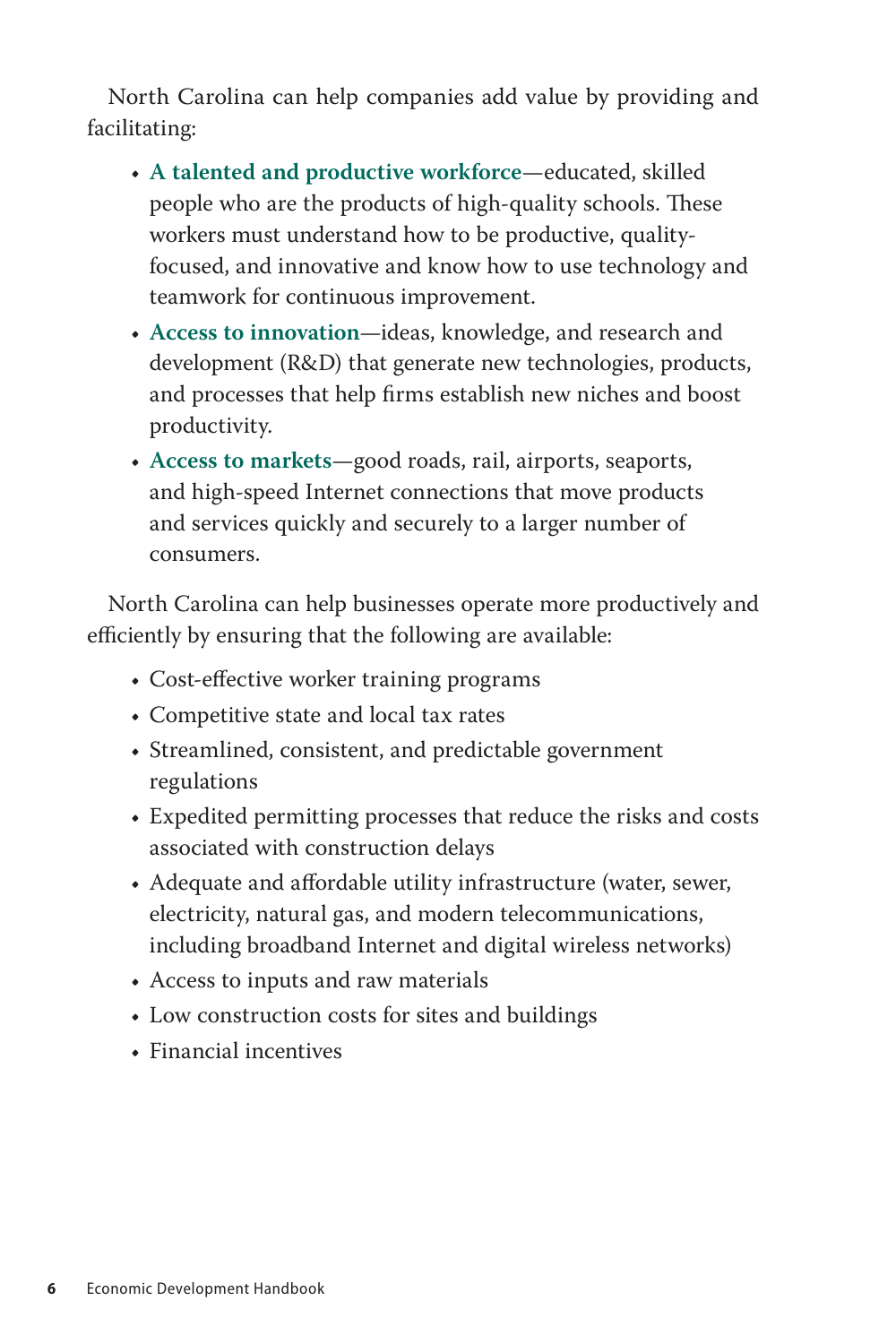# <span id="page-17-0"></span>**Participants**

Economic development professionals work in a diverse array of agencies and organizations across all levels of governance and represent a range of functional interests. They may be employed by:

- Municipalities State agencies
	-

- 
- Counties Federal agencies
- Regional organizations

They are employed by organizations of all types, including:

- Public Public-private
- Private Nonprofit

These organizations, along with the professional network itself, are constantly adjusting to meet new and changing demands. There is also an ongoing effort to minimize duplication and overlap among economic development organizations. What follows is a description of the various participants and the particular roles they play in the process of economic development.

#### **Local Developers**

Local economic developers may work for:

- County or city governments
- Semi-autonomous public economic development commissions
- Public-private entities, which may be chartered as nonprofit economic development corporations
- Chambers of commerce or other private organizations, such as Committees of 100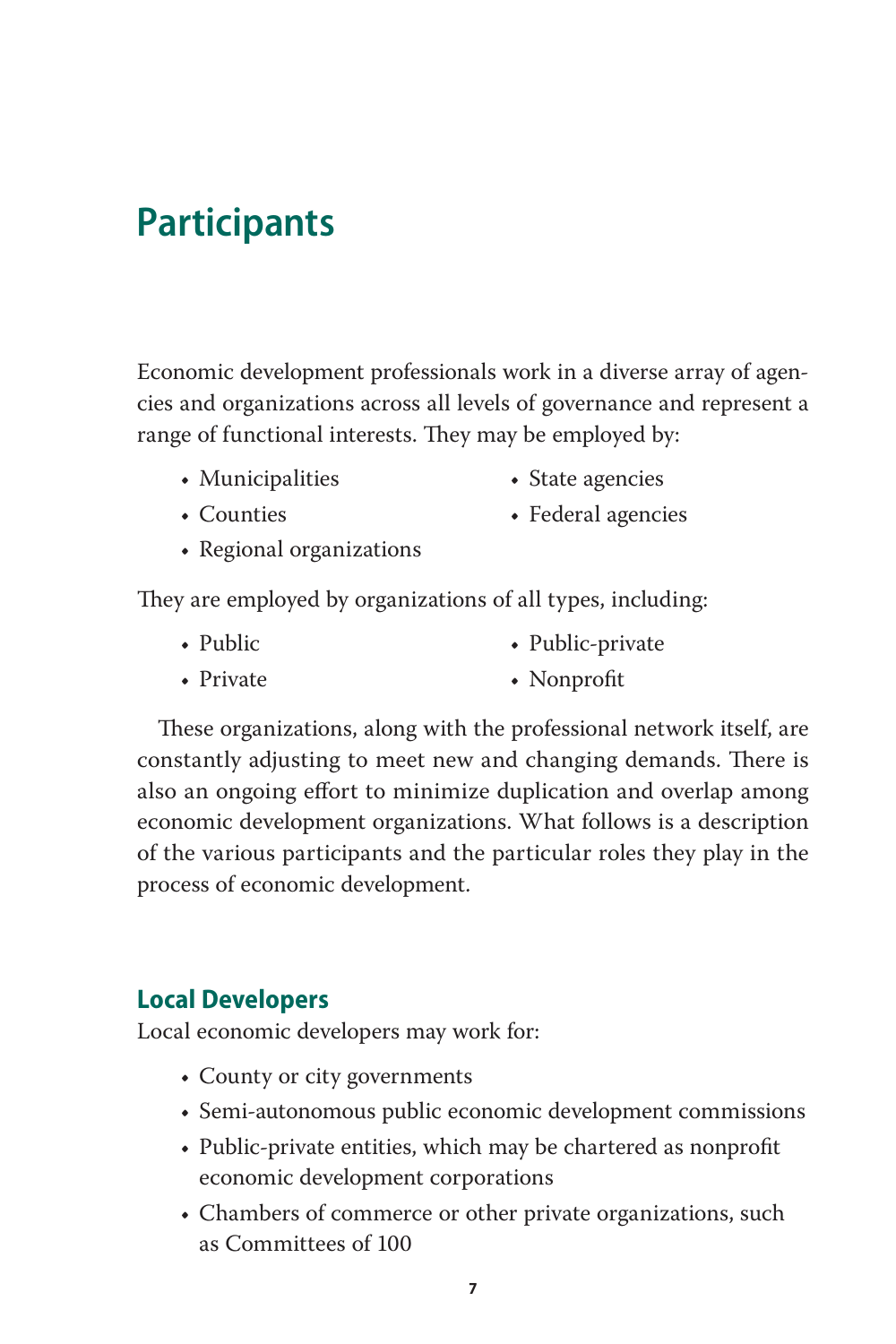Each type of structural arrangement has its own advantages and disadvantages given the local business environment, the level of financial resources available to fund the program, and the overall nature of governance within the community. In some cases multiple counties and municipal governments have partnered to support joint programs.

Over time localities can modify how they organize and structure their economic development activities in order to clarify roles and responsibilities, improve services, streamline programs, and create cost savings. For example, in 2015 the Greensboro and High Point economic development groups—along with their respective municipal governments and Guilford County—formed a close working alliance in order to present a more cohesive presence to clients. In 2013 the City of Monroe and Union County merged their respective economic development groups to form Monroe–Union County Economic Development. This decision unified economic development efforts within the county for the first time in twenty years.

In 2006 Wayne County replaced its economic development commission, which had been in existence since 1966, with a new, nonprofit, public-private organization tasked to perform economic development countywide. The resulting entity, the Wayne County Development Alliance, Inc., is a formal partnership between the Wayne County Board of Commissioners, the Goldsboro Committee of 100, and the Mount Olive Committee of 100. Another example is the Carolinas Gateway Partnership, which was created in 1995 to merge the economic development activities of two counties, Edgecombe and Nash, into one nonprofit organization.

Local developers take the lead in the production of promotional and informational materials, making sure that the latest data about the community are available and easy to obtain. Often in the form of webbased community profiles, this information will typically highlight existing business and industry and include data on the local workforce, schools, wage/income levels, demographics, industry composition, taxes, housing, and quality of life. Local developers strive to keep local business leaders informed about their programs. It is also the developers' responsibility to ensure that available sites and buildings are listed in local, regional, and state databases.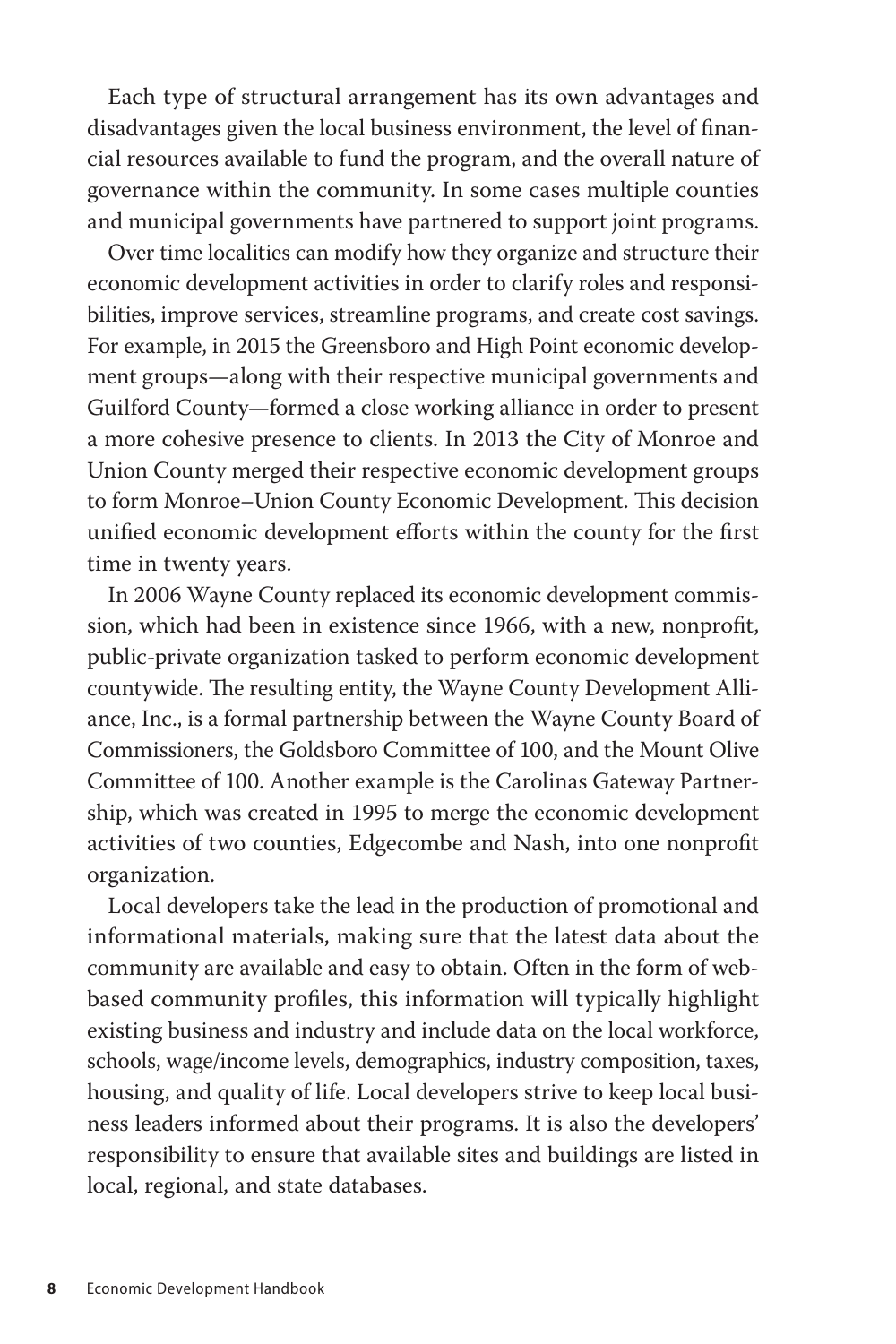<span id="page-19-0"></span>Local development professionals stay current on all relevant state laws, regulations, and local ordinances. That means keeping in touch with city council members, county commissioners, state legislators, and other elected officials whose help will be needed at some point. Local developers interface closely with allies, as described later, on issues such as product development, infrastructure, workforce readiness, and project financing.

Local developers are a primary source of information and support for existing businesses seeking to expand their operations as well as prospective businesses seeking to locate in the area. The local developer is often the main point of contact for a client in determining what types of assistance are available with respect to grants, incentives, worker training, and permitting. The local developer must have an in-depth knowledge of what programs are available, who to call for help and support, and where to access information needed to address client needs and concerns.

Local development professionals are at the center of the economic development process and facilitate new business locations, existing business expansions, and support for new business starts. They provide project leadership and ensure that stakeholders at all levels work as a team. Their facilitative role is particularly important in the current environment, as the timeline for industrial projects has decreased from eighteen to twenty-four months to as little as four to six months.

#### **Regional Developers**

In 2014 North Carolina revamped its regional approach and designated eight new geographic regions to serve as "prosperity zones" for economic development purposes. (See Figure 1, below.) The newly created Economic Development Partnership of North Carolina (EDPNC) has regionally-based economic developers who focus their efforts on one of the eight zones.

The other major regional players are the regional economic development partnership organizations. At present, four regional partnership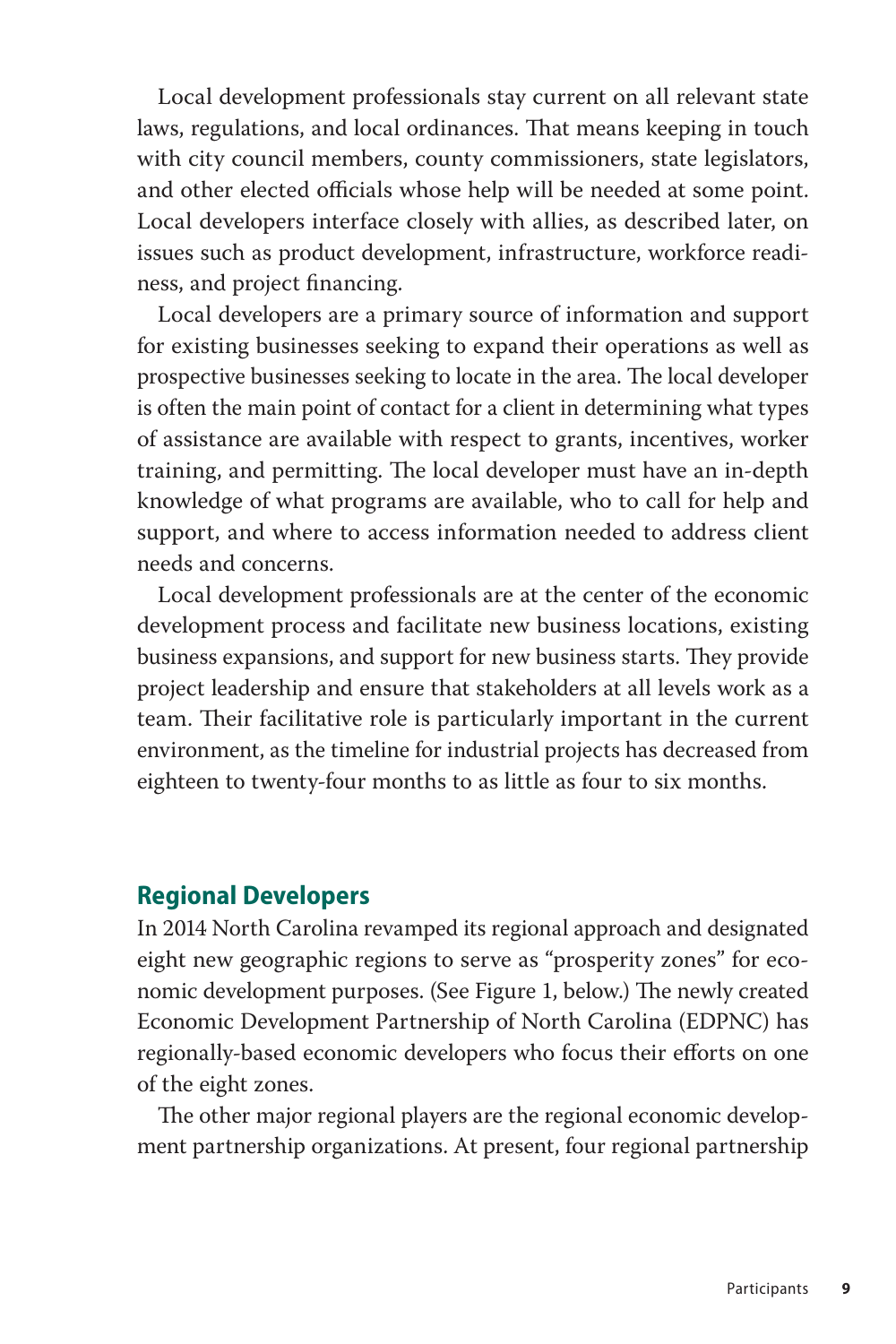



groups exist to coordinate national and international marketing activities on behalf of the multi-county regions they serve:

- Charlotte Regional Partnership, based in Charlotte, supports twelve surrounding North Carolina counties and four counties in South Carolina. (See [www.charlotteusa.com](http://www.charlotteusa.com).)
- NC East Alliance, based in Greenville, supports twenty-four surrounding counties. (See [www.nceast.org.](http://www.nceast.org))
- North Carolina's Southeast, based in Elizabethtown, supports sixteen surrounding counties. (See [www.ncse.org](http://www.ncse.org).)
- Research Triangle Regional Partnership, based in Cary, supports sixteen surrounding counties. (See [www.researchtriangle.org](http://www.researchtriangle.org).)

The regional economic development partnership organizations market the unique assets of their respective regions and work closely with state and local developers to address regional economic issues; generate leads; manage prospect inquiries; promote product development; provide research assistance; and publicize improvements in transportation, infrastructure, and the labor force. These entities no longer receive any state appropriations and must rely on membership dues and private investors to sustain their operations.

Another regional group, the Piedmont Triad Partnership, based in Greensboro, is a private leadership organization that supports highpriority, transformational economic development projects in twelve surrounding counties. (See [www.piedmonttriadnc.com](http://www.piedmonttriadnc.com).)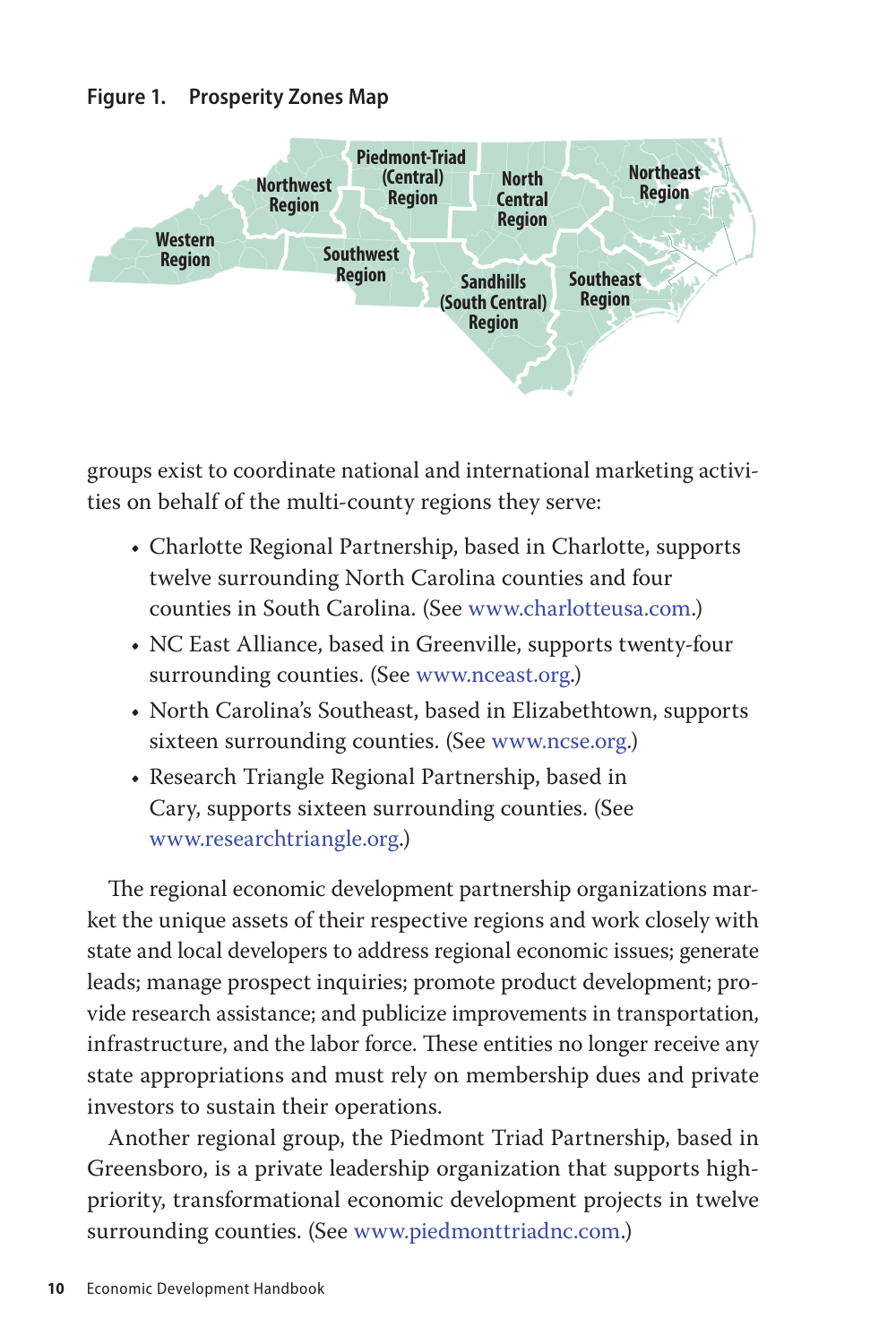#### <span id="page-21-0"></span>**State Developers**

In recent years North Carolina has moved toward a public-private partnership model for doing economic development at the state level. In doing so the state joins others, such as Arizona, Florida, Indiana, Michigan, Ohio, and Wisconsin, that have privatized certain economic development functions previously conducted directly by state government. In North Carolina the Department of Commerce now contracts with the Economic Development Partnership of North Carolina (EDPNC) to conduct the state's marketing, business recruitment, existing industry support, international trade, tourism, and sports promotion activities.

The EDPNC now leads national and global marketing and outreach efforts, and its programs and resources are designed to prompt business leaders to consider North Carolina for business locations and expansions. On large-scale projects in particular, EDPNC staff members are often the first point of contact with potential industrial clients who are considering a location in the state. They help match community assets (sites, buildings, workforce availability, skills, and so forth) with client site-selection criteria and provide information from communities to the client.

In addition to the state Commerce Department, other North Carolina agencies playing important roles in economic development include the following:

- Office of the Governor and the Economic Development Board
- General Assembly
- North Carolina Community College System
- Department of Revenue
- Department of Transportation
- Department of Environment and Natural Resources
- University of North Carolina System
- Board of Science and Technology
- N.C. Biotechnology Center
- Department of Public Instruction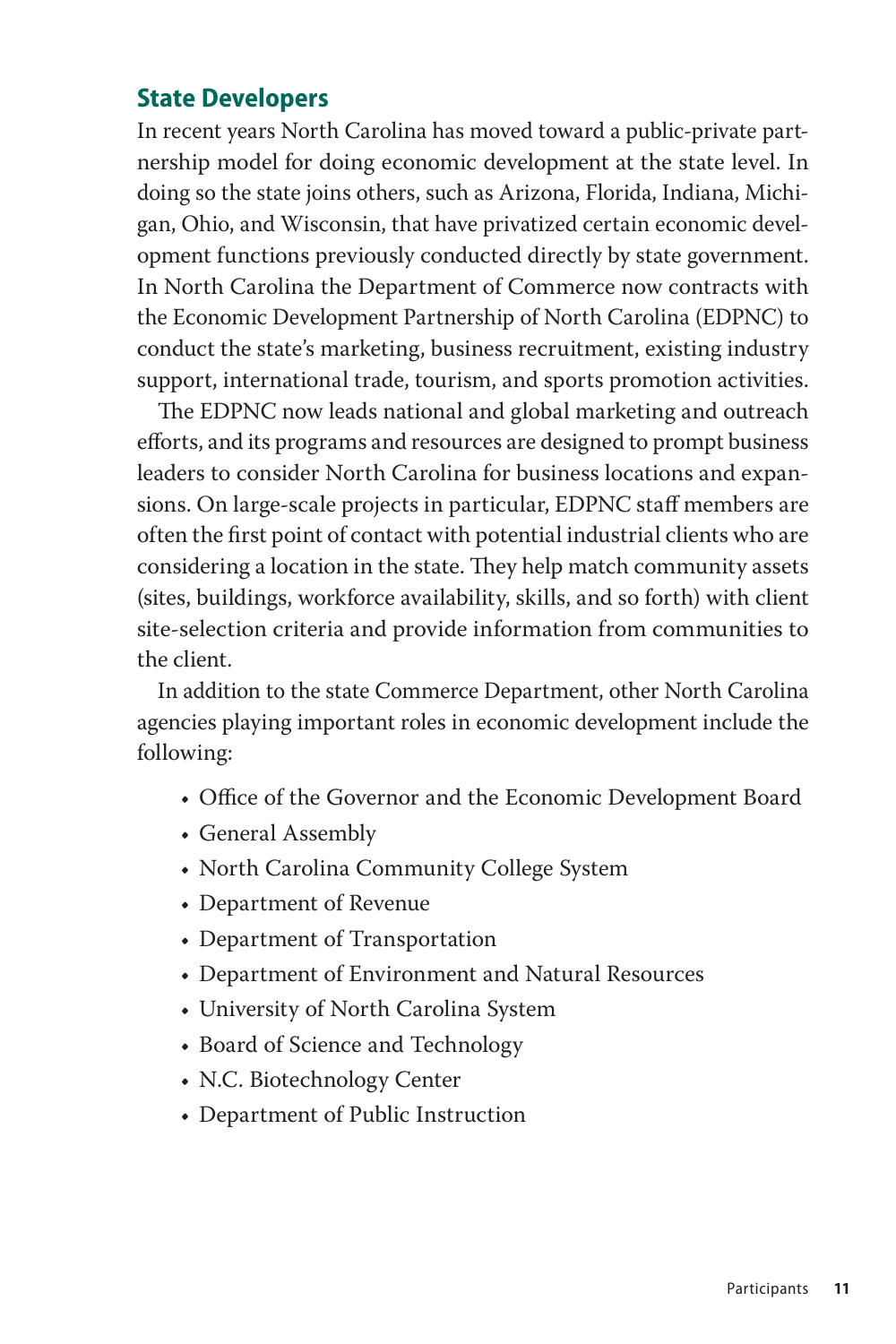#### <span id="page-22-0"></span>**Economic Development Allies**

In addition to local, regional, and state developers, there are many private sector organizations and other institutions involved in economic development. They collaborate with and support on some level the development efforts described in this handbook. These allies include, among others, the following:

- Banks and financial institutions
- Site-selection consultants
- Electric utilities
- Community colleges
- Natural gas companies
- Universities
- Railroads
- K–12 school systems
- Councils of governments
- Real estate brokerage and development firms
- Environmental firms
- Construction contractors
- Chambers of commerce
- Architects and engineering firms
- Law firms
- Telecommunications companies
- Entrepreneurship councils
- Philanthropic foundations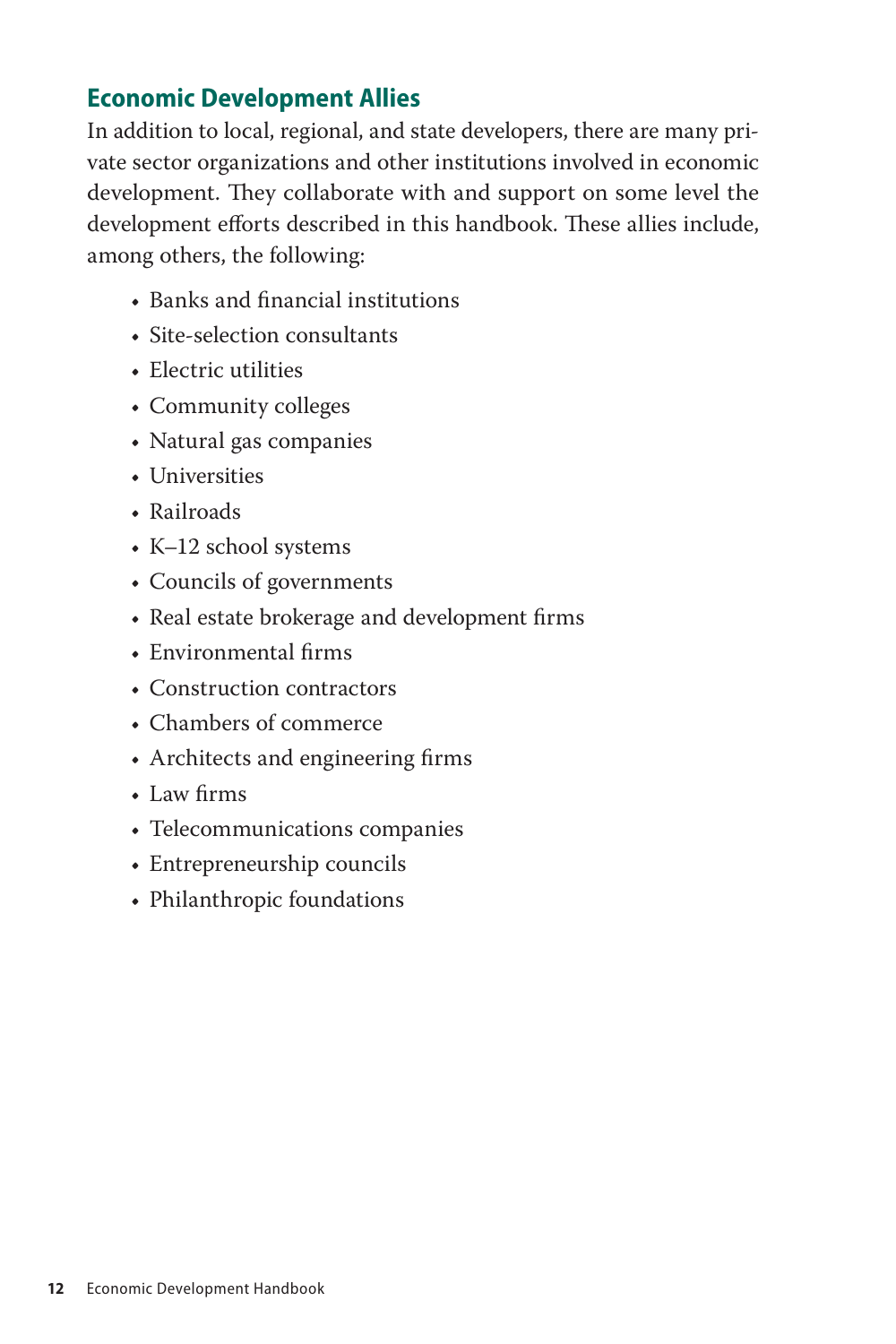# <span id="page-23-0"></span>**The Role of Elected Officials**

Elected officials at all levels of government are instrumental in the process of economic development. In North Carolina, state legislators, county commissioners, and city council members support professional organizations that handle economic development by providing resources and keeping the state and its communities attractive destinations for business. These efforts require public investment. Elected officials who provide support understand that economic development is a means for creating quality jobs and investment, generating tax revenue, and improving the standard of living of North Carolina residents.

Below are examples of some of the roles and responsibilities of elected officials in economic development.

#### **1. Supporting professional economic development**

**organizations.** Elected bodies—city councils, boards of county commissioners, and the General Assembly—provide core financial resources necessary to support economic development at the local, regional, and state levels. Costs incurred by economic development organizations include expenditures for

- administration,
- $\bullet$  staff,
- travel,
- technology,
- client recruitment,
- research,
- advertising/marketing, and
- office space.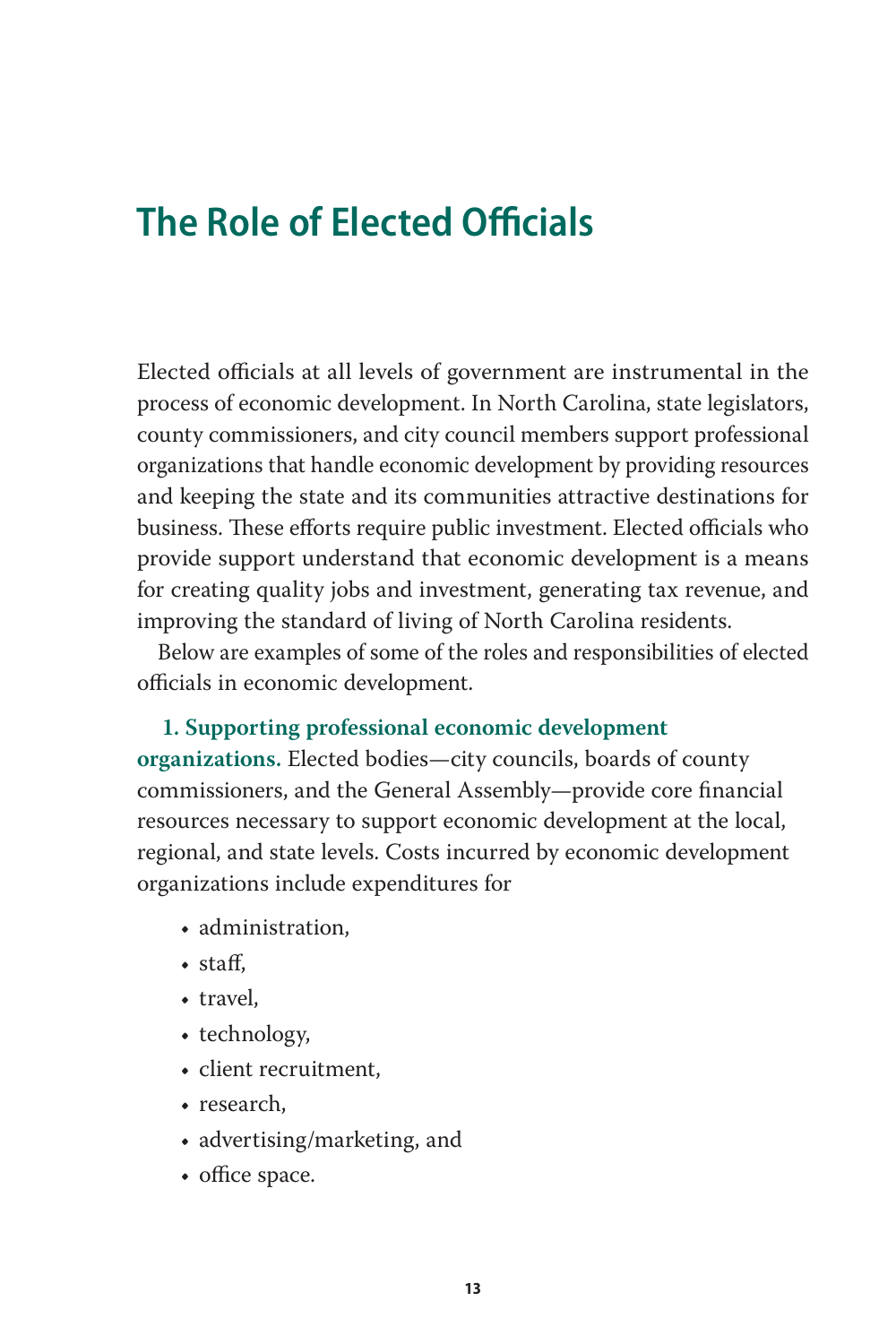**2. Investing in infrastructure.** When locating their new facilities, businesses need basic infrastructure—water, sewer, natural gas, electricity, telecommunications (including high-speed Internet and digital wireless), rail, industrial parks, and highways. Most types of infrastructure require elected bodies to authorize public financing. Infrastructure can be considered a public investment because it creates a tangible asset for a community and meets the operating requirements of industries.

According to the N.C. Department of Commerce, most companies begin their location searches by looking for available buildings in which to locate. Communities can respond to this reality by investing in shell buildings, which can be customized to fit companies' exact needs. This can save the companies time and money and reduce their project startup risks. Local governments can provide funding to construct the facilities or partner with organizations such as Committees of 100, banks, and private developers to build them. Local governments can also work together to develop regional business parks and share the tax revenues.

**3. Building a competitive business environment.** Elected officials can support their states, counties, and communities in creating an appealing business climate. In addition to infrastructure, localities can invest in industrial parks and shell buildings and can offer financial incentives. Other activities that can make a community "business-friendly" include promoting workforce development, supporting quality education from pre-kindergarten through post-secondary levels, maintaining reasonable tax and utility rates, and instituting effective planning and permitting processes. A competitive business climate also entails having a regulatory environment that is not overly burdensome and assisting firms in complying with all necessary regulations.

**4. Helping existing businesses.** Existing firms create a majority of new jobs and contribute to the tax base of a jurisdiction. State and local elected officials can encourage their economic development organizations to work with existing businesses in order to promote retention and expansion. Establishing a formal program of activities for assisting existing firms can go a long way toward making those companies feel better connected to their jurisdictions.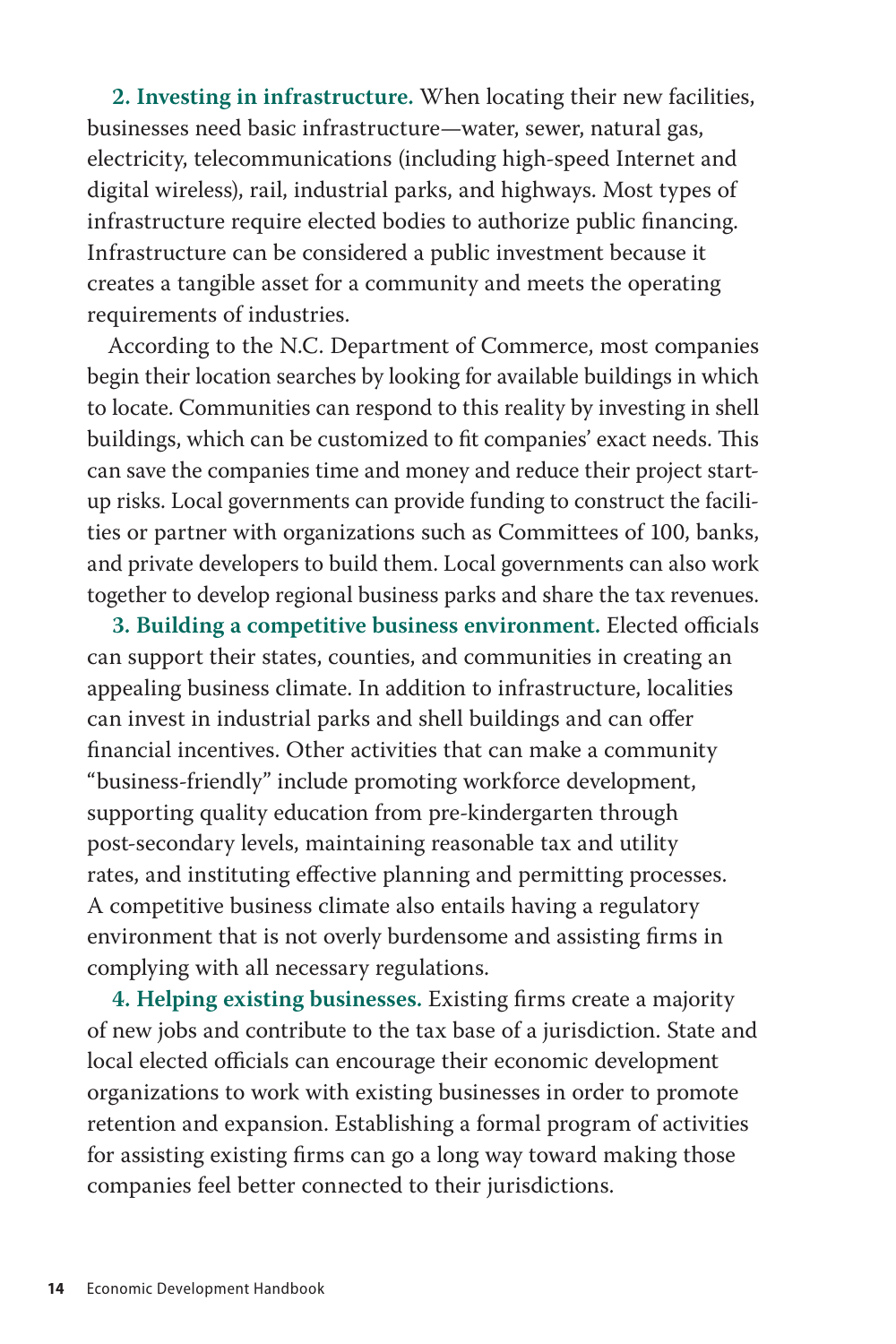**5. Providing incentives.** Performance-based state and local incentives are important tools for attracting new industries and helping to retain and grow existing ones. When used appropriately, incentives can be considered a public "investment". Like any investment, they must offer a suitable rate of return for the public investors or taxpayers. With the guidance of economic development organizations, elected officials make these public investment decisions that influence a company's location and expansion choices. (Incentives are discussed in greater detail beginning on page 33.)

**6. Protecting the public investment.** Elected officials who authorize the use of tax dollars to support economic development should ensure that public funds are spent prudently and that the investment in economic development provides a net benefit to their jurisdictions. This starts by making informed decisions about economic development that are based on sound planning and analysis, as discussed below. Organizations receiving public funds can be held accountable through representation on governing boards, reporting requirements, performance measurement, and program evaluation.

Several mechanisms exist to help state and local governments avoid paying too much in the form of incentives for too little in return. These include some safeguards already adopted in North Carolina, such as

- setting formal eligibility guidelines,
- requiring analysis of economic and fiscal impacts,
- tying incentives to company performance,
- requiring performance contracts,
- using clawback provisions (which mandate that a firm reimburse the government if the firm does not satisfy certain investment and jobs targets), and
- maintaining wage/job quality standards.

**7. Investing in quality of life amenities.** Elected officials are uniquely positioned to make public investments in various types of amenities that enhance the quality of life in a given place. States and communities known to be rich in such amenities tend to become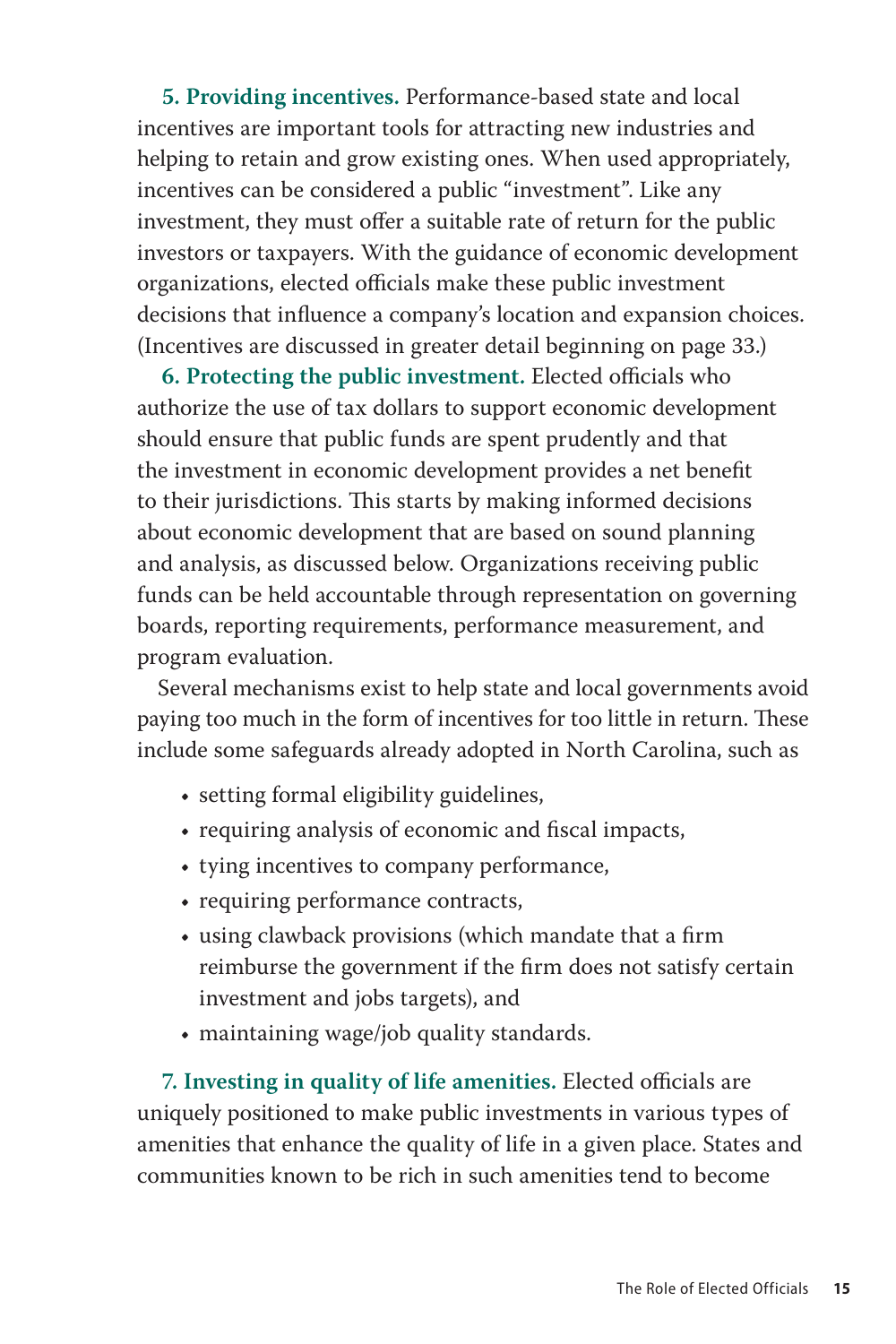attractive places to live, work, and play. These amenities may include public parks, bike paths, walking trails, recreational activities, arts and cultural attractions, amateur and professional sports facilities, entertainment venues, good schools, and the like. Quality of life amenities are thought to be increasingly important in attracting the creative and talented people that many knowledge economy companies seek to hire.

Economic development should be a win-win proposition for companies and communities. A high level of government support for these activities demonstrates a commitment to existing and prospective industries. It shows that elected officials are serious about improving their communities and that they are partners, not adversaries, with businesses.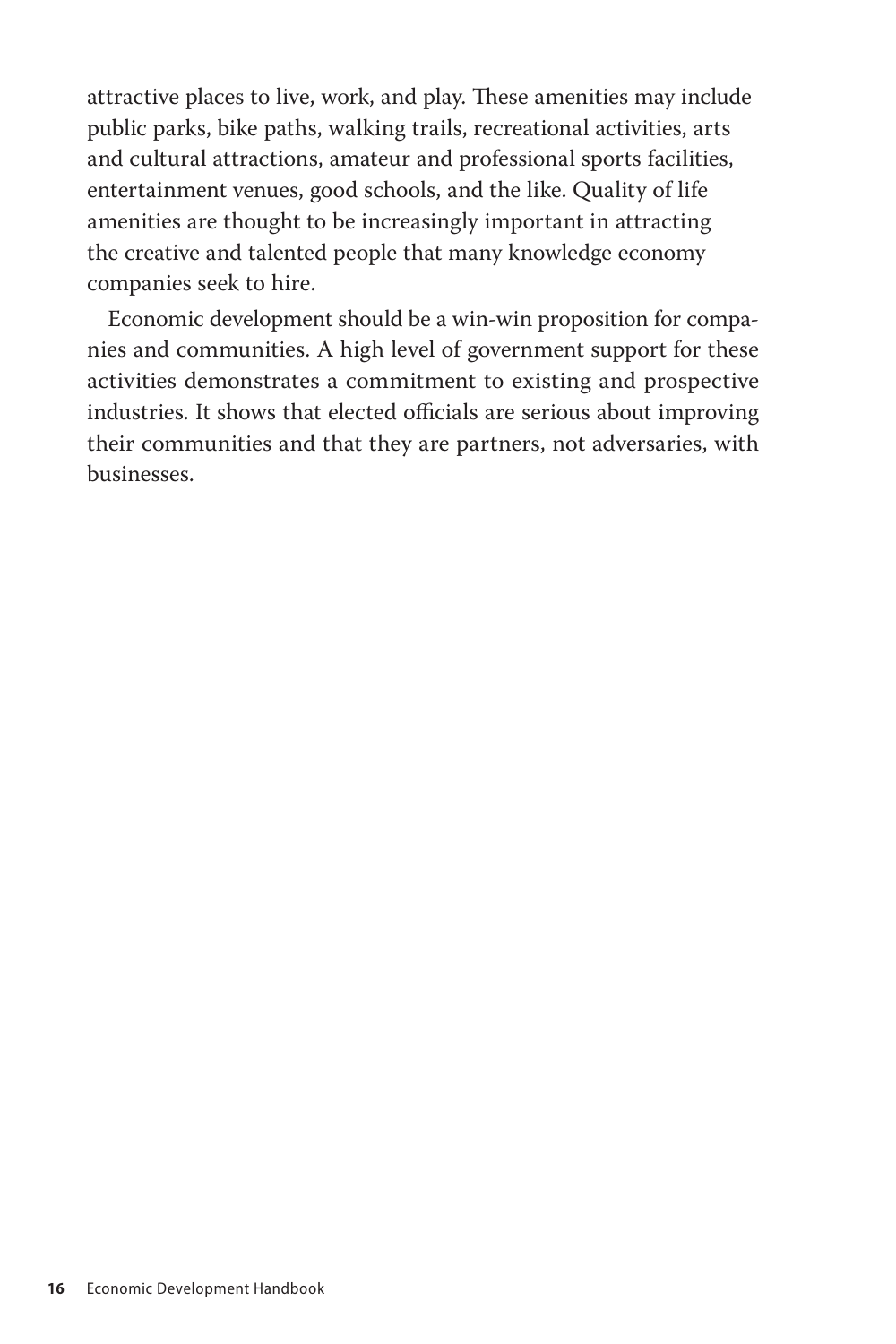# <span id="page-27-0"></span>**The Process**

Economic development is the process of stimulating private investment through business attraction, creation, retention, and expansion (known as "A.C.R.E.") activities. Private investment will lead to new jobs, higher incomes, increased tax revenues, greater wealth, and a higher standard of living. In this way, economic development is a means by which communities can rebuild, sustain, and transform themselves as needed in order to remain viable and thrive in a competitive environment.

Economic development is ultimately a long-term process that involves numerous organizational players and a variety of tools and strategies. Much of what happens in the global, knowledge-based economy appears beyond the control of individual jurisdictions. Yet public officials and economic developers will do whatever they can to help their communities adapt, respond, and prosper in the midst of changing economic conditions and fiscal uncertainty.

There are few quick fixes in economic development. An effective approach includes a mix of strategies and tools that is consistent with a community's long-term vision and goals. Immediate results are more the exception than the rule. Jurisdictions that make strategic public investments over time and implement programs that look beyond the next election cycle are better positioned to withstand the ups and downs of the economy.

#### **Strategic Visioning and Planning**

Given this uncertain economic climate, more and more communities recognize the need to be proactive and deliberate in their economic development efforts. This is evident in the increase in strategic visioning and planning efforts across the state. These planning efforts help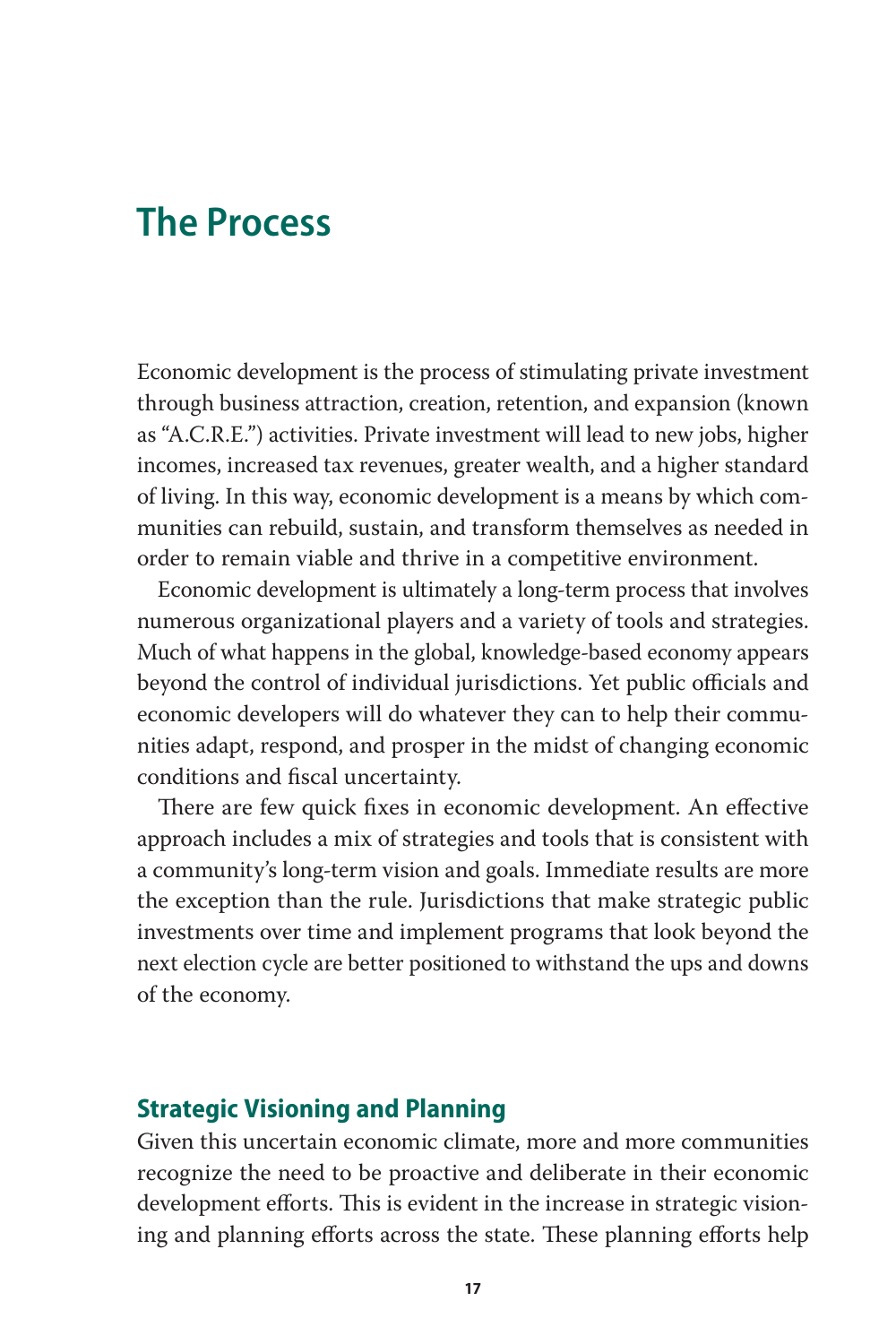communities to be more systematic in choosing the right mix of strategies and tools. They also connect a community's goals and objectives to what is actually done in economic development. A good strategic plan for economic development specifies which organizations will be responsible for different actions and delineates the role of local government in the process. Sound planning is key to successful economic development.<sup>5</sup> The initial step in the planning process involves building an organizational team to cultivate the attitudes and develop the programs that are needed. Individuals with experience and expertise in the following areas are invaluable to any economic development team:

- Promotion/Marketing
- Taxes
- Labor/Workforce training
- Utilities and telecommunications
- Sites and available buildings
- Environmental regulations
- Transportation
- Construction and insurance
- Public services
- Innovation and technology
- Finance and incentives
- Land use planning and permitting
- Public relations

A shared vision for the future helps a community or region determine what it aspires to become and where it wants to end up with respect to economic development. A long-term vision provides a sense of what is possible in a place over time and gives broad direction to the specific goals set forth in the strategic economic development plan. Six questions highlight key points for consideration by community or regional leaders planning for economic development:

1. *Where has the community (region) been*? This requires a review of economic growth patterns and trends.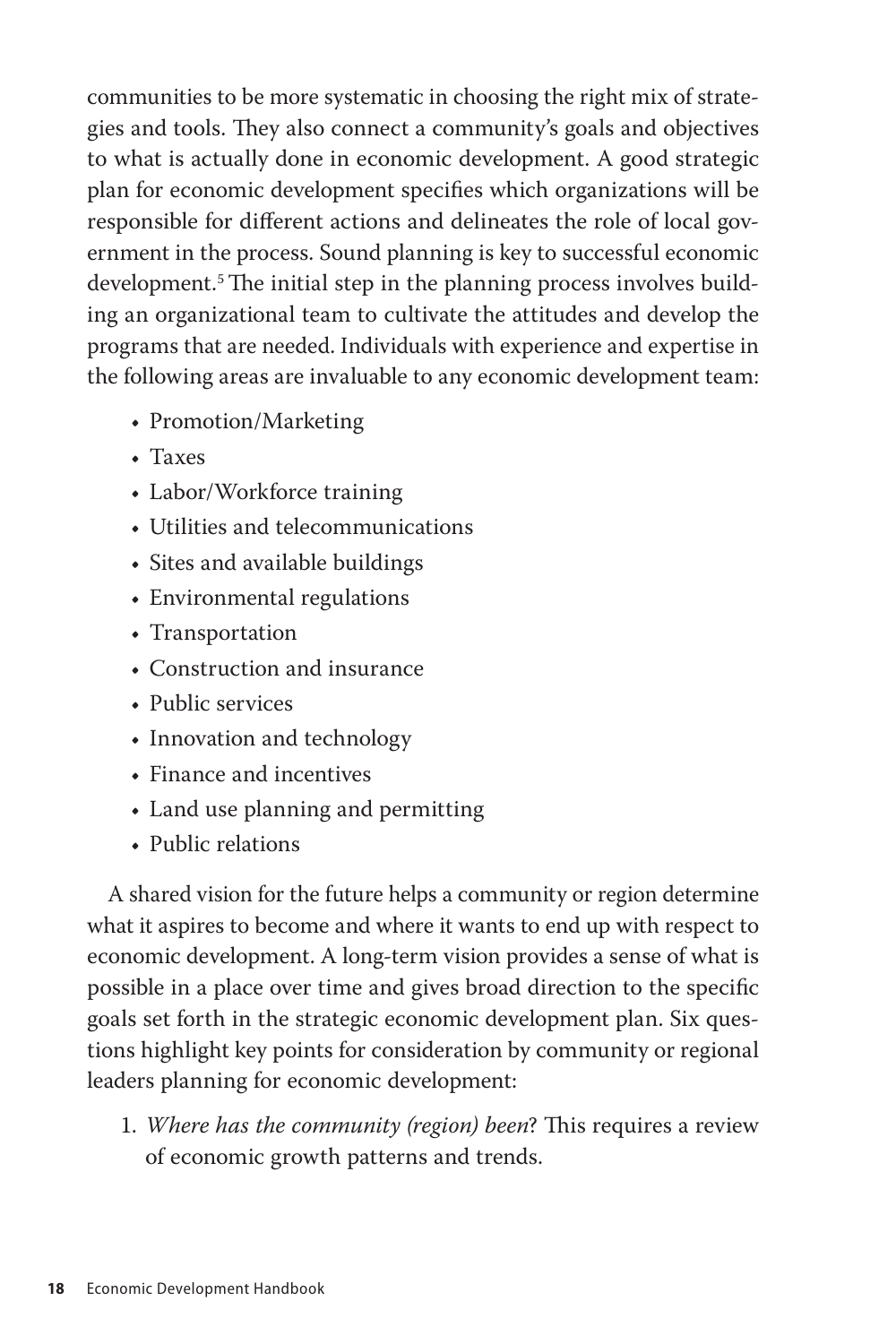- <span id="page-29-0"></span>2. *Where is the community (region) now*? This requires taking account of the community's assets and liabilities, as well as identifying major challenges and opportunities.
- 3. *Where is the community (region) going*? This requires projecting a future economy based on present trends.
- 4. *Where does the community (region) want to go*? This is a goalsetting step that requires narrowing down the types of businesses the community wants to attract and foster.
- 5. *How does the community (region) get there*? This is where plans are made and actions taken. It requires an action plan that includes strategies for accomplishing the goals established previously.
- 6. *How does the community (region) measure progress*? This question is built on the assumption that a thorough and ongoing evaluation of progress is required.

#### **Strategies**

Communities and regions must appraise their assets and liabilities in order to be successful in promoting economic development. The following questions must be answered to give a realistic assessment of a location's likelihood of success at stimulating job creation and private investment:

- 1. *What types of firms find, or would find, a competitive advantage in the community*?
- 2. *Does the community have the workforce, infrastructure (e.g., highways, utilities), product (e.g., buildings, sites), and climate that businesses require*?
- 3. *What barriers exist that may hamper a community's ability to compete for new business location projects*?

Answering these questions can help a jurisdiction determine which of the five economic development strategies discussed below to pursue. Strategic priorities will vary depending on whether a community or region is urban or rural or is oriented toward manufacturing, agriculture, tourism, or another industry sector. *No one strategy alone is a panacea—there is no magic bullet for economic development*.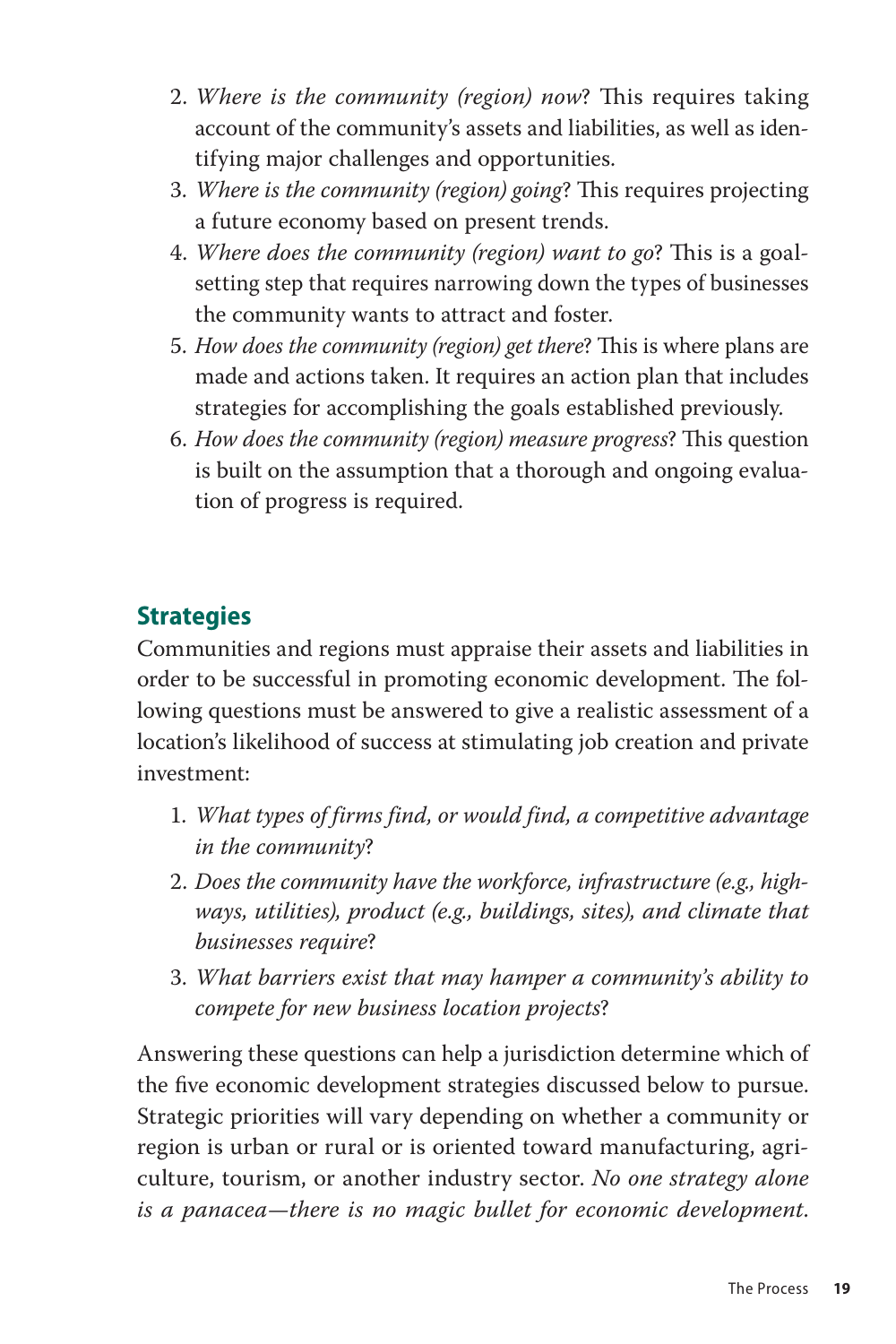<span id="page-30-0"></span>A community or region will need to determine the appropriate mix of strategies that makes the most sense to support given its assets and strategic opportunities. Each strategy involves leveraging resources and partnerships effectively, and each requires a certain level of energy, skill, and sustained commitment.

#### **Retaining and Expanding Existing Firms**

An important strategy for a community or region looking to spur economic development is to support existing businesses, that is, to keep them in the jurisdiction and encourage their growth. Expansions can occur as local businesses

- increase sales of their current products and services,
- discover and create innovative niche products and services,
- diversify and begin marketing new products and services,
- discover and move into new export markets,
- lower their cost of production through the adoption of innovative technologies or more efficient processes, or
- consolidate from other operations.

Retaining companies that already exist in a jurisdiction and helping them grow is considered a less risky and more cost-effective approach to economic development because it (1) builds the local economy from within and (2) strengthens a company's ties to the local community. Moreover, studies suggest that anywhere from 60 to 80 percent of new jobs come from existing businesses.<sup>6</sup>

Staff members with the Economic Development Partnership of North Carolina (EDPNC) who specialize in existing industry and international trade are key partners for business retention efforts. Also, the staff at the Industry Expansions Solutions group at North Carolina State University provide training and technical assistance to manufacturers in applying cutting-edge technologies and using processes to increase their profitability, both of which might help them stay and grow in North Carolina. Local community colleges are also an important source of training and assistance for existing industry.

Ensuring the success and satisfaction of existing business and industry is important in recruiting new firms to an area, as business leaders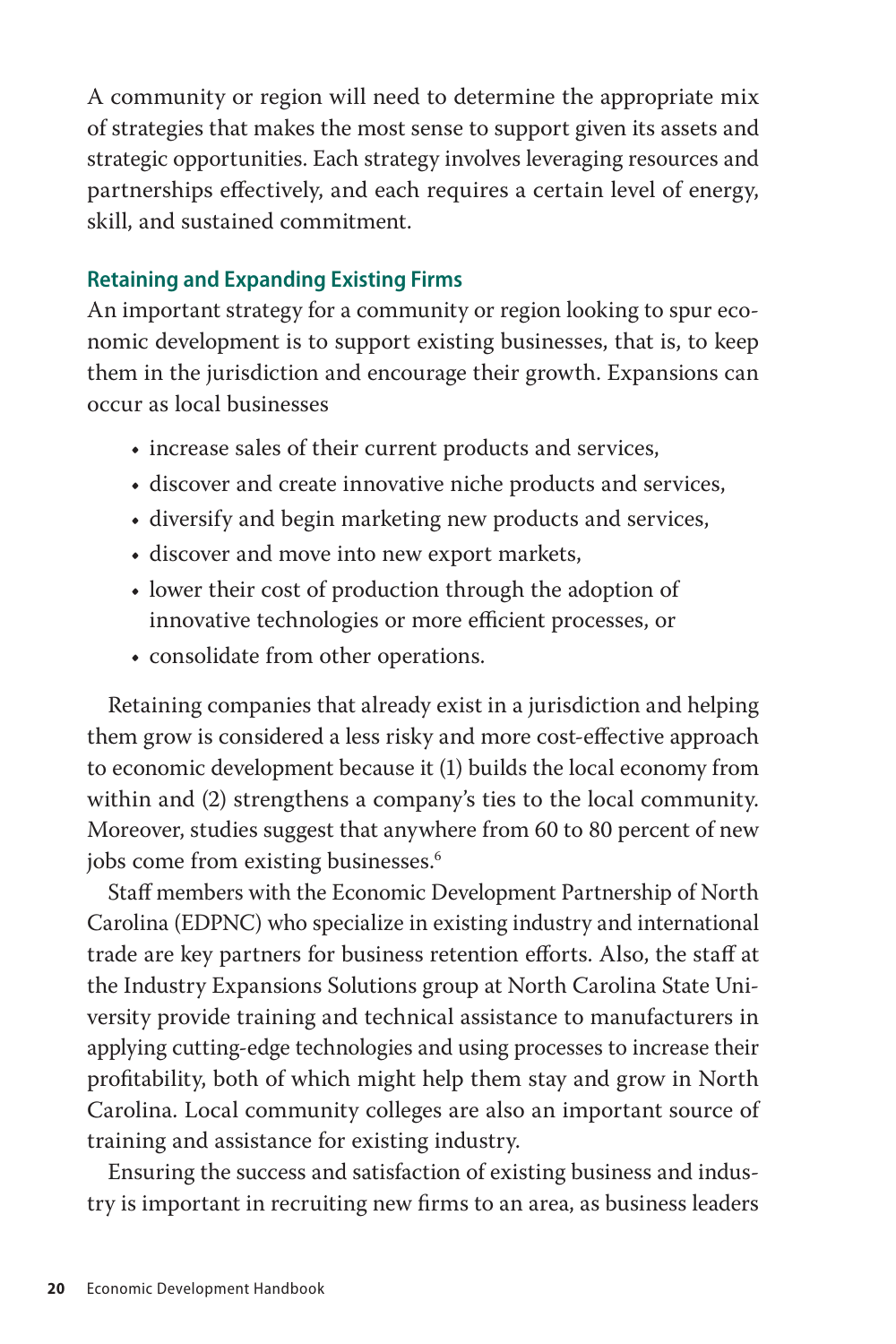<span id="page-31-0"></span>considering a new location frequently seek the input of business leaders already there. If existing industries are not happy with their community, new firms are less likely to locate there.

The following list highlights recent announcements of major existing industry expansions in North Carolina.

- In 2016 Ralph Lauren Corporation completed its \$163 million, 900-job expansion in High Point with the opening of its fifth facility in the city.
- Minnesota-based Ann's House of Nuts announced in 2015 that it would invest \$7.5 million and add fifty jobs at its trailmix production facility in Robersonville.
- Lidl (a German discount supermarket chain) committed in 2015 to invest \$125 million and add 200 new jobs at its distribution center Alamance County.
- Advance Auto Parts announced in 2014 that it would create 600 jobs and invest \$5 million to locate a corporate support facility in Wake County.
- GE Aviation in 2013 invested \$126 million and added fifty-two new jobs as part of an expansion of its aircraft engine parts facility in Buncombe County.

#### **Improving Local Linkages**

This economic development strategy seeks to strengthen linkages among firms in ways that add value to industries and communities. An important linkage to shore up is one between local sellers and buyers of raw materials and other inputs, finished goods, and services. The idea is to increase the opportunities for local firms within a group of related industries—an industry cluster—to trade with one another.

The more a dollar circulates in a local economy before moving out of it, the more wealth will be generated. A survey of spending patterns of institutional buyers in a community—hospitals, school districts, and governments (municipal, county, state, or federal), for example—could identify new market opportunities for local businesses.

Firms can also benefit from collaborating in ways that may not involve purchasing transactions that occur within an industry's supply chain. Networking among businesses within an industry cluster can help firms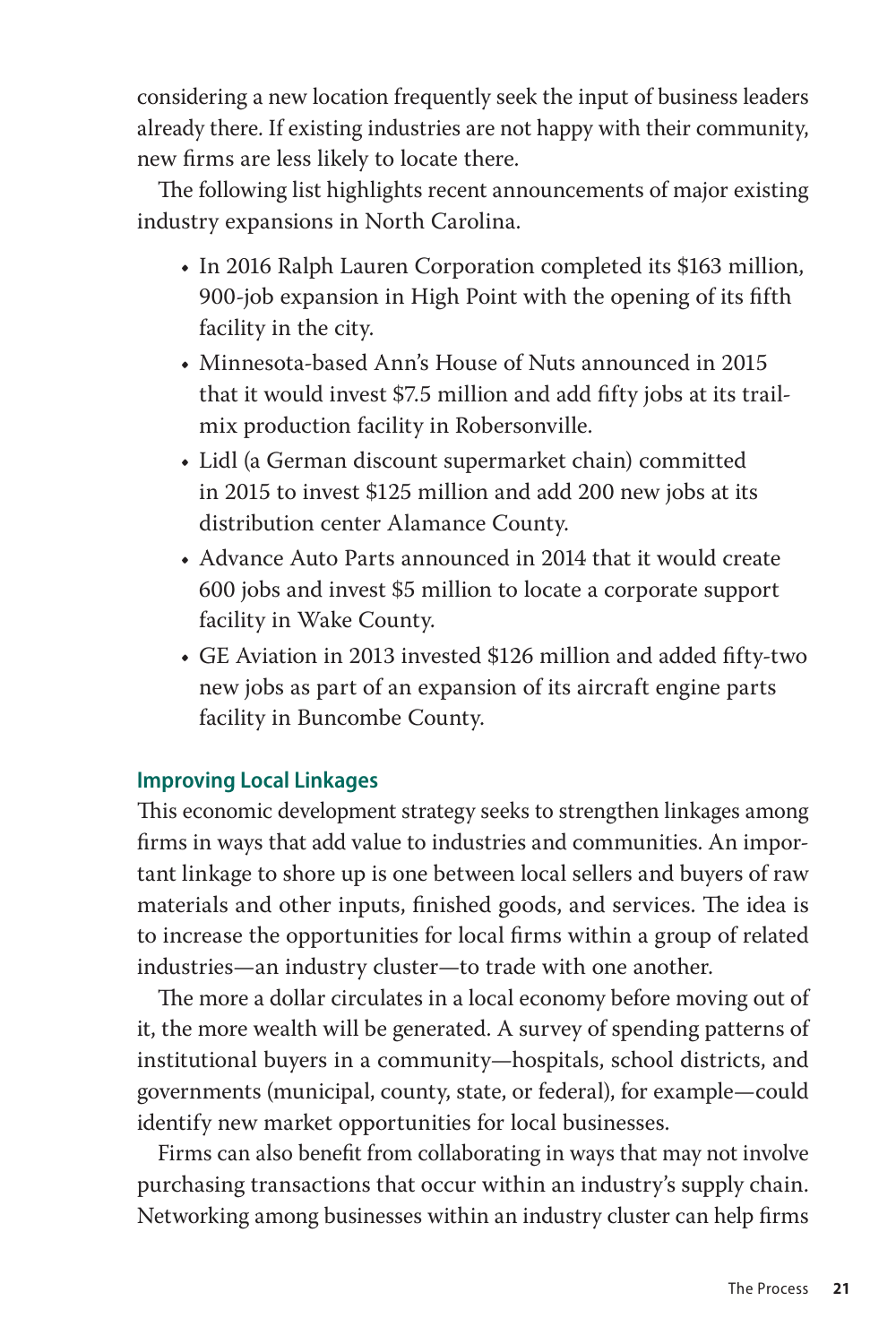<span id="page-32-0"></span>identify new customers and suppliers, as well as result in partnerships and joint ventures for research and development (R&D) or workforce development. When businesses are connected in meaningful ways, they can exchange ideas and information that might boost innovation and add value within the cluster as a whole.

Several prominent industry clusters in the state feature strong and frequent linkages among firms that may be competitors in the marketplace. These companies find that, in some instances, they must collaborate in order to compete. Industry associations or economic development organizations often act as facilitators of industry networks. These networks can be either formal or informal and are more likely to form in communities or regions with high levels of social capital. An example of a regional effort to improve local linkages within an emerging target industry is the implementation of the Cleantech Cluster in the Research Triangle Region.

#### **Creating New Firms and Promoting Entrepreneurship**

Communities can actively help new businesses get started. New businesses can be created to sell products or services to replace those imported into the area or to provide products and services that were previously unavailable from a local source. New businesses are also started to produce new products.

The Small Business Centers (SBCs) at each community college in North Carolina offer training and counseling in business start-up. The Small Business and Technology Development Centers (SBTDCs) at each University of North Carolina (UNC) System campus help small business owners at various stages of their firms' growth. Colleges and universities often spin off new companies through technology transfer, as well as support entrepreneurs through research and training. Formal networks for entrepreneurs are now active in at least three regions of the state, including the

- Council for Entrepreneurial Development (CED) in the Research Triangle area,
- Greensboro Partnership Entrepreneur Connection in the Triad region, and
- Mountain BizWorks in the Asheville region.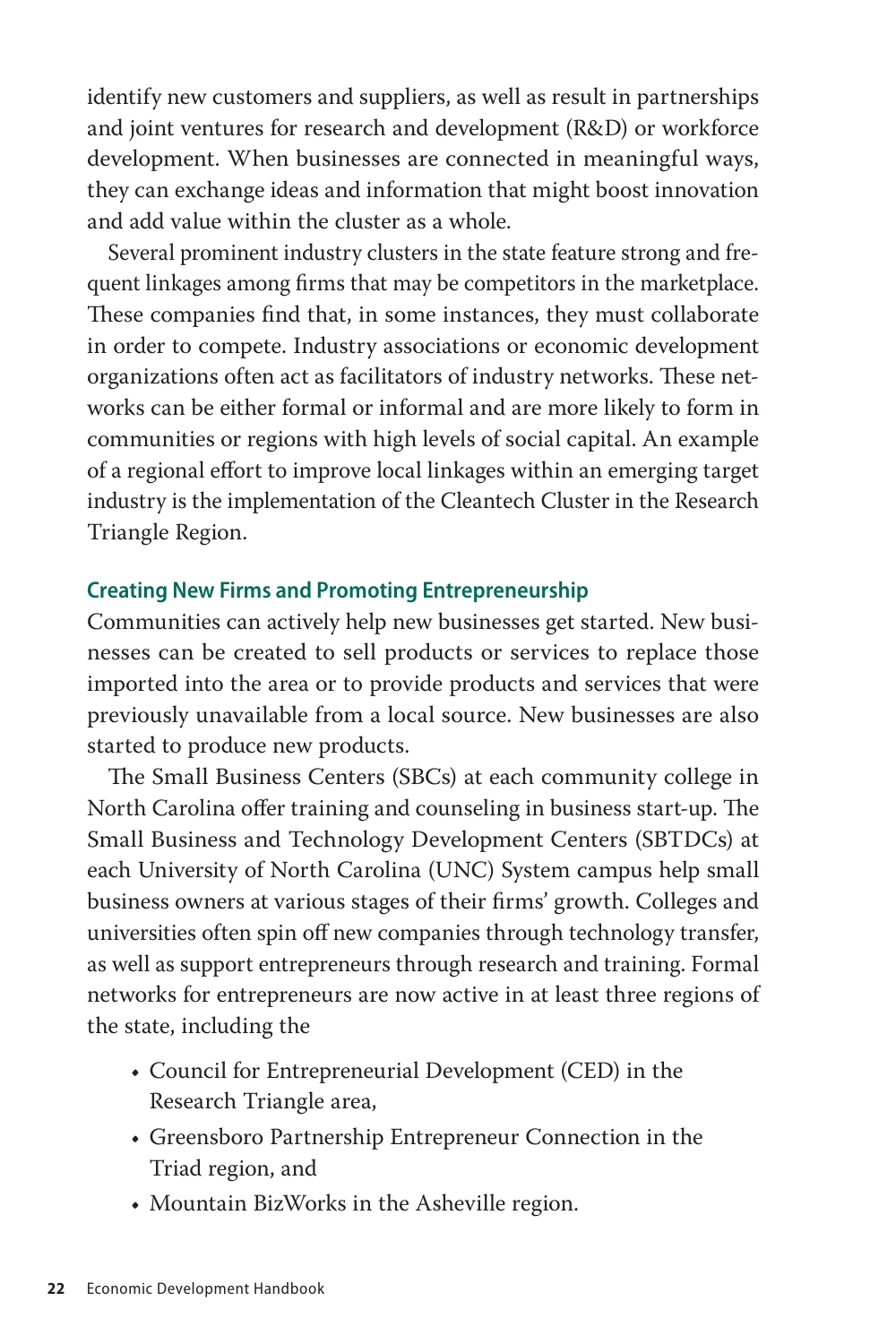<span id="page-33-0"></span>Entrepreneurial development is a homegrown approach to job creation that is feasible in nearly all types of communities—rural and urban, large and small. Some examples of local efforts to support entrepreneurship in North Carolina include<sup>7</sup>

- using local retired business executives to provide assistance to existing small firms and start-ups in Brevard,
- helping local artisans convert their crafts skills into business enterprises in Elkin,
- partnering with the local community college to convert part of an abandoned textile mill into a small business incubator in Wadesboro, and
- using the methane gas from the county landfills to power the studios of fledgling artisans in incubator spaces in Yancey and Jackson counties.

#### **Capturing New Dollars**

Although it is advantageous for companies to buy local, communities create more wealth when firms sell their goods and services outside the local market area. Firms that export increase the flow of new money into a community or region. When thinking about developing new sources of outside dollars, many communities try to develop or recruit companies that serve national or global markets or those that are in "traded" clusters (businesses in traded sectors tend to export their products and services beyond the local economy). Firms that serve only local markets typically do not create as much of a multiplier effect as those that sell outside the area.

In addition to supporting traded sectors of the economy that export, there are other ways to capture a greater share of outside dollars and increase the flow of new money into a community. A few examples include

- an out-of-state investor purchasing local property and building an office park,
- a transplanted retiree spending monthly Social Security and pension benefits on local goods and services,
- a family of tourists renting a beach house for the week and dining at local restaurants,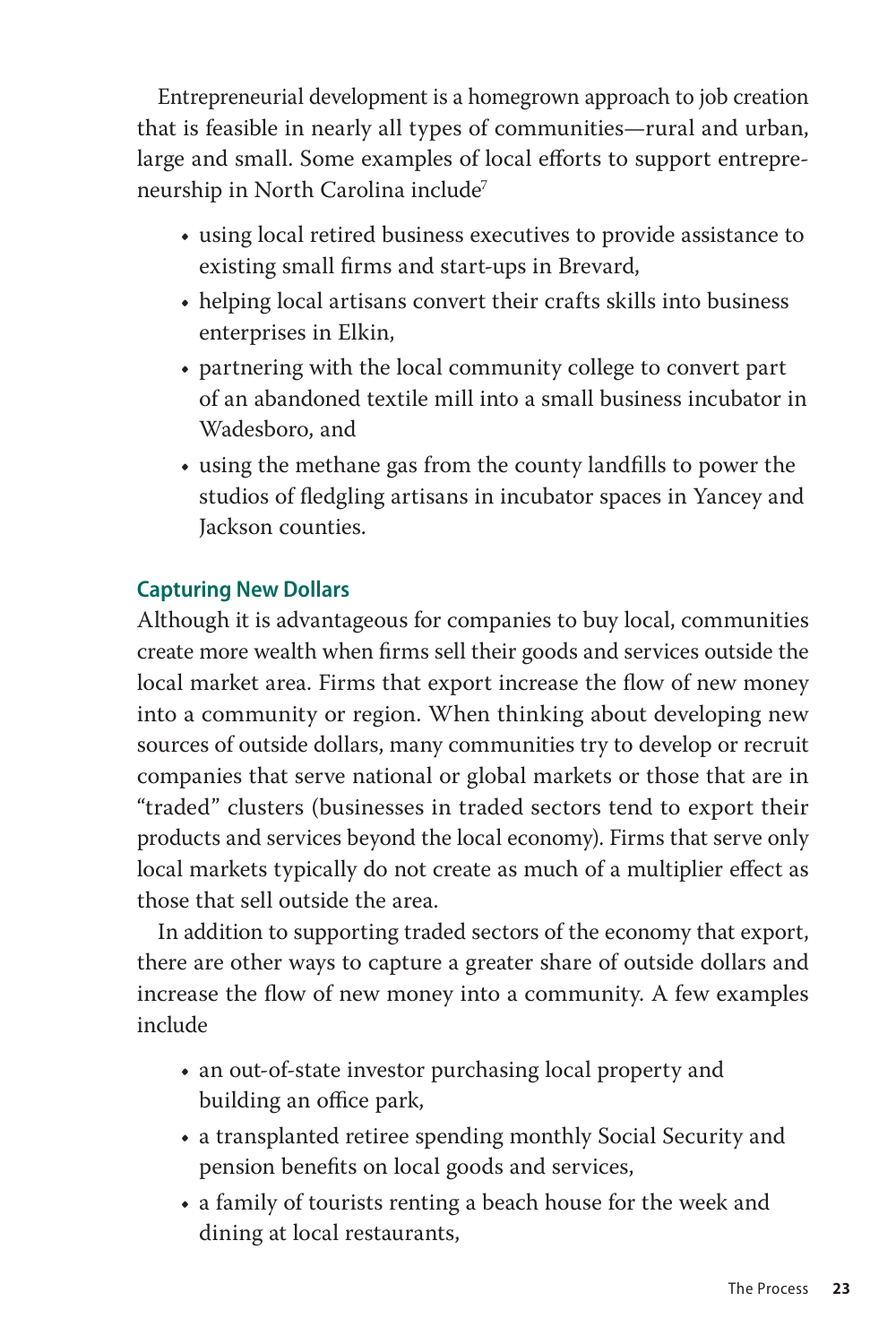- <span id="page-34-0"></span>• international visitors attending an annual musical festival in a mountain community,
- customers being drawn to a large regional shopping center, and
- out-of-town patients seeking health care services at a specialized regional medical facility.

#### **Recruiting New Facilities**

Although the number of major industrial recruitment projects available at any point in time has decreased in the last twenty years, most communities still want to be poised to attract the new industrial or corporate facilities of firms engaging in manufacturing, R&D, transportation, distribution, technology, and other activities. Announcements of such "wins" can create excitement and momentum for other initiatives both at the state level and in the local community. The following list highlights recent announcements of major new business locations in North Carolina.

- Novo Nordisk in 2015 selected Johnston County for a \$1.7 billion insulin manufacturing facility that will employ 700 workers.
- Sanderson Farms decided in 2015 to build a \$139 million poultry processing facility with 1,100 workers in Robeson County.
- Enviva decided in 2014 to invest \$107 million and create eighty jobs at a wood pellets production facility in Sampson County.
- DPx Holdings (Patheon) selected Pitt County in 2014 as the site for a \$159 million pharmaceutical manufacturing facility that will employ 488 workers.
- Gildan Yarns, LLC in 2013 selected Davie County as the location for a new manufacturing facility that will employ 292 workers.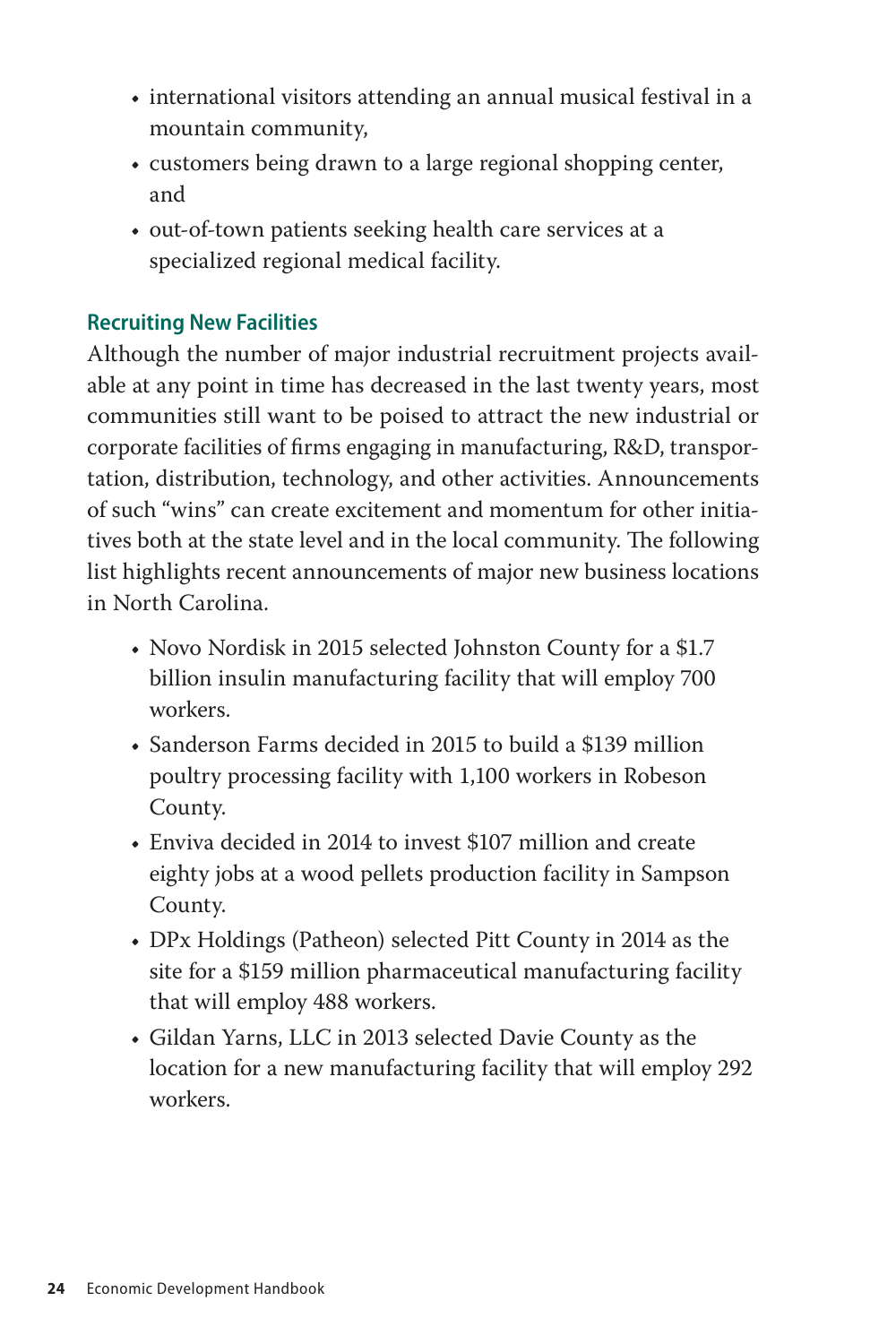#### <span id="page-35-0"></span>**Tools**

#### **Marketing and Recruitment Tools**

Jurisdictions employ a number of marketing and promotional tools and activities in recruiting new businesses. These tools help prospective firms and industries learn about North Carolina's many advantages. Marketing messages should be unified, coordinated, and complementary across counties, regions, and the state. A jurisdiction can highlight and market its assets through a combination of tools that include the following:

- **Prospect visits.** Face-to-face communication is usually the most effective way to sell a place and the assets it has to offer.
- **Websites.** A high-quality web presence is absolutely essential. A website should display current information and be both concise and easy to navigate.
- **Engagement with site-selection consultants.** Building rapport with the technical experts who guide the siteselection process on many large projects can be beneficial.
- **National media relations.** Business executives read articles about various regional economies in business and trade publications, so North Carolina jurisdictions should actively seek out such coverage.
- **Social media.** Platforms such as LinkedIn and Facebook can be used strategically to reach certain audiences.
- **Community data books.** These should be customizable to fit the unique needs of a business considering locating in a jurisdiction in the state.
- **Brochures.** These should be attractive and describe in detail the benefits of locating in the area.
- **Print advertising.** There are numerous local, state, and national publications geared toward industrial location searches. North Carolina jurisdictions should consider advertising in such publications.
- **Trade shows.** Visibility is crucial in economic development, and having a presence at trade shows can go a long way in attracting business.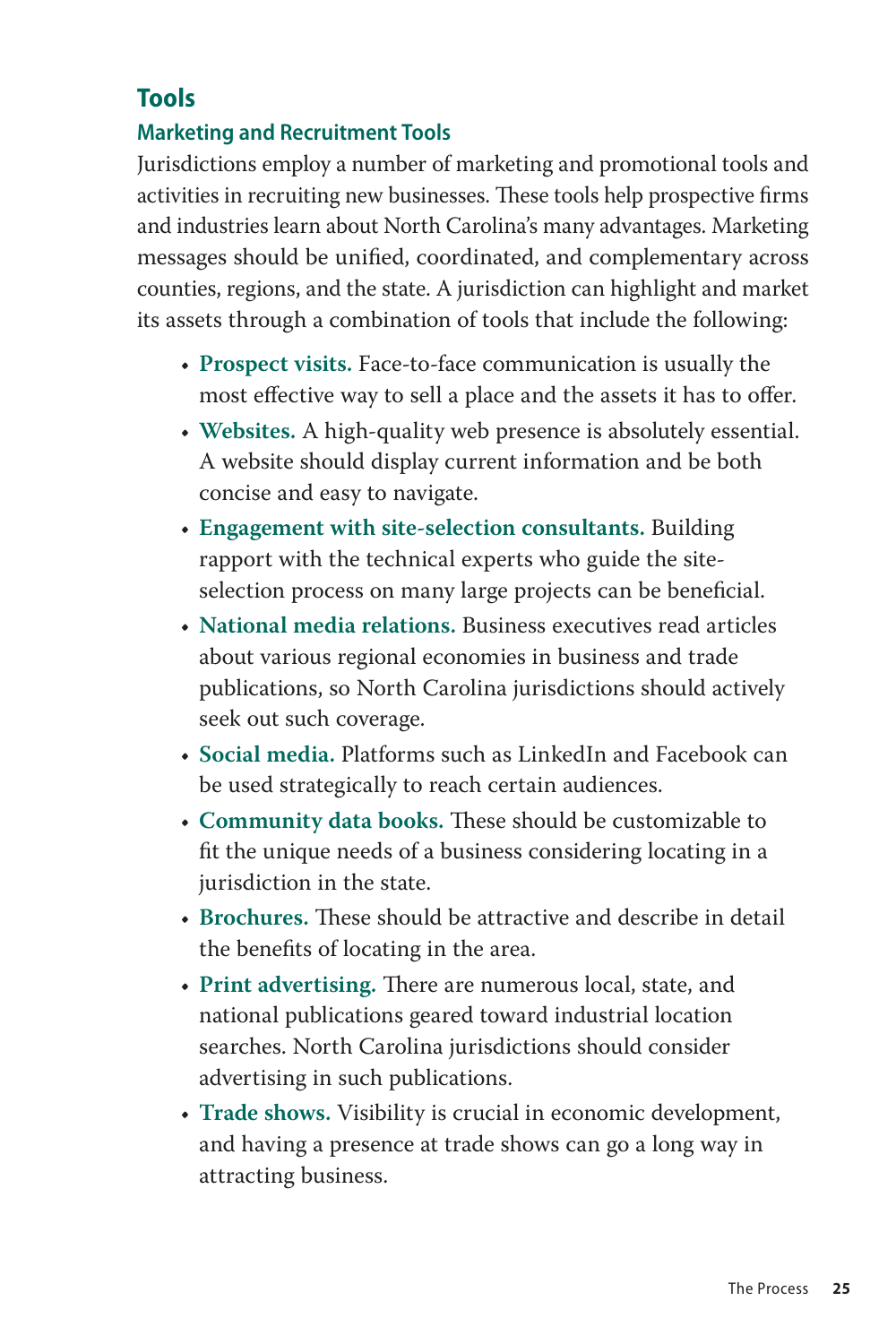<span id="page-36-0"></span>• **Local media.** Local public relations efforts keep the public informed about economic development and can help build and maintain needed community support.

#### **Business Retention and Expansion Tools**

A formal business retention and expansion program seeks to build relationships with local companies in order to identify critical needs and facilitate access to resources and other assistance that will help firms become more competitive. Such a program can also help identify local companies that may be at risk of experiencing a major decline that results in layoffs or plant closings. Business retention and expansion tools include the following:

- **Calls and visits**—reaching out to existing firms to learn about business needs, concerns, and plans.
- **Business surveys**—systematically collecting data on competitiveness issues and satisfaction within the community.
- **Business networking**—producing mutual gains by bringing firms together.
- **Technical assistance**—helping firms with financing, staffing, regulations and permitting, utilities, market development, operations, technology, and so forth.
- **Workforce training assistance**—ensuring that firms have access to the skilled labor and talent they need.
- **Recognition and appreciation**—celebrating the contributions of existing firms through symbolic gestures, such as award luncheons, news stories, and proclamations, that make them feel valued by the community.
- **Financial incentives**—using performance-based grants to support retention and expansion of existing industry.

#### **Entrepreneurship Tools**

Small business development and entrepreneurship programs provide support to smaller firms and encourage the start-up of new enterprises in order to stimulate economic development. Local governments most often defer to other entities like state agencies, community colleges, universities, chambers of commerce, and local nonprofits to take the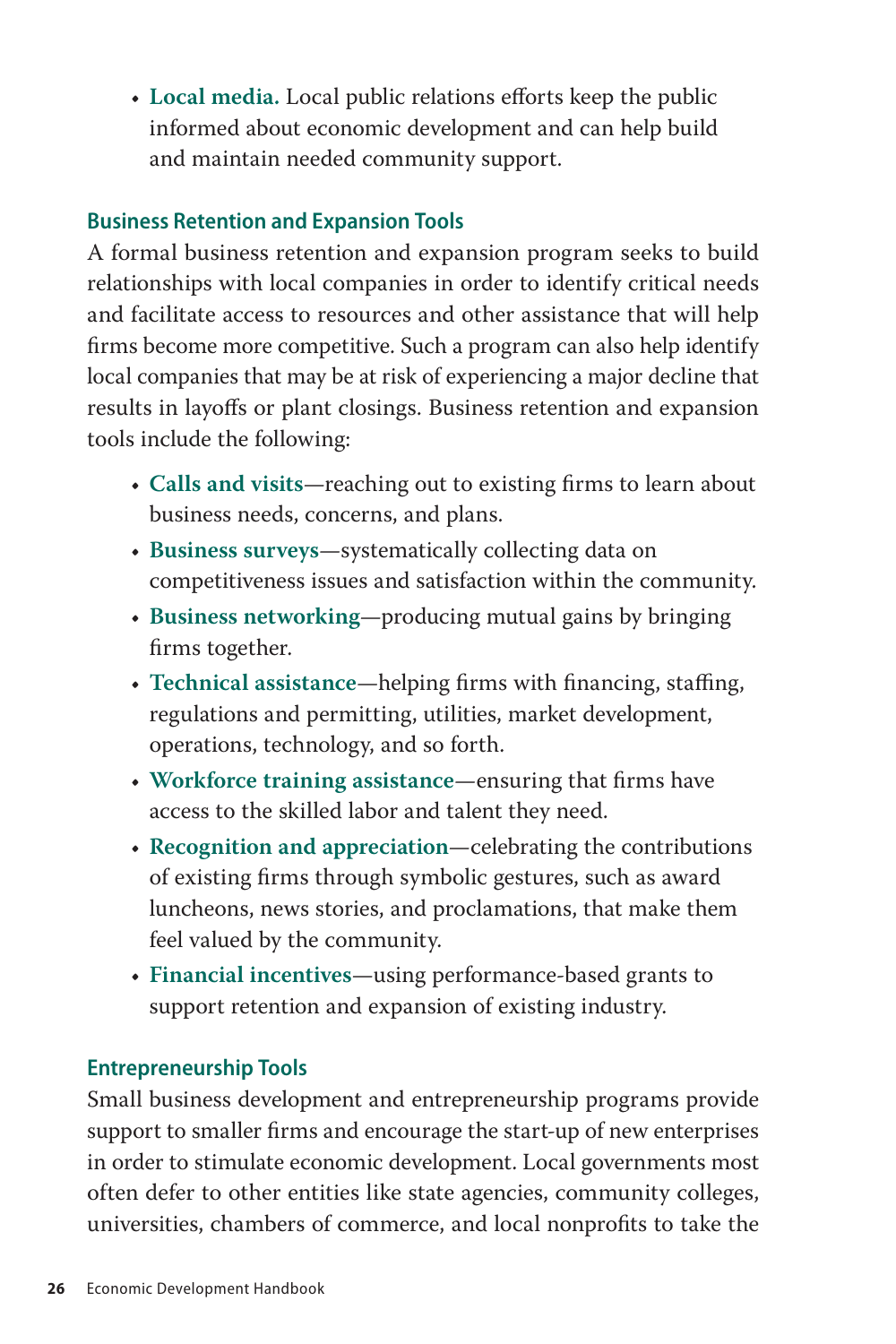<span id="page-37-0"></span>lead on small business development. However, several North Carolina counties and cities invest in and help facilitate certain small business development activities, including the following:

- **Business incubators.** Affordable physical space offers access to shared administrative and support services for fledgling start-ups until they can survive on their own.
- **Revolving loan funds.** A loan pool can relend to borrowers as funds are repaid.
- **Technical assistance.** Small start-ups need help with financing, accounting, management, marketing, technology, and staffing in order to grow to the next level.
- **Entrepreneur networks.** Entrepreneurs can learn from one another and explore opportunities for joint ventures when they participate in formal networks or informal interactions.
- **Equity or venture capital funds.** These specialized sources of financial capital rely on private investors willing to provide seed funding for early-stage firms with high growth potential. An example is the Inception Micro Angel Fund, which is building a network of investor funds statewide. (See [www.](http://www.imaf-rtp.com) [imaf-rtp.com.](http://www.imaf-rtp.com))

#### **The Need for Product**

The "product" that a company seeks when selecting a business location is the particular buildings and sites that meet its operational requirements. In today's quick-turnaround economy, North Carolina will be better positioned if it has a quality product to sell when an industry is looking. Therefore, it is advantageous to have existing industrial buildings and suitable sites available before prospects visit a community. A bare, unimproved parcel of land is not typically considered a viable industrial site. Most clients request an existing building rather than an undeveloped site because it saves them time and money and reduces their risk. In some cases the prospect will like an area but not the first building it is offered. Consequently, other "shovel-ready" sites should be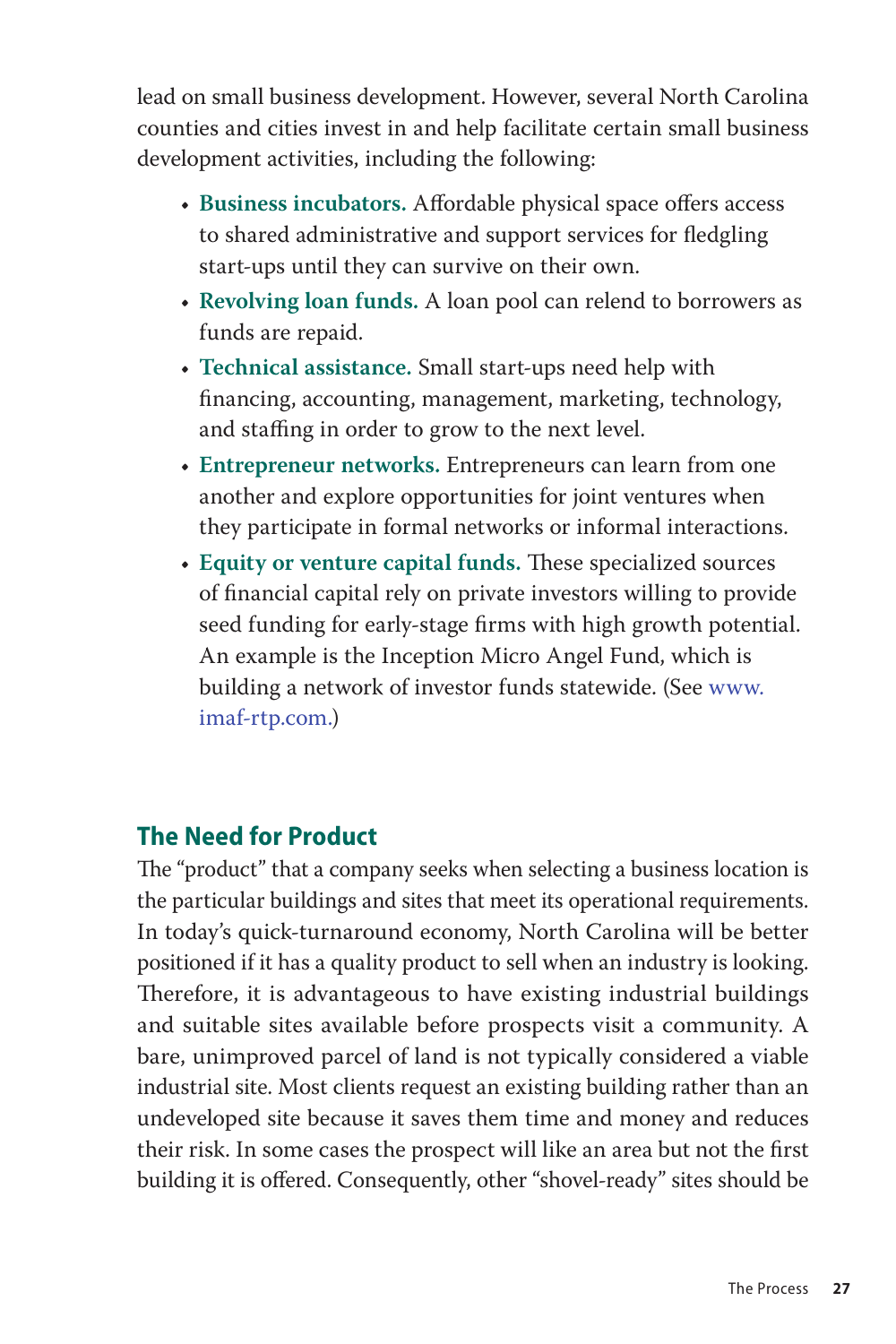available with infrastructure in place, approvals and permits granted, due diligence completed, and site development ready to proceed.

In North Carolina, initiatives such as the Certified Sites program are designed to determine how "shovel ready" a particular site may be. A certified industrial site is one that has undergone an extensive review process to verify site readiness with respect to zoning, environmental surveys, grading, initial engineering work, infrastructure, and the like. Formalized site certification can benefit economic development professionals by providing them with an inventory of pre-qualified industrial sites for which accurate and detailed information is readily available to share with prospective businesses. This makes it easier to pitch certain industrial sites and match them to the specific needs and site requirements of a project. The reductions in costs and time made possible by an expedited site search are obvious advantages to a prospective business.

The North Carolina Certified Sites program, created by the state in 2001, is administered by the N.C. Department of Commerce. A search of the department's ACCESSNC database will produce a current list of certified industrial sites throughout the state. (See [accessnc.commerce.](http://accessnc.commerce.state.nc.us/EDIS/page1.html) [state.nc.us/EDIS/page1.html.](http://accessnc.commerce.state.nc.us/EDIS/page1.html)) In addition to the Certified Sites program, two energy utilities have launched efforts to increase the number of shovel-ready industrial sites in the state. Duke Energy created its Site Readiness Program in 2005 (see [http://www.considerthecarolinas.com/](http://www.considerthecarolinas.com/site-readiness.asp) [site-readiness.asp](http://www.considerthecarolinas.com/site-readiness.asp)), and ElectriCities started the Smart Sites (S<sup>2</sup>) shovelready site qualification program in 2014. (See [http://www.electricities.](http://www.electricities.com/adventure/blog/smart-sites/) [com/adventure/blog/smart-sites/](http://www.electricities.com/adventure/blog/smart-sites/).)

Many smaller, rural jurisdictions find it difficult to support certain types of "product development" on their own. When municipalities and counties collaborate on larger projects, such as industrial parks, they can enjoy economies of scale and cost savings and get suitable real estate properties and related infrastructure in place that otherwise might not be feasible.

The General Assembly has enacted legislation to encourage and facilitate interlocal cooperation on economic development. Chapter 158, Section 7.4 of the North Carolina General Statutes authorizes two or more units of local government to enter into a formal agreement to share financing, expenditures, and revenues related to joint develop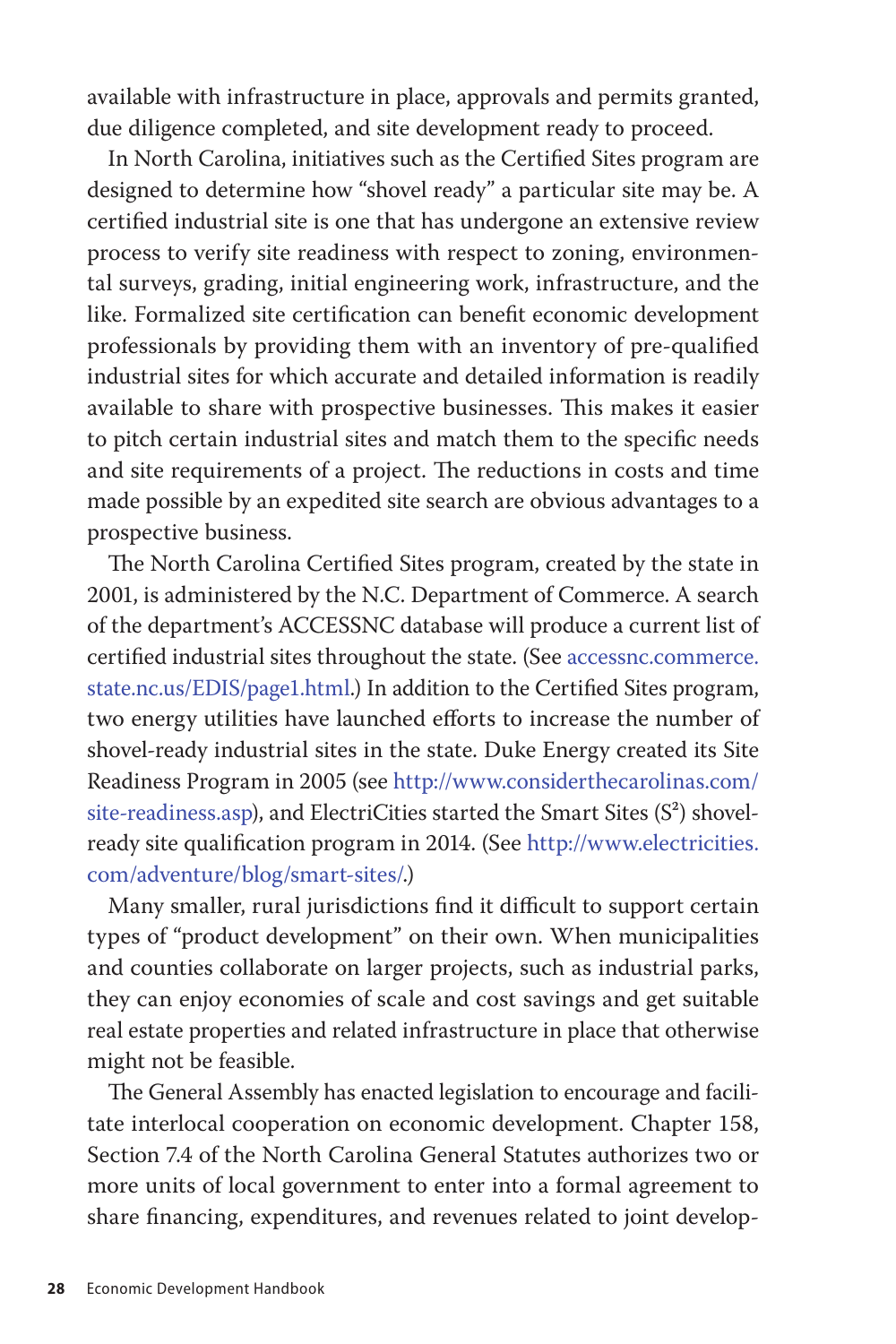ment projects. It specifically authorizes the sharing of property tax revenues generated from a joint industrial or commercial park or site.

Two examples illustrate how cities and counties might formally collaborate on product development in order to strengthen their competitive positions.8 The first is the Triangle North project (formerly Kerr-Tar Hub), involving Franklin, Granville, Vance, and Warren counties. In December 2005 county officials signed an interlocal agreement to collaboratively develop a network of four business parks, one located in each county. The interlocal agreement stipulates how the counties will share the costs of development and allocate the tax revenues created by the industrial park network. The Kerr-Tar Regional Council of Governments spearheaded and helped facilitate this process. The second example is the North Mecklenburg Industrial Park, which is now called Commerce Station. The towns of Cornelius, Davidson, and Huntersville are jointly developing this project in Mecklenburg County. In March 2005 the three towns signed an interlocal agreement that sets forth a process for joint ownership of the industrial park and a plan for revenue sharing.

Another important tool for product development involves the reuse of existing buildings. Many North Carolina communities, large and small, have no shortage of vacant, idle industrial and commercial properties, including former textile mills, furniture factories, and tobacco warehouses. It can be challenging to get the financing needed or find private investors who are willing to redevelop some of these properties so that they can be repurposed for active use. The Building Reuse Program, administered by the Rural Development Division of the N.C. Department of Commerce, makes grants to local governments for the renovation of buildings. The Development Finance Initiative (DFI) at the UNC School of Government is available to assist with certain redevelopment projects in distressed communities across the state. The DFI contracts with local governments to help them attract private developers interested in redeveloping a particular property. Many DFI revitalization projects are located in downtown areas and often involve vacant and/or underutilized buildings.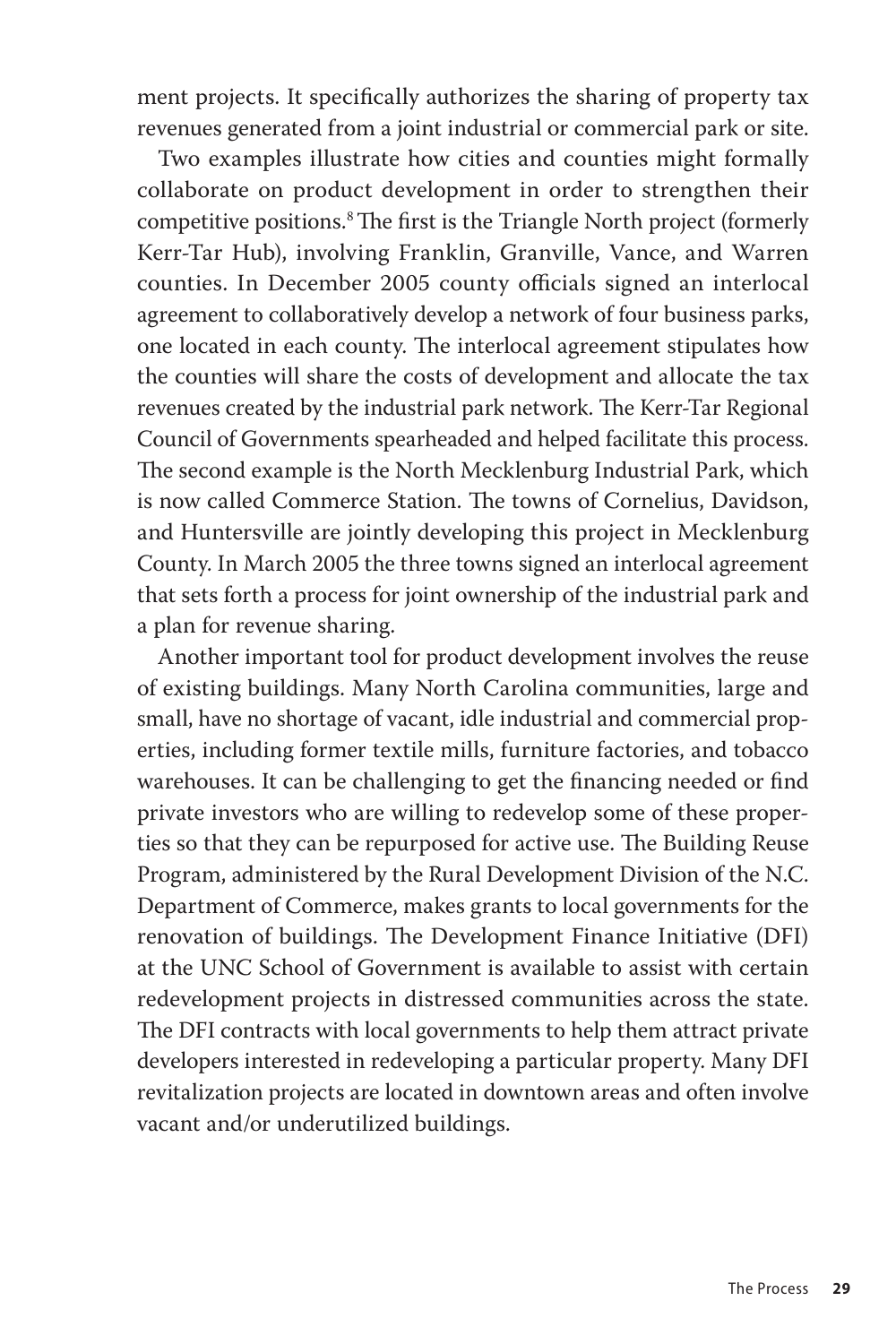#### <span id="page-40-0"></span>**How a Business Location Project Happens**

A business location project can originate from many sources and can work its way through the system from many starting places. For example, an inquiry may come about through word-of-mouth from a customer or supplier who is already located in North Carolina, from a trade show, or from a site-selection consultant. Prospects may call a local developer directly if they know exactly where they want to be, or a regional developer if they know their approximate target location. Often the inquirer will call a state developer at the EDPNC first. The following is an example of how a project works its way through the system, starting with a general inquiry about North Carolina. (See Figure 2, below.)

#### **A Typical Project**

An inquiry about a business location project may come from a representative of a company itself or from a site-selection consultant representing a company. Initial information is gathered and screened by reviewing websites. The prospect or site-selection consultant often issues a formal "Request for Information" (RFI) or "Request for Proposals" (RFP) that will prompt responses from state developers. A state developer will take the inquirer on as a client and will then contact local developers from communities that have assets that the company is seeking. The local developers will respond by submitting proposals to the state developer, who then will send all of the community packages to the client. If, after several contacts between parties to clarify and gather additional information, the client is still interested in one or more of the proposed locations, the state developer will schedule and coordinate visits by the client to those communities. It is important to recognize that the client will have eliminated many of the proposed communities based on the information it has received in the proposals.

At this point in the process, a client is usually "comparison shopping" among several states and many communities; consequently, the first visit is a critical point in the sales process. Generally a client will be visiting several communities in one day. Thus time is at a premium. Developers at all levels must be prepared with the precise information that a client might want to view in a short period of time. From a client's point of view, the purpose of the visits is to eliminate most of the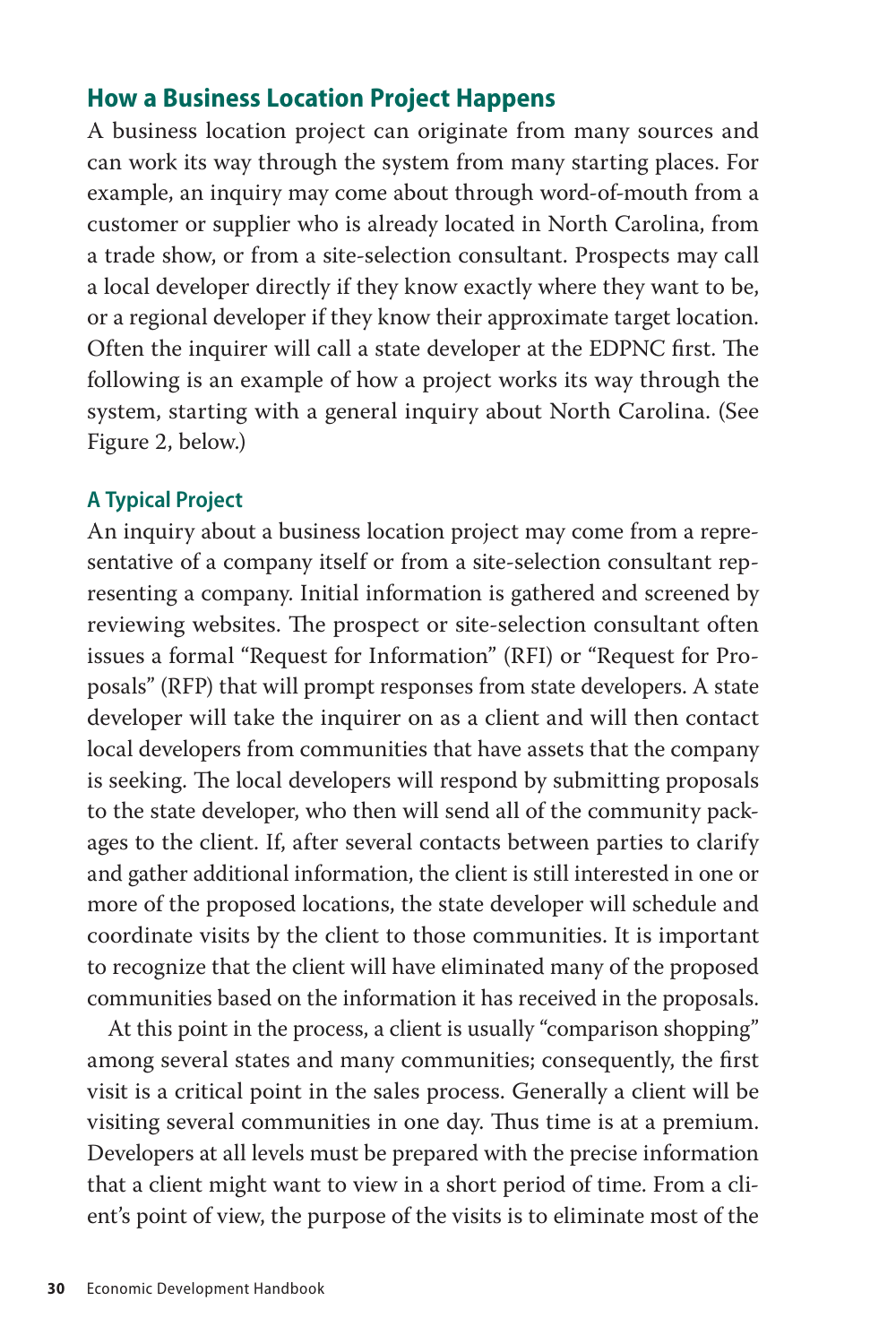

**Figure 2. The Site-Selection Process**

*Source:* McCallum Sweeney Consulting, used with permission.

communities down to a short list of two or three with which it can further negotiate. Sometimes there is no visit at all until after the short list is developed, which puts more pressure on economic developers to have effective websites and other marketing tools to tell their stories when a company is screening out most communities.

Generally a state developer will be a client's primary contact until the client's company settles on a short list of possible locations. Once the site negotiations begin, a local developer will take the lead and become the primary contact and deal closer. During these negotiations, the local developer must call on all of his or her allies and resources for support and coordination. The terms and conditions that a company requests of a community during these negotiations may cover a broad spectrum of issues, including site locations, schools, permits, financing, utility enhancements, and research partnerships. As in any negotiation, the local developer and his or her support team must know what the value of the project is—and the limits of the local investment—to meet a targeted return. In this case the local investment is coordinated from all resources, including public dollars from all levels of government within the state, combined with money from private investors that might have an interest in the project.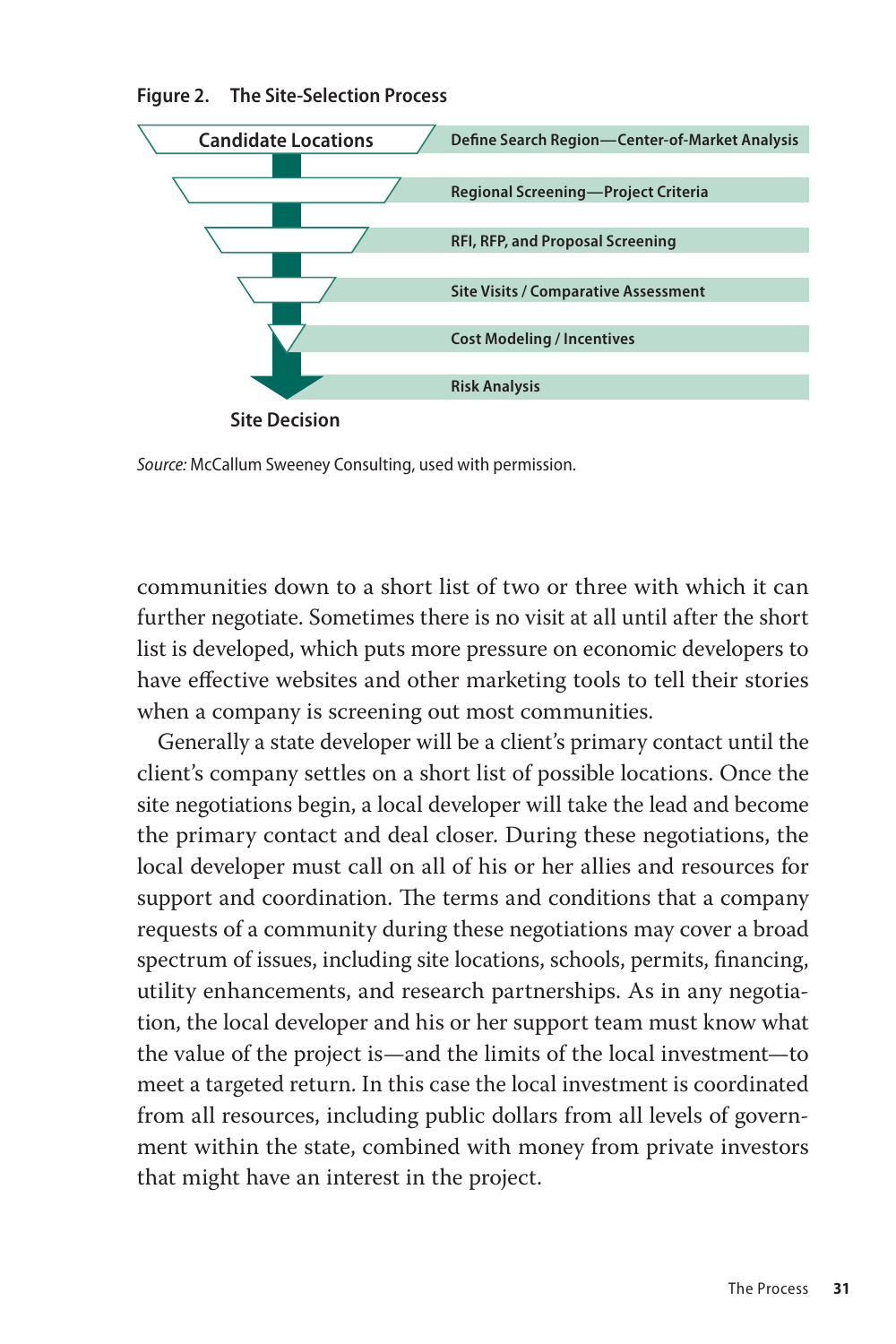The need for confidentiality is one issue in the site-selection process that is often misunderstood.<sup>9</sup> Companies require confidentiality because they do not want their competitors to learn about their strategic decisions, particularly new locations or expansions. Participants in this process must strive to honor this need for confidentiality in order to keep their jurisdictions under consideration. Some communities have lost projects as a result of confidentiality breaches or premature press coverage.

The time frame for what has been described above can take years or weeks, depending on how fast a company is willing to make decisions and on the size of the project. In today's competitive economy, the amount of time is getting shorter and shorter.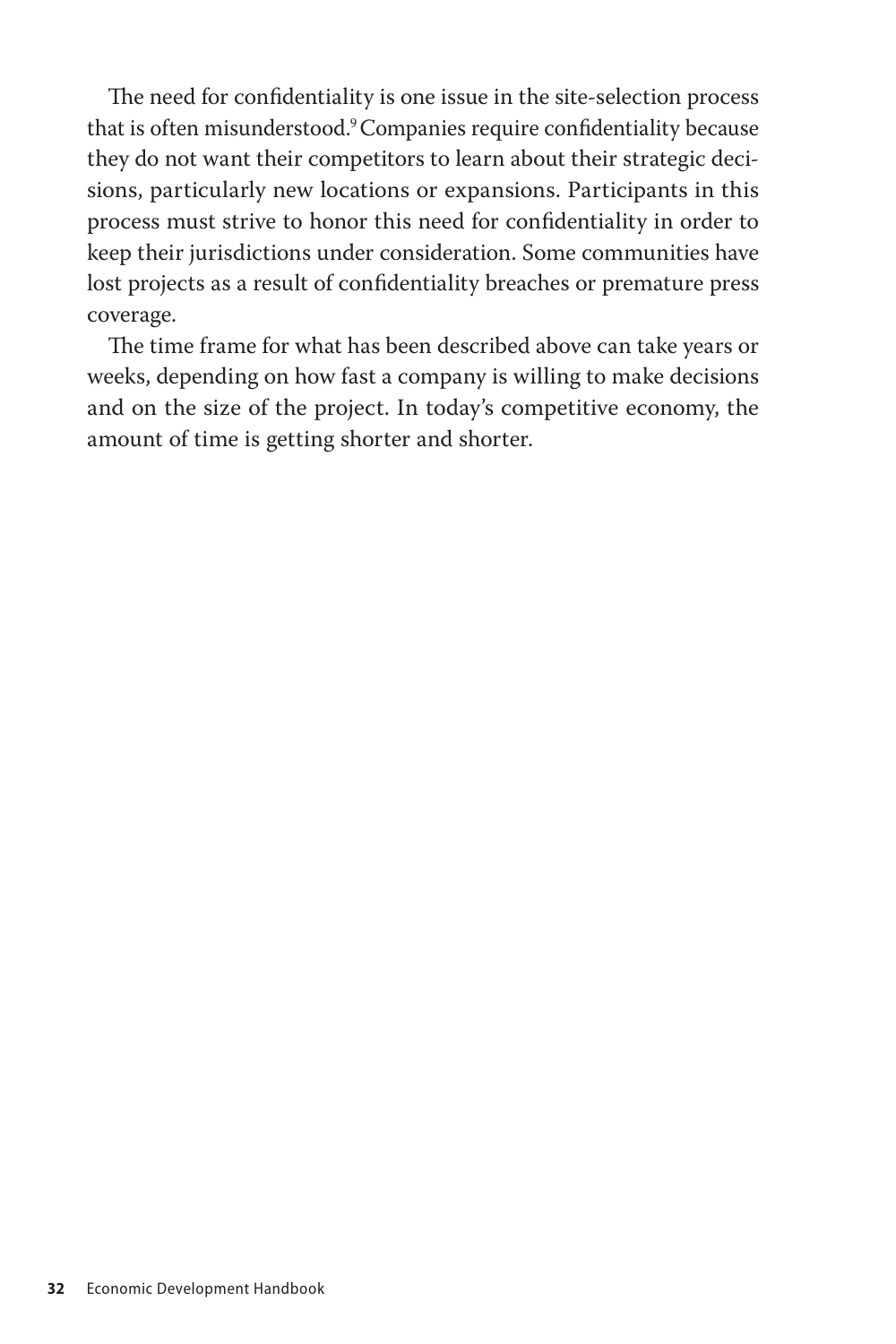## <span id="page-43-0"></span>**Financial Incentives**

Financial incentives are used mostly to support two particular economic development strategies: business recruitment and business retention/ expansion. However, many jurisdictions are exploring the possibilities for creating effective financial incentives to aid small firms and start-ups.

Public officials use incentives as tools to affect a given project's success. However, their results can vary depending on how they are applied.10 Just as a business makes an investment to achieve a return, a state or locality can treat its expenditures on business incentives as public investments that require an appropriate rate of return.

The net return from incentive policies at all levels must be measurable. Quantifiable results should show that a community or the state has derived benefits that outweigh the cost of the incentives.<sup>11</sup> Clawback provisions that require firms to reimburse incentive providers should the firms fail to meet agreed investment and jobs targets must be included in all project agreements.

Most costs associated with relocating a business occur early on in the relocation process, and many incentive policies are designed to help companies ramp-up new operations with minimal disruption and financial drain. The most successful transactions occur when a community and a company see the location choice as a win-win situation. Each party makes an investment, and both divide the risks and share the rewards.

In deciding upon a location, a firm takes incentives into account along with other key site-selection factors, such as access to skilled labor, adequate buildings and facilities, and high-quality infrastructure. The data in Table 2, below, show the top twelve factors, out of a possible twenty-eight, that corporate industrial firms in 2015 considered to be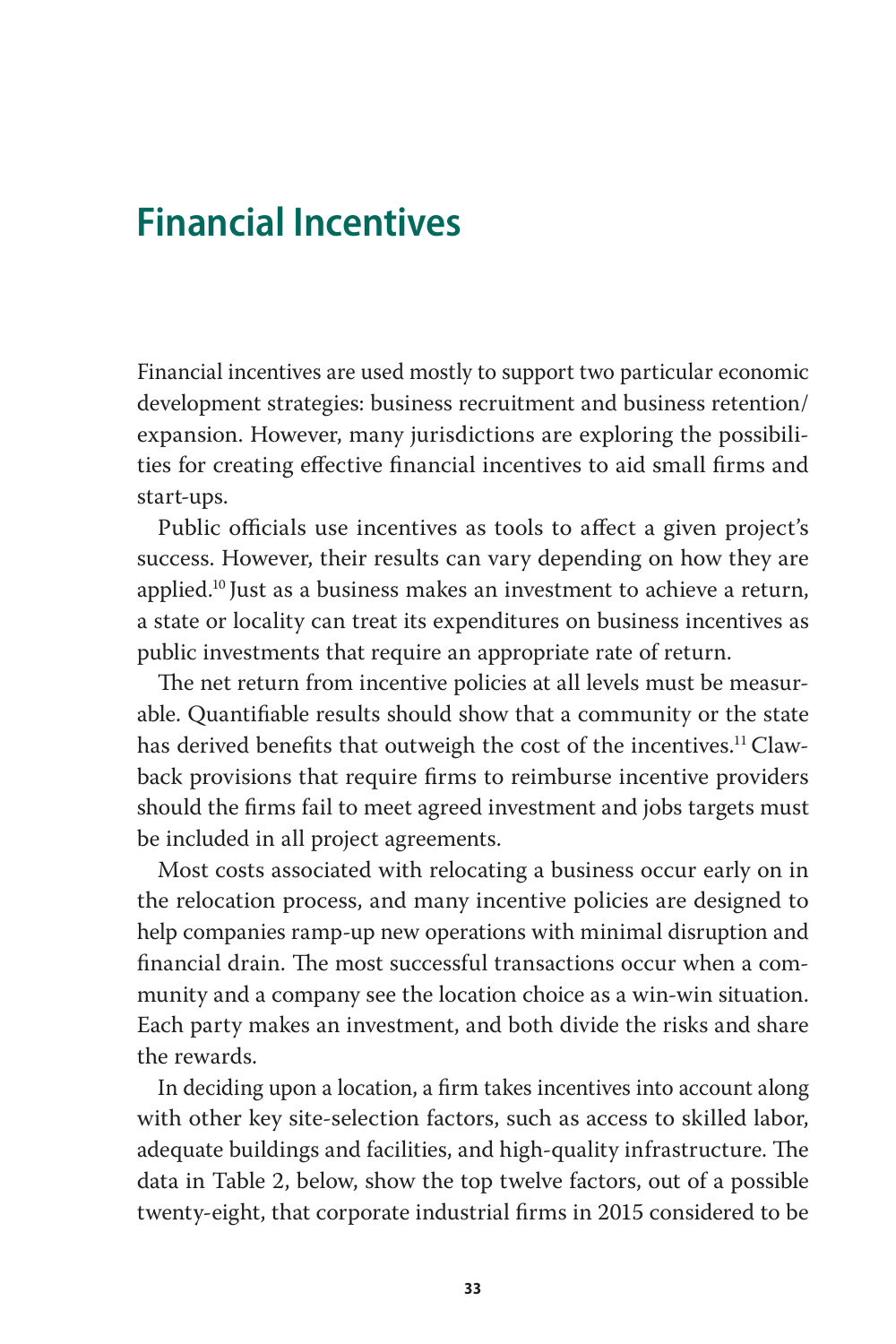most important in their business location and expansion decisions. Based on an annual survey of corporate executives, these numbers suggest that incentives are not likely to be the single most important site-selection factor, but they clearly matter. That incentives are ranked in the top ten is notable.

Thus it is important to understand how and when incentives matter in the site-selection process. Incentives are typically negotiated once a business has narrowed the list of possible locations to a few that meet all of its other requirements for a site or building, infrastructure, workforce, and so forth. At that point the incentives offered can tip the scale in favor of one location over another. From a competitiveness perspective, a jurisdiction has to decide whether to play to win or sit on the sidelines. In the current environment incentives are necessary to be in the game.

With firms seeking to maximize shareholder value, financial support from communities that bolsters the bottom line is a critical siteselection criterion. Because site-selection searches are largely a process of elimination, communities and states refusing to offer reasonable incentives may not be viewed as serious about economic development and may risk being eliminated quickly from consideration by companies and site-selection consultants.

State and local governments striving to capture their share of new jobs and investment offer long-term advantages to new and expanding firms, including a balanced menu of sensible incentives. Having a formal policy that specifies the types of industries eligible for incentives and the criteria for company performance can help ensure that incentives are used strategically to benefit the jurisdiction. In the end any financial support for new or expanding industry must be predicated upon a targeted return on investment.

States and localities should utilize economic and fiscal impact analysis tools to estimate the costs and benefits of a given project to a jurisdiction. Like any sound investment, incentives should more than pay for themselves in yielding economic and fiscal benefits over and above what the incentives cost and any expenditures required for new public services.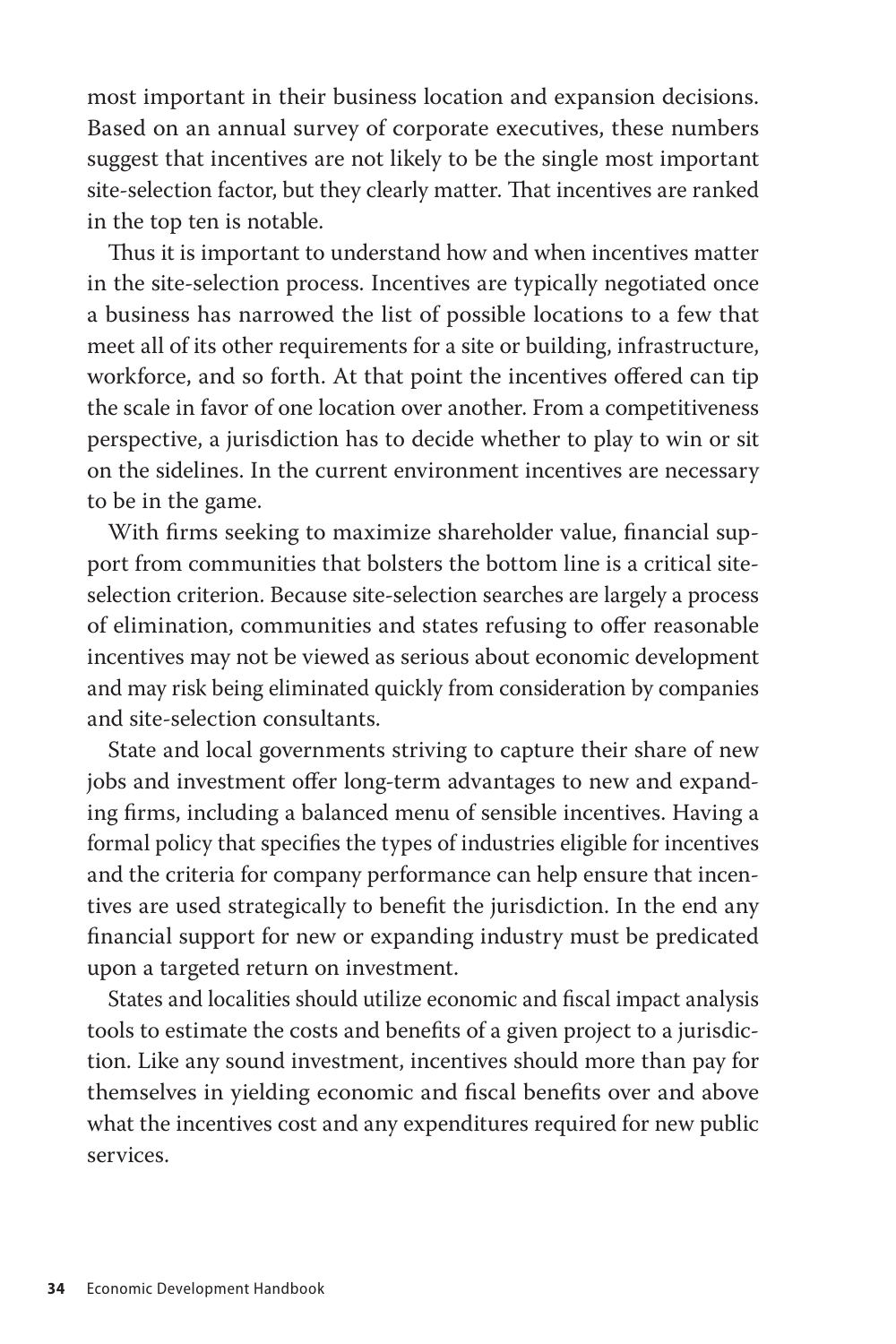| <b>Factors</b>                           | Percent (%) of Executives<br><b>Ranking as Important</b> |  |
|------------------------------------------|----------------------------------------------------------|--|
| 1. Availability of skilled labor         | 92.9                                                     |  |
| 2. Highway accessibility                 | 88.0                                                     |  |
| 3. Quality of life                       | 87.6                                                     |  |
| 4. Occupancy or construction costs       | 85.4                                                     |  |
| 5. Available buildings                   | 83.7                                                     |  |
| 6. Labor costs                           | 80.8                                                     |  |
| 7. Corporate tax rate                    | 78.8                                                     |  |
| 8. Proximity to major markets            | 76.3                                                     |  |
| 9. State and local incentives            | 75.8                                                     |  |
| 10. Energy availability and costs        | 75.3                                                     |  |
| 11. Tax exemptions                       | 74.7                                                     |  |
| 12. Expedited or "fast-track" permitting | 74.2                                                     |  |

<span id="page-45-0"></span>**Table 2. 2015 Top Site-Selection Factors for Corporate Facilities**

*Source:* "30th Annual Survey of Corporate Executives: Cautious Optimism Reflected," *Area Development* (Q1 2016), [www.areadevelopment.com/Corporate-Consultants-Survey-](http://www.areadevelopment.com/Corporate-Consultants-Survey-Results/Q1-2016/corporate-executive-site-selection-facility-plans-441729.shtml)[Results/Q1-2016/corporate-executive-site-selection-facility-plans-441729.shtml](http://www.areadevelopment.com/Corporate-Consultants-Survey-Results/Q1-2016/corporate-executive-site-selection-facility-plans-441729.shtml).

#### **Current Financial Assistance Programs**

The state of North Carolina and its local governments offer performance-based incentives to companies meeting certain requirements. These incentive programs are designed to induce private investment and job creation by lowering the cost of doing business for firms locating and expanding in the state.

#### **State Programs**

State-level economic development incentives in North Carolina have shifted away from statutory tax credits in favor of discretionary grants. This policy shift reflects growing concern about the ability of tax credits to directly influence business decisions given the time lag that occurs in claiming the credits on tax returns. Some companies may not generate enough profit early on to incur sufficient tax liability against which to claim credits. Also, it can be difficult for the state to accurately estimate the amount of revenue it will forego due to tax credits in any given fiscal year. For these reasons discretionary grants now are the foundation of North Carolina's incentives.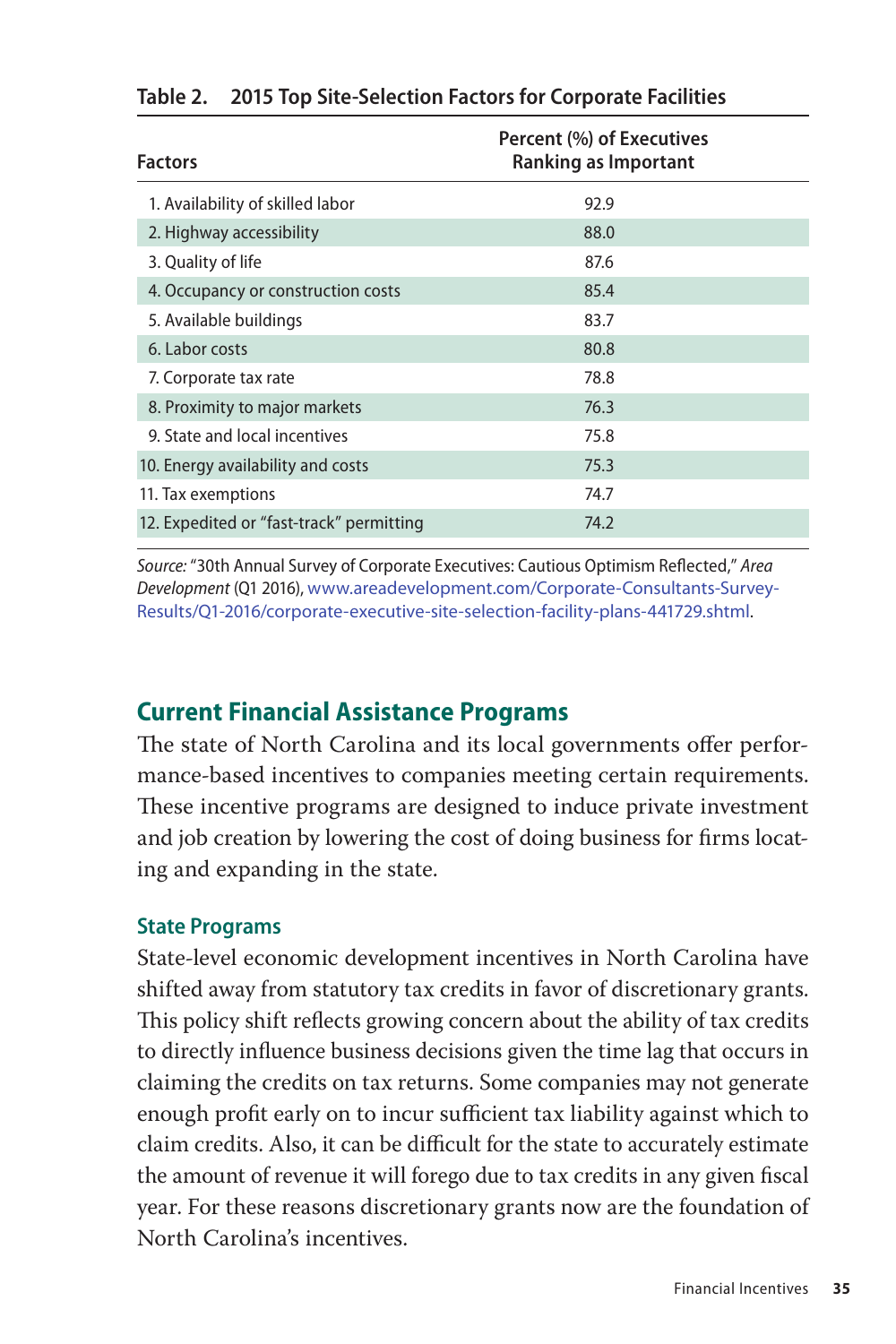State incentive programs use an economic development tier system in an effort to steer greater benefits to the counties most in need. The tier system assigns each county a ranking between 1 and 100 based on the sum of various economic distress indicators. The forty counties with the highest levels of distress receive a Tier 1 designation, the next forty are labeled Tier 2, and the twenty best performers are considered Tier 3. Companies receive a higher dollar amount of state incentives for locating or expanding in a Tier 1 county.

The following state programs are available as of June 2016. The amount of money available in each program may be limited.

**Job Development Investment Grant (JDIG).** JDIG is a discretionary incentive program that provides a limited number of cash grants directly to new and expanding businesses that will create economic benefits for the state but that need grants to carry out their projects in North Carolina. A five-member Economic Investment Committee (EIC) evaluates projects and makes decisions regarding JDIG awards, funding levels, grant periods, and other terms of the grants. The EIC is authorized to award grants to be disbursed annually for a period of up to twelve years. The amount of the JDIG grant is based on the percentage of income tax withholdings associated with eligible positions created by a company over a specified period of time. The share of the grant the company receives depends on the tier designation of the county in which the company's project is located. (See [http://edpnc.com/incentives/](http://edpnc.com/incentives/job-development-investment-grant/) [job-development-investment-grant/](http://edpnc.com/incentives/job-development-investment-grant/).)

**One North Carolina Fund.** Companies may receive money from this discretionary grant fund for the installation or purchase of new equipment; structural repairs on, improvements to, or renovation of existing buildings to be used for expansion; construction of or improvements to new or existing water, sewer, gas, or electric utility distribution lines or equipment for existing buildings; and construction of or improvements to new or existing water, sewer, gas, or electric utility distribution lines or equipment for new or proposed buildings to be used for manufacturing and industrial operations. The grant awards are tied to certain criteria, such as the number of jobs the project will generate, the amount of investment, and the county tier designation. The company must agree to meet a wage standard, and its local unit of government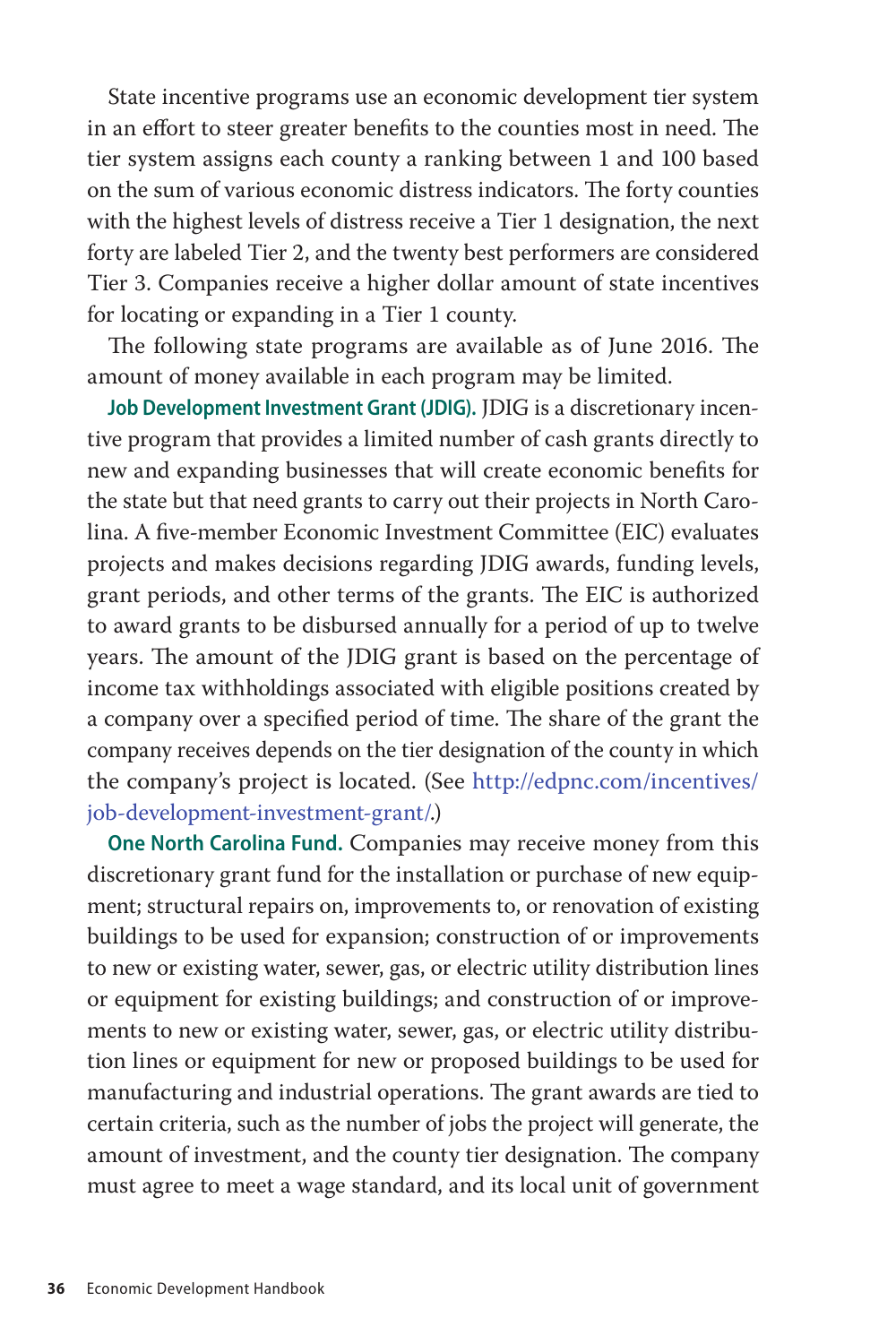must agree to provide matching financial assistance to the company. (See <http://edpnc.com/incentives/one-north-carolina-fund/>.)

**Building Reuse Program.** Administered by the Rural Development Division of the N.C. Department of Commerce, the Building Reuse Program provides grants to local governments for (1) renovation of vacant buildings, (2) renovation of buildings occupied by existing businesses seeking to expand, and (3) renovation or construction of rural health facilities. (See [https://www.nccommerce.com/ruraldevelopment/](https://www.nccommerce.com/ruraldevelopment/rural-grants-programs/building-reuse) [rural-grants-programs/building-reuse.](https://www.nccommerce.com/ruraldevelopment/rural-grants-programs/building-reuse))

**North Carolina Community Development Block Grant—Economic Development Program.** This program offers grants to local governments (municipal and county) for infrastructure projects involving a specific business that will create new jobs. Project activities must predominantly benefit persons living for the preceding twelve months in a low or moderate family income status. (See [http://edpnc.com/incentives/community](http://edpnc.com/incentives/community-development-block-grant-program-economic-development/)[development-block-grant-program-economic-development/](http://edpnc.com/incentives/community-development-block-grant-program-economic-development/).)

**Industrial Development Fund (IDF).** IDF is available to assist the local governments of the most economically distressed counties in the state. An eligible county or city may apply for the funds on behalf of a private manufacturing business located or locating in its jurisdiction. The business may use IDF funds for the construction of water, sewer, gas, and electric lines to the project site or for the construction or repair of industrial buildings. Funds available for a single project are determined by multiplying the number of jobs committed to be created by \$5,000, up to a maximum of \$500,000 or the cost of the project, whichever is less. (See [https://www.nccommerce.com/research-publications/](https://www.nccommerce.com/research-publications/incentive-reports/industrial-development-fund) [incentive-reports/industrial-development-fund](https://www.nccommerce.com/research-publications/incentive-reports/industrial-development-fund).)

**NCWorks Customized Training.** The North Carolina Community College's Customized Training program is a national model for providing industry-specific workforce training. The program is designed to respond quickly to the needs of businesses and to respect the confidential nature of proprietary processes within an organization. The design and delivery of training is provided to new and existing businesses that are creating jobs, investing in new technologies, and/or enhancing the productivity of incumbent employees. Resources may include training assessment, instructional design and development, instructional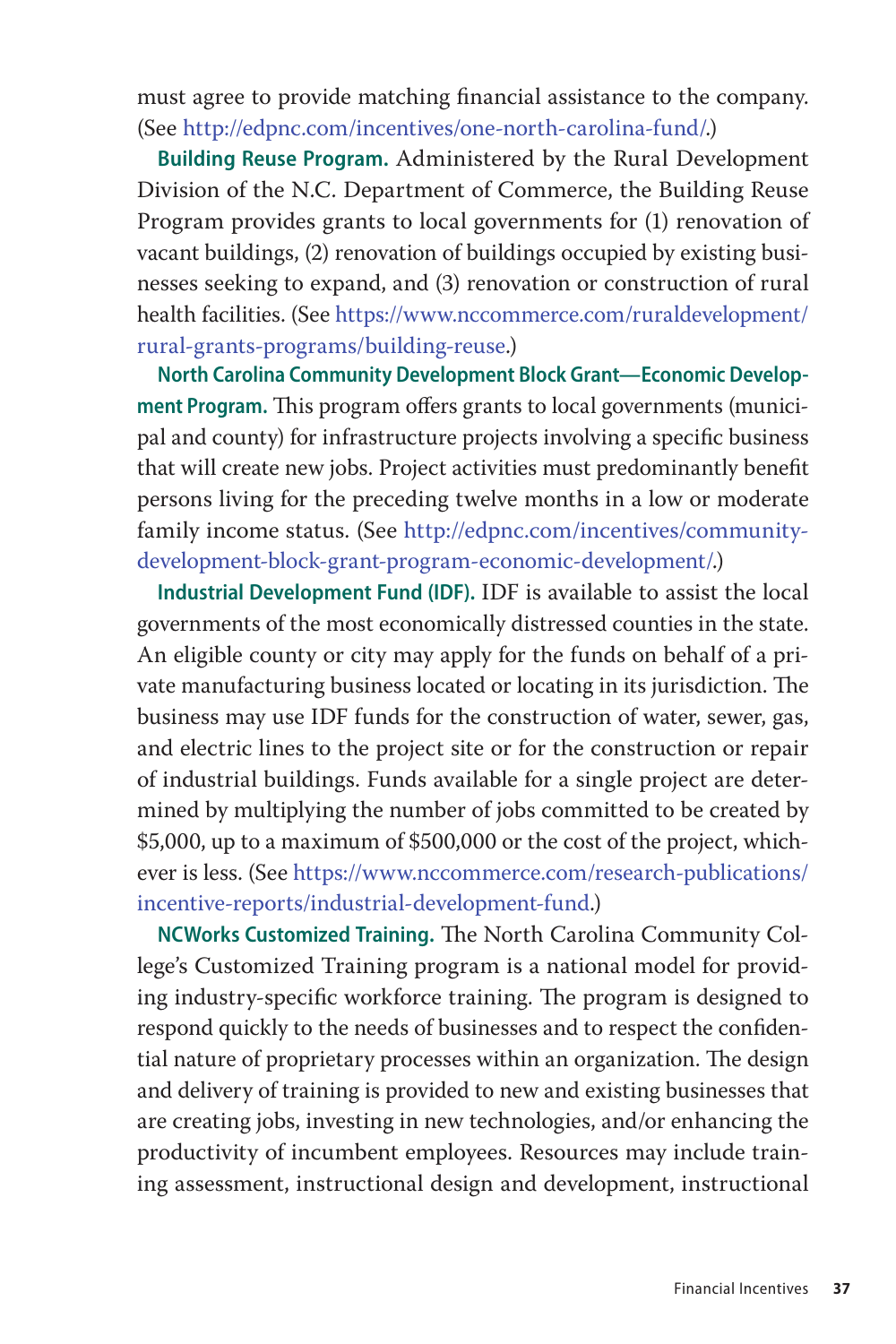<span id="page-48-0"></span>costs, and training delivery. (See [http://www.nccommunitycolleges.](http://www.nccommunitycolleges.edu/ncworks-customized-training) [edu/ncworks-customized-training](http://www.nccommunitycolleges.edu/ncworks-customized-training).)

**Rail Industrial Access Program.** The N.C. Department of Transportation administers this program, which provides grant funding to aid in financing the cost of constructing or rehabilitating railroad tracks required by new or expanding industry. Funding is contingent upon the expectation that jobs will be created by or capital investment made in a given project. (See [http://edpnc.com/incentives/north-carolina](http://edpnc.com/incentives/north-carolina-department-of-transportation-rail-industrial-access-program/)[department-of-transportation-rail-industrial-access-program/](http://edpnc.com/incentives/north-carolina-department-of-transportation-rail-industrial-access-program/).)

**Other programs.** Certain business activities may also qualify for financial assistance and tax relief through the following state-level programs:

- Datacenter Sales and Use Tax Exemption
- Historic Preservation Tax Credit
- Inventory Tax Exemption
- Manufacturing Tax Exemption
- Pollution Abatement and Recycling Equipment Sales and Use Tax Exemption
- Foreign Trade Zones (customs duties deferral)
- Bioscience Industrial Development Grant

#### **Regional Programs**

Each of the state's regional economic development partnerships (see the discussion at page 9, above) maintains its own set of policies and procedures for providing financial support for industrial projects. Other regional organizations that support economic development to varying degrees are Councils of Government (COGs) and Workforce Development Boards.

In North Carolina seventeen COGs or regional councils serve multi-county regions by assisting local governments with planning and development issues. COGs provide technical assistance to local governments and help coordinate access to state and federal programs. Some COGs are more directly engaged in economic development activities than others. For example, the Upper Coastal Plain COG located in Rocky Mount administers a revolving loan fund and is developing a regional business incubator. (See [http://www.ucpcog.](http://www.ucpcog.org/) [org/.](http://www.ucpcog.org/)) The Centralina COG in the Charlotte region created and staffs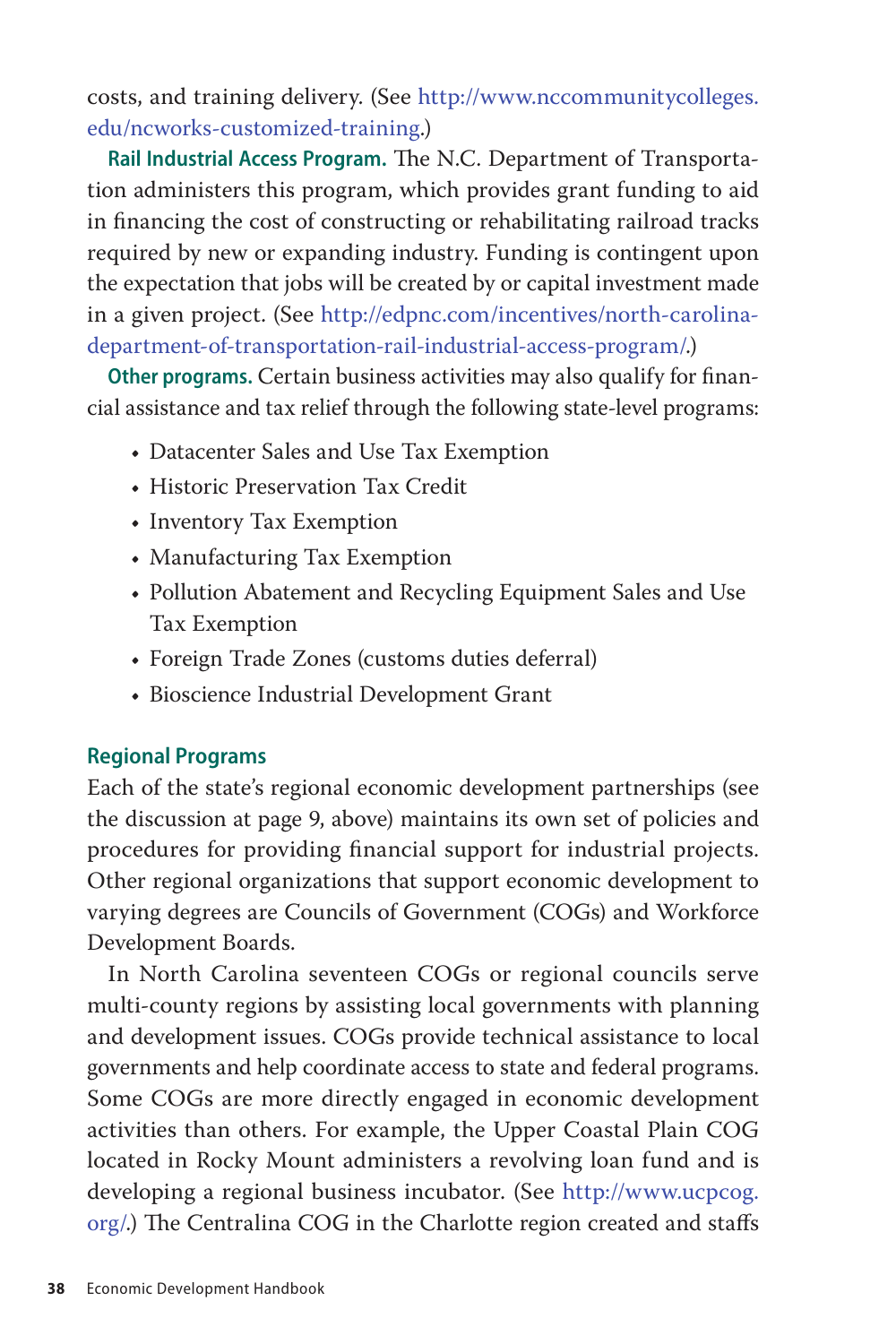<span id="page-49-0"></span>a nonprofit organization called the Centralina Economic Development Commission. (See [http://www.centralina.org/.](http://www.centralina.org/))

There are twenty-three Workforce Development Boards in the state that oversee and coordinate federal workforce programs at the local level. Some Workforce Development Boards serve single counties, but many serve multi-county regions and are based within COGs. Local elected officials appoint board members, a majority of whom must be business representatives.

#### **Local Programs**

One survey found that local governments in North Carolina rely primarily on infrastructure investments, zoning, and permitting as economic development incentives.12 However, 42 percent of cities and counties responding to the survey stated that they also provide cash grants directly to firms in lieu of abating local property taxes, which is prohibited under North Carolina law. City and county incentive programs vary widely, but cash grants increasingly are offered along with other types of inducements. In another survey, 95 percent of North Carolina counties reported using incentive grants.13 Cash grants should be tied to the performance of the company undertaking the project in the jurisdiction and are usually calculated based on a formula of anticipated local tax revenue and job increases over a designated period of time.

#### *Local Incentive Examples*

Robeson County maintains a three-tiered industrial development incentive grant program, eligibility for which is based upon capital investment, job, and wage levels. Land grants and other types of assistance are negotiated on a case-by-case basis.

Another example is Forsyth County, which has established incentive guidelines based on new capital investment (building and equipment) and on the number and value of new jobs created by the given project. The county requires a minimum investment of \$3 million and the creation of at least twenty-five new jobs. Incentives must be approved by vote of the board of commissioners. Using a formula that calculates the annual tax return from the investment and the sales tax increase from the new jobs, the county will provide financial assistance to companies based on a three-to-five-year payback. The money can be used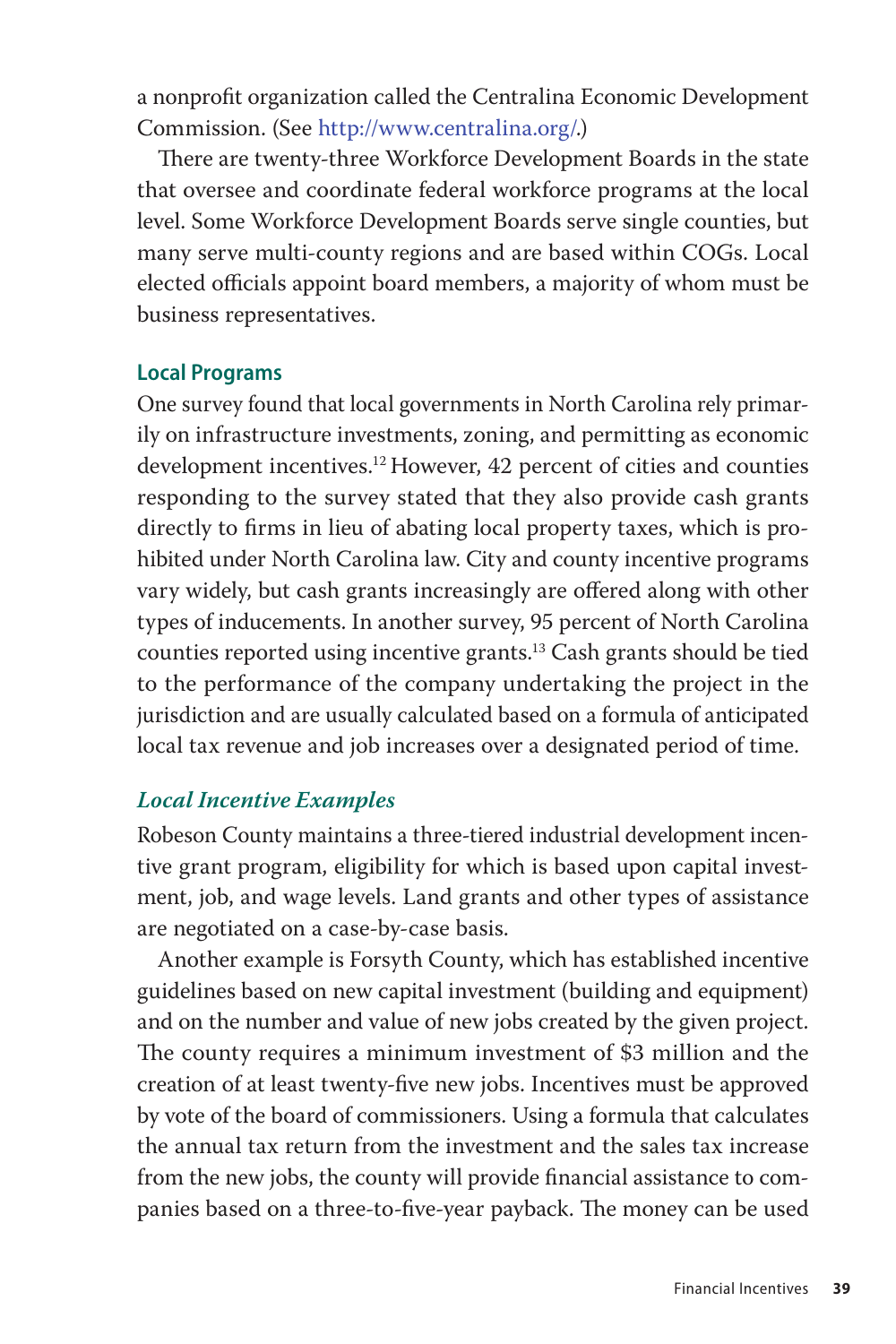<span id="page-50-0"></span>for site, facility, and infrastructure improvements; land acquisition; site analysis; employee training; and lease reductions. Jobs must meet specified wage thresholds.

Scotland County, a third example, awards incentives that include free land, extension of water and sewer lines, relocation assistance, waiver of building permit fees, and cash grants equivalent to 50 to 85 percent of county property taxes. These inducements are extended based upon the amount of capital investment in the project and the number of jobs anticipated within a period of three years.

#### *Industrial Revenue Bonds (IRBs)*

Subject to approval by the N.C. Department of Commerce and the N.C. Local Government Commission, counties may establish authorities to issue IRBs, which provide tax-exempt financing for eligible new or expanded manufacturing facilities and certain solid waste disposal facilities in North Carolina. IRBs offer businesses a convenient, longterm, flexible financing vehicle.

IRBs can be used to finance an entire project, including the cost of land; construction of new or expanded facilities; acquisition and installation of depreciable property, such as equipment; and construction period interest. Typically IRBs are issued as floating-rate debt supported by a letter of credit issued by a bank and have an interest rate that is approximately 60 to 70 percent of the prevailing prime rate. Terms of the bond issue are negotiable, and the costs of issuing bonds can be spread out over the term of the bond issue.

The maximum bond amount is \$10 million. Qualifying projects must include

- a written commitment of local support (called an "inducement letter"),
- a commitment either to pay wages above the county manufacturing average or 10 percent above the state average or to locate in an area of severe unemployment,
- the procurement of required environmental permits,
- the creation of a sufficient number of jobs to impact the local economy (a minimum of six jobs per \$1 million in bonds), and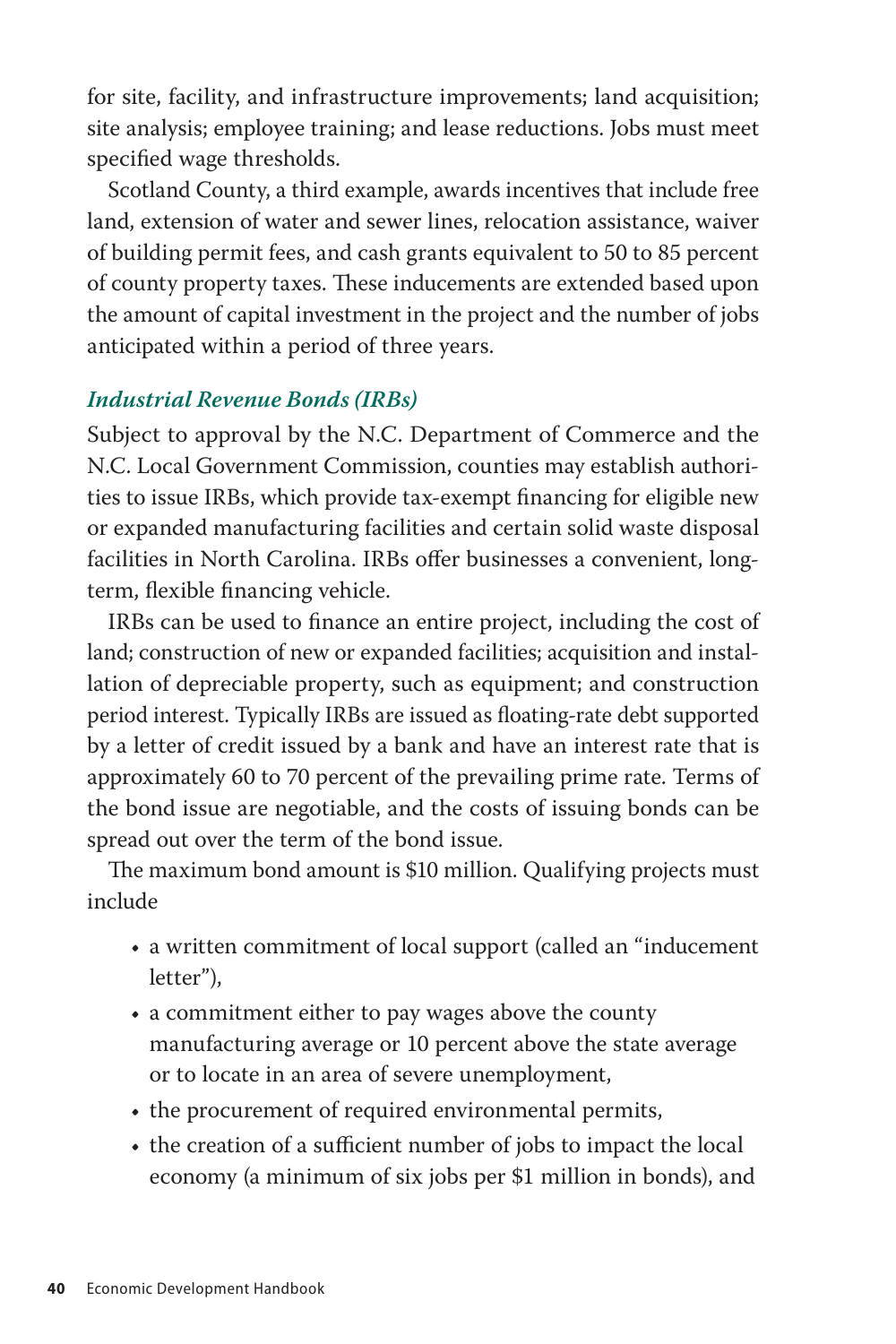<span id="page-51-0"></span>• an assurance that the new financing will not result in the company closing another facility in North Carolina.

#### *Project Development Financing*

North Carolina was one of the last states in the U.S. to adopt this type of financing mechanism. In November 2004 voters approved an amendment to the state constitution that authorizes local governments to issue "project development financing" bonds without voter approval to pay for certain public investments needed to attract private development. More commonly known as tax increment financing, or "TIF," this type of bond relies on the incremental tax revenues that result from increases in assessed property values. The bonds are considered self-financing because, if successful, the public improvements they finance will stimulate new private investment and generate tax revenues that are used to pay off the bond debt.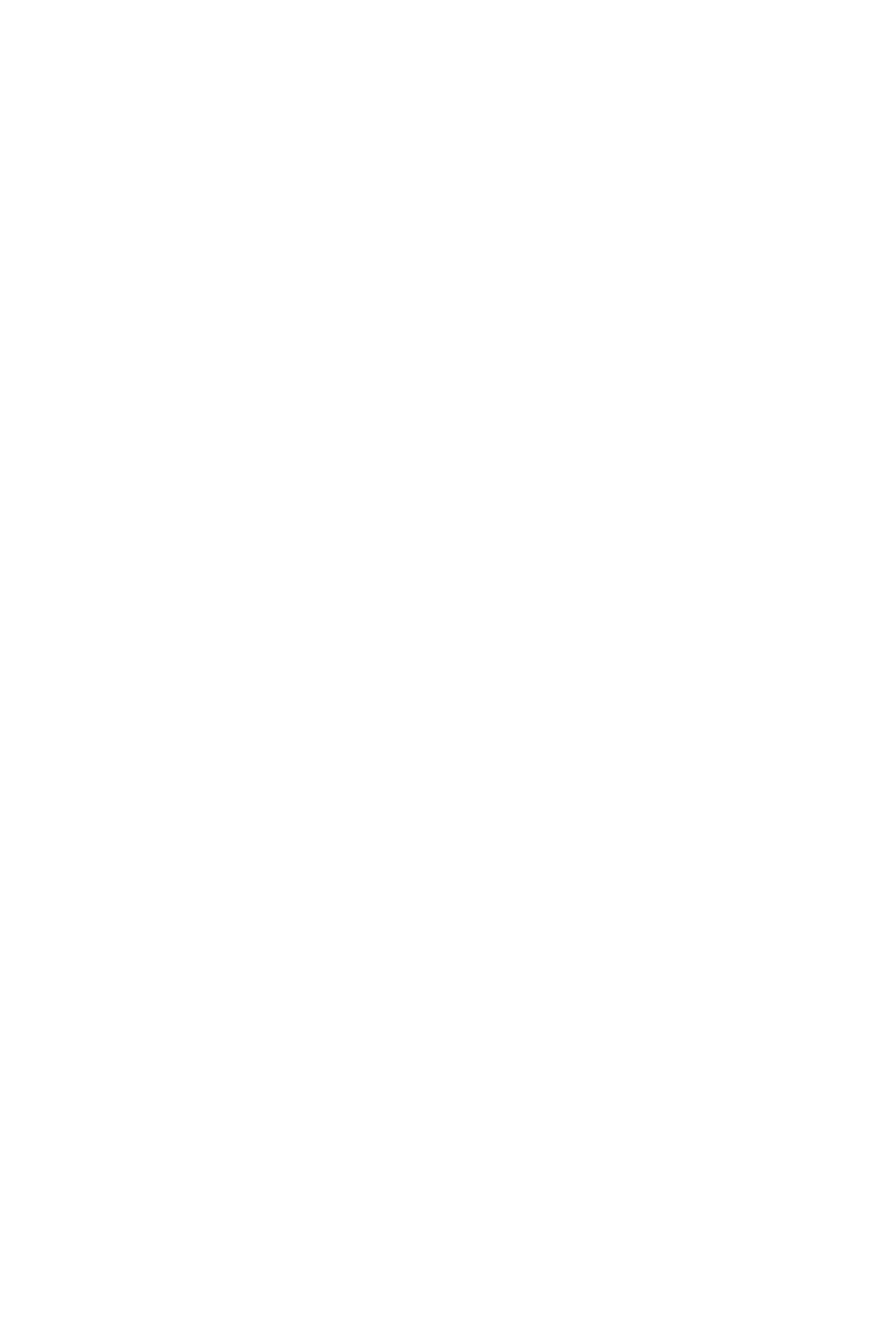# <span id="page-53-0"></span>**The Future of Economic Development in North Carolina**

The field of economic development is constantly evolving and is influenced by new ideas and innovative thinking about how best to promote private investment and job creation. This is evident in the recent changes in North Carolina's economic development delivery system at the state level. The latest trends in the field emphasize homegrown strategies that build on existing local assets as potential sources of growth. They also highlight the advantages of collaboration and partnerships (social capital) in implementing economic development. The following five strategies are showing promise as new ways of doing economic development.

**1. Collaborating to compete** by building connections among the firms within key industry clusters and between firms and supporting organizations, and also by facilitating cooperative arrangements between jurisdictions to address issues such as infrastructure, product development (e.g., multi-jurisdictional industrial parks), and innovation. An example is the "triple helix" approach to collaborative innovation that is occurring in the Research Triangle region. $14$ 

**2. Cultivating innovation, creativity, and talent** by fostering an environment that is conducive to creative ideas, new technologies, and innovative firms; increasing the pool of knowledge workers; equipping people with higher-order skills; and preparing people for community leadership.

**3. Using "economic gardening"** as a specific way to "grow your own" jobs from scratch by cultivating local entrepreneurs and small firms and creating a local ecosystem that supports their growth.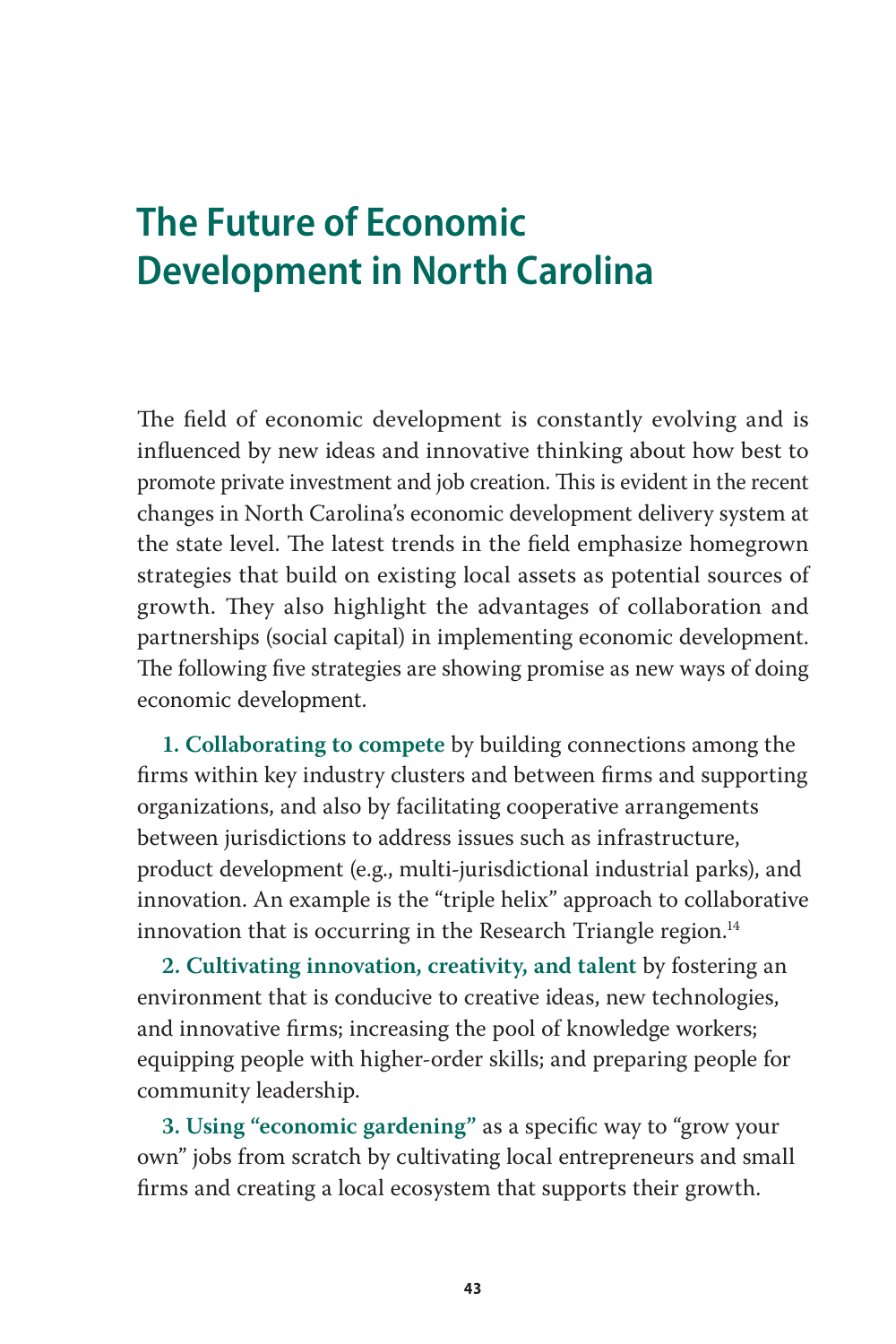**4. Place-making**, that is, capitalizing on the distinctive and special characteristics of a particular place, such as its natural environment, cultural heritage, specialized infrastructure, and arts/ crafts traditions. This strategy is often involved in some of the efforts to promote local foods and craft breweries in some parts of the state.

**5. Promoting sustainable prosperity**—taking a long-term view of economic development and seeking to balance the so-called "3 Es": economic growth, environmental conservation, and equity. Some refer to this approach as "triple bottom line" development. Applying this model in North Carolina may be a way to align emerging interests in promoting the state's green economy with a renewed emphasis on promoting prosperity that is widely shared among residents living in urban and rural communities alike.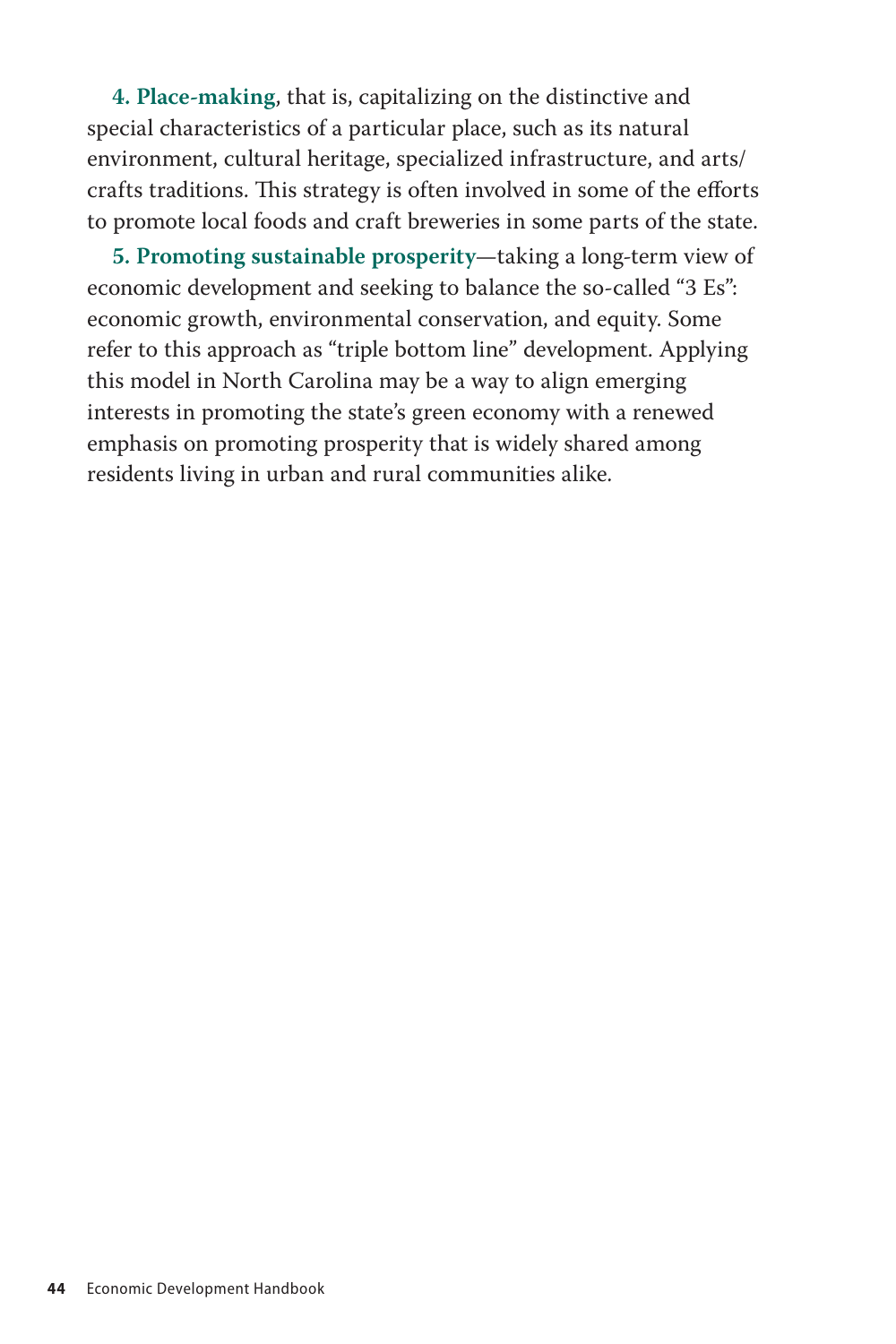### <span id="page-55-0"></span>**Endnotes**

1. See Scott Huler, "The Man and the Plan Behind Research Triangle Park," *Our State* (Aug. 25, 2014), [www.ourstate.com/](http://www.ourstate.com/research-triangle-park/) research-triangle-park/.

2. See Mark Arend, "In It to Win It," *Site Selection* (May 2015), <http://siteselection.com/issues/2015/may/top-competitive-states.cfm>.

3. Timothy J. Bartik, "Economic Development," in *Management Policies in Local Government Finance*, eds. J. Richard Aronson and Eli Schwartz, 5th ed. (Washington, DC: International City/ County Management Association, 2004), 355–90; Ted Levine, "Six Revolutions in Economic Development Marketing," *Economic Development Journal* vol. 1, no. 1 (2002): 5–12.

4. Mark Binker, "NC Wealth Gaps Spurring Rebuild of Economic Development Efforts," WRAL.com (Jan. 7, 2016), [www.wral.com/](http://www.wral.com/nc-wealth-gaps-spurring-rebuild-of-economic-development-efforts/15219983/) [nc-wealth-gaps-spurring-rebuild-of-economic-development-efforts/](http://www.wral.com/nc-wealth-gaps-spurring-rebuild-of-economic-development-efforts/15219983/)  [15219983/.](http://www.wral.com/nc-wealth-gaps-spurring-rebuild-of-economic-development-efforts/15219983/)

5. David R. Kolzow, *A Strategic Approach to Economic Development*, (Taimerica Management Co., 2010).

6. Henry M. Cothran, *Business Retention and Expansion (BRE) Programs: Why Existing Business are Important* (Gainesville, FL: University of Florida, IFAS Extension, 2009), [http://edis.ifas.ufl.edu/](http://edis.ifas.ufl.edu/pdffiles/FE/FE65100.pdf) [pdffiles/FE/FE65100.pdf.](http://edis.ifas.ufl.edu/pdffiles/FE/FE65100.pdf)

7. For a fuller description of these examples and additional ones, see Will Lambe, *Small Towns, Big Ideas: Case Studies in Small Town Community Economic Development* (UNC School of Government and N.C. Rural Economic Development Center, 2008), [www.schoolofgovernment.unc.edu/programs/cednc/stbi/.](http://www.schoolofgovernment.unc.edu/programs/cednc/stbi/)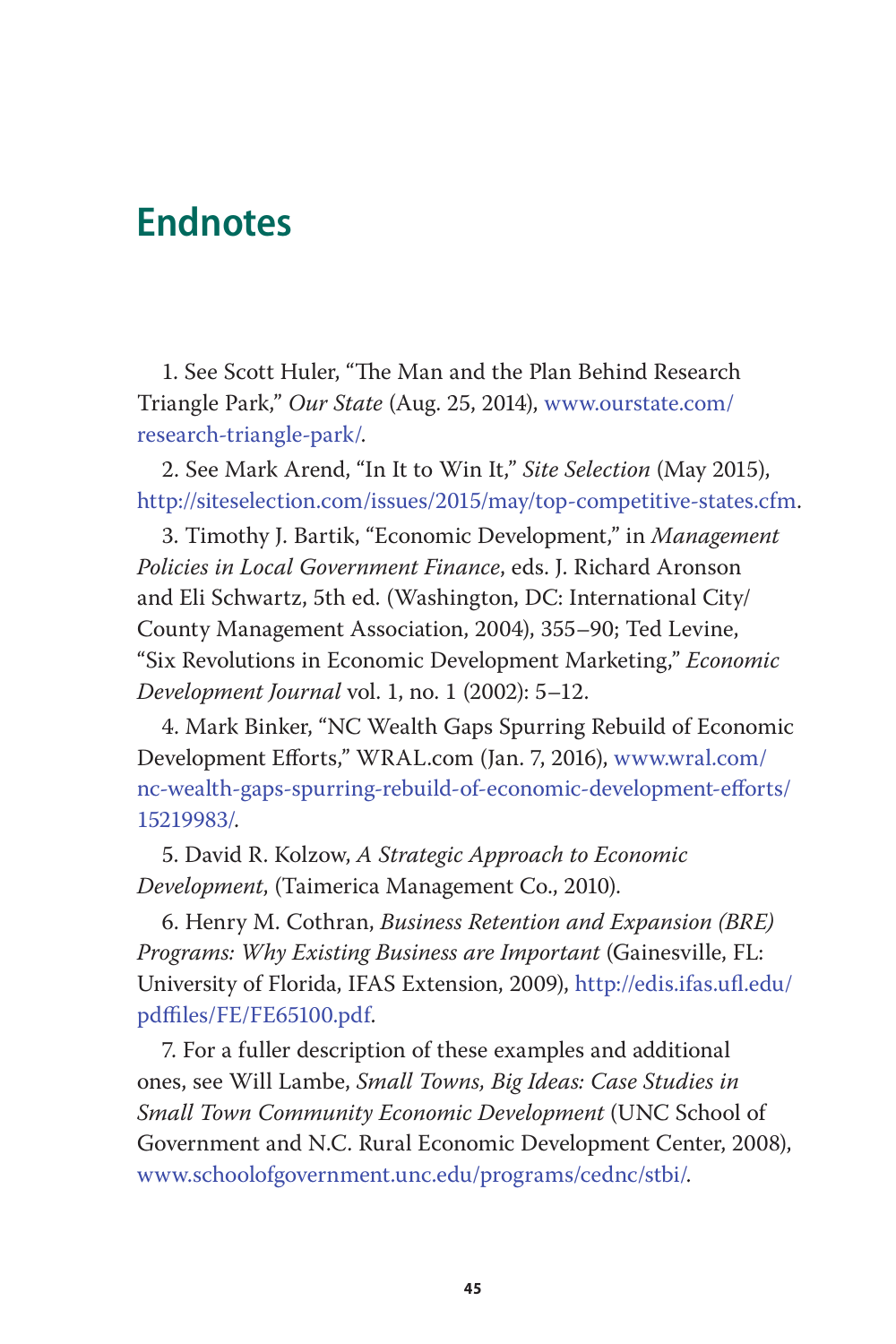8. Crystal Morphis and Ernest Pearson, "Creating Economic Opportunity: Multi-Jurisdictional Parks as a Product Development Tool," *Economic Development Journal* vol. 10, no. 2 (Spring 2011): 28–35.

9. Patricia Mitchell and Charles Abernathy, "Confidentiality and Complexity: Unlocking the Subplots of Economic Development," *PM*  [Public Management] vol. 95, no. 10 (Nov. 2013): 6–11.

10. Jonathan Q. Morgan, "Using Economic Development Incentives: For Better or for Worse," *Popular Government* vol. 74, no. 2 (UNC School of Government, Winter 2009): 16–29, [www.sog.unc.edu/sites/www.sog.unc.edu/files/articles/](http://www.sog.unc.edu/sites/www.sog.unc.edu/files/articles/article3_13.pdf) [article3\\_13.pdf](http://www.sog.unc.edu/sites/www.sog.unc.edu/files/articles/article3_13.pdf).

11. Jonathan Q. Morgan, "Analyzing the Benefits and Costs of Economic Development Projects," *Community and Economic Development Bulletin* No. 7 (UNC School of Government, April 2010), [www.sog.unc.edu/sites/www.sog.unc.edu/files/reports/](http://www.sog.unc.edu/sites/www.sog.unc.edu/files/reports/cedb7.pdf) [cedb7.pdf](http://www.sog.unc.edu/sites/www.sog.unc.edu/files/reports/cedb7.pdf).

12. Jonathan Q. Morgan, *The Role of Local Government in Economic Development: Survey Findings from North Carolina* (UNC School of Government, June 2009), [www.sog.unc.edu/sites/](http://www.sog.unc.edu/sites/www.sog.unc.edu/files/full_text_books/2009175%20The%20Role%20of%20Local%20Government.pdf) [www.sog.unc.edu/files/full\\_text\\_books/2009175%20The%20Role%20](http://www.sog.unc.edu/sites/www.sog.unc.edu/files/full_text_books/2009175%20The%20Role%20of%20Local%20Government.pdf) [of%20Local%20Government.pdf](http://www.sog.unc.edu/sites/www.sog.unc.edu/files/full_text_books/2009175%20The%20Role%20of%20Local%20Government.pdf).

13. Ernest Pearson and Crystal Morphis, *2011 North Carolina Local Incentives Survey* (Sanford Holshouser Economic Development Consulting, Aug. 2011), [ftp://ftp.ashevillenc.gov/](ftp://ftp.ashevillenc.gov/OED/CommAndEconDevIncentives/other/ExternalStudiesReports/2011IncentivesSanfordHolshouserFinal%20Report.pdf) [OED/CommAndEconDevIncentives/other/ExternalStudiesReports/](ftp://ftp.ashevillenc.gov/OED/CommAndEconDevIncentives/other/ExternalStudiesReports/2011IncentivesSanfordHolshouserFinal%20Report.pdf)  [2011IncentivesSanfordHolshouserFinal%20Report.pdf](ftp://ftp.ashevillenc.gov/OED/CommAndEconDevIncentives/other/ExternalStudiesReports/2011IncentivesSanfordHolshouserFinal%20Report.pdf).

14. Jonathan Q. Morgan, "A Collaborative Approach to Innovation-Based Economic Development: The Triple Helix," in *Problem Solving with the Private Sector: A Public Solutions Handbook*, ed. Daniel E. Bromberg (Abingdon, UK: Routledge, 2016), 103–26.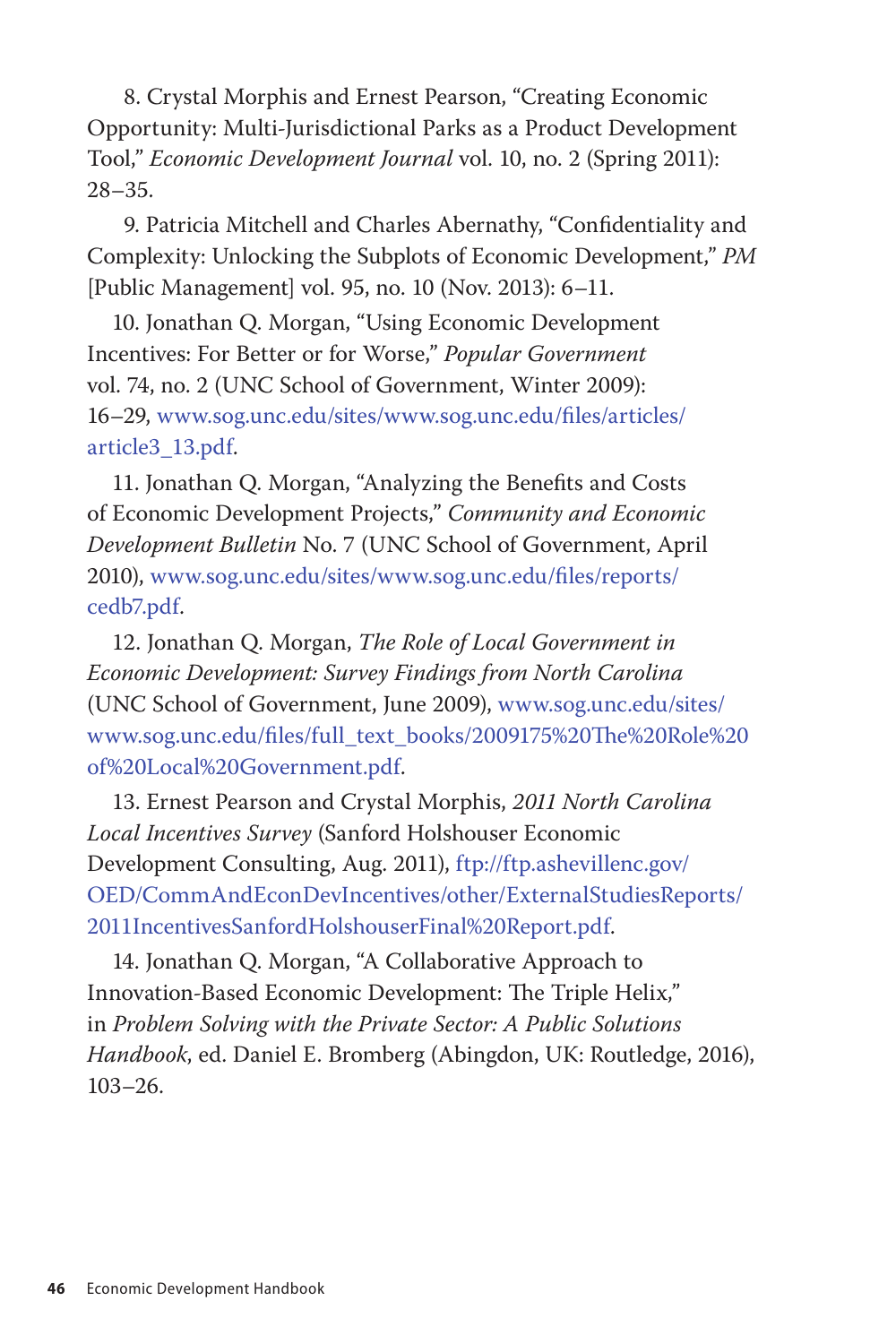### <span id="page-57-0"></span>**Resources**

The following organizations offer information, education, and support on an array of economic development topics.

The North Carolina Economic Development Association (NCEDA) is the statewide association of professional economic developers and their allies. Members promote the state and their respective communities as places for new economic activity. Traditionally this work focused on recruitment of manufacturing industries, but it has recently expanded to include trade, services, tourism, downtown development, business retention, and entrepreneurship. Serving its members for fifty years, NCEDA's mission is to be (1) North Carolina's leading organization for economic development professionals and allies and (2) North Carolina's leading advocacy organization for economic development.

North Carolina Economic Development Association 1201 Edwards Mill Road, Fourth Floor Raleigh, NC 27607 Contact: John Peterson, Executive Director Phone (toll-free): 888-246-2332 Fax: 919-882-1902 [www.nceda.org](http://www.nceda.org)

The North Carolina Department of Commerce is North Carolina's lead public agency for economic, community, and workforce development. The department's mission is to improve the economic well-being and quality of life for all North Carolinians. The Commerce Department contracts with the Economic Development Partnership of North Carolina (EDPNC) to provide business development services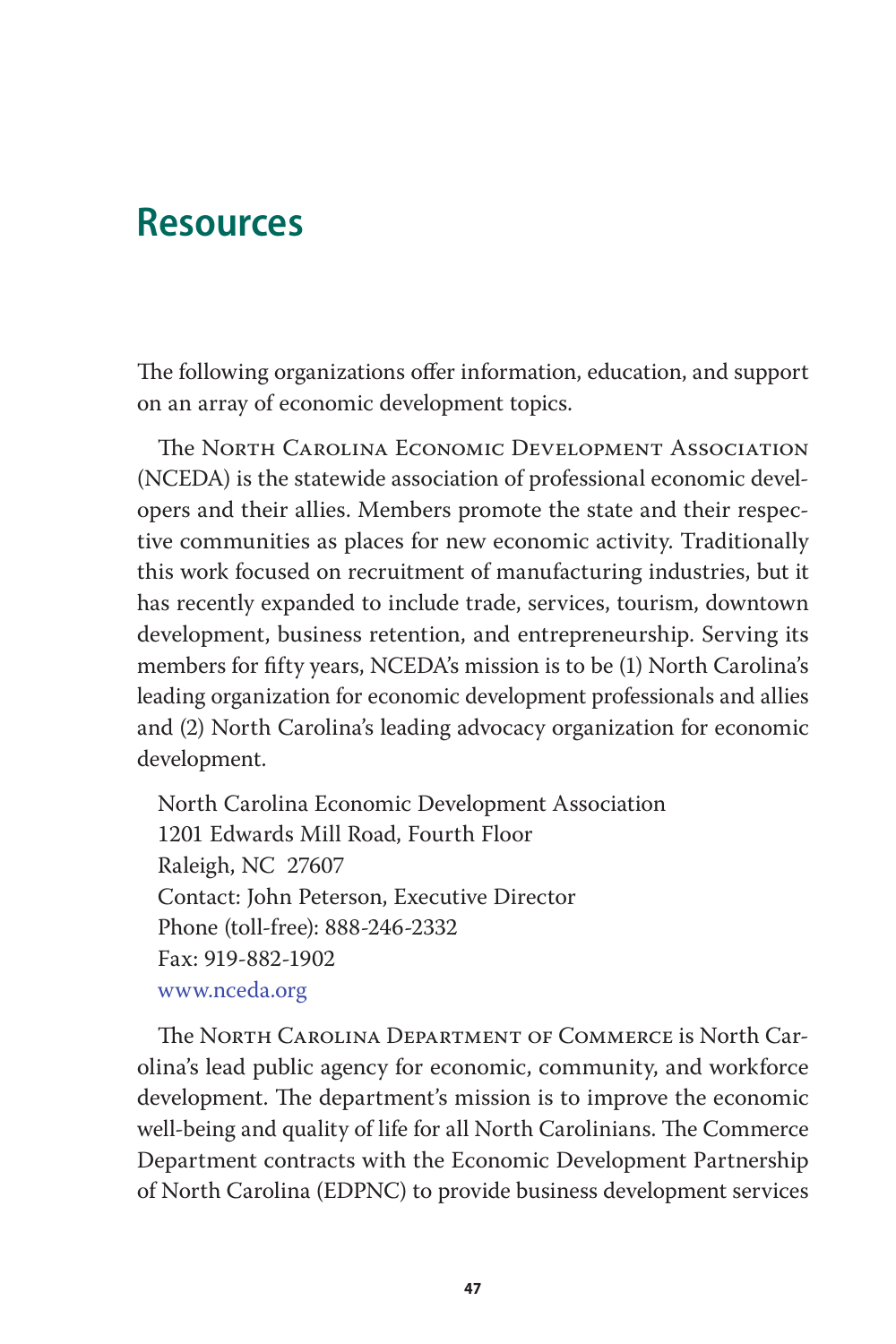and to carry out international trade, tourism, and film activities. The department administers programs in employment security, labor and economic analysis, workforce development, science and technology, and rural development.

North Carolina Department of Commerce 301 N. Wilmington Street Raleigh, NC 27601 Phone: 919-814-4600 [www.nccommerce.com](http://www.nccommerce.com)

The Economic Development Partnership of North Carolina (EDPNC) is a private nonprofit corporation that delivers a variety of state-level economic development functions, including marketing; new business recruitment; existing industry support; international trade and export assistance; small business counseling; and tourism, film, and sports promotion.

Economic Development Partnership of North Carolina 15000 Weston Parkway Cary, NC 27513-2118 Phone: 919-447-7777 [www.edpnc.com](http://www.edpnc.com)

The Basic Economic Development Course at UNC-Chapel HILL provides intensive instruction on the fundamentals of economic development practice. It is an introductory training course designed for economic development professionals employed by public, nonprofit, or private development agencies. The course is accredited by the International Economic Development Council and counts toward the Certified Economic Developer (CEcD) certification for professional economic developers. It serves as the first step in a structured professional development program. The course provides economic development professionals with the foundational knowledge and skills necessary for organizing, planning, and operating economic development activities and programs.

Basic Economic Development Course University of North Carolina at Chapel Hill School of Government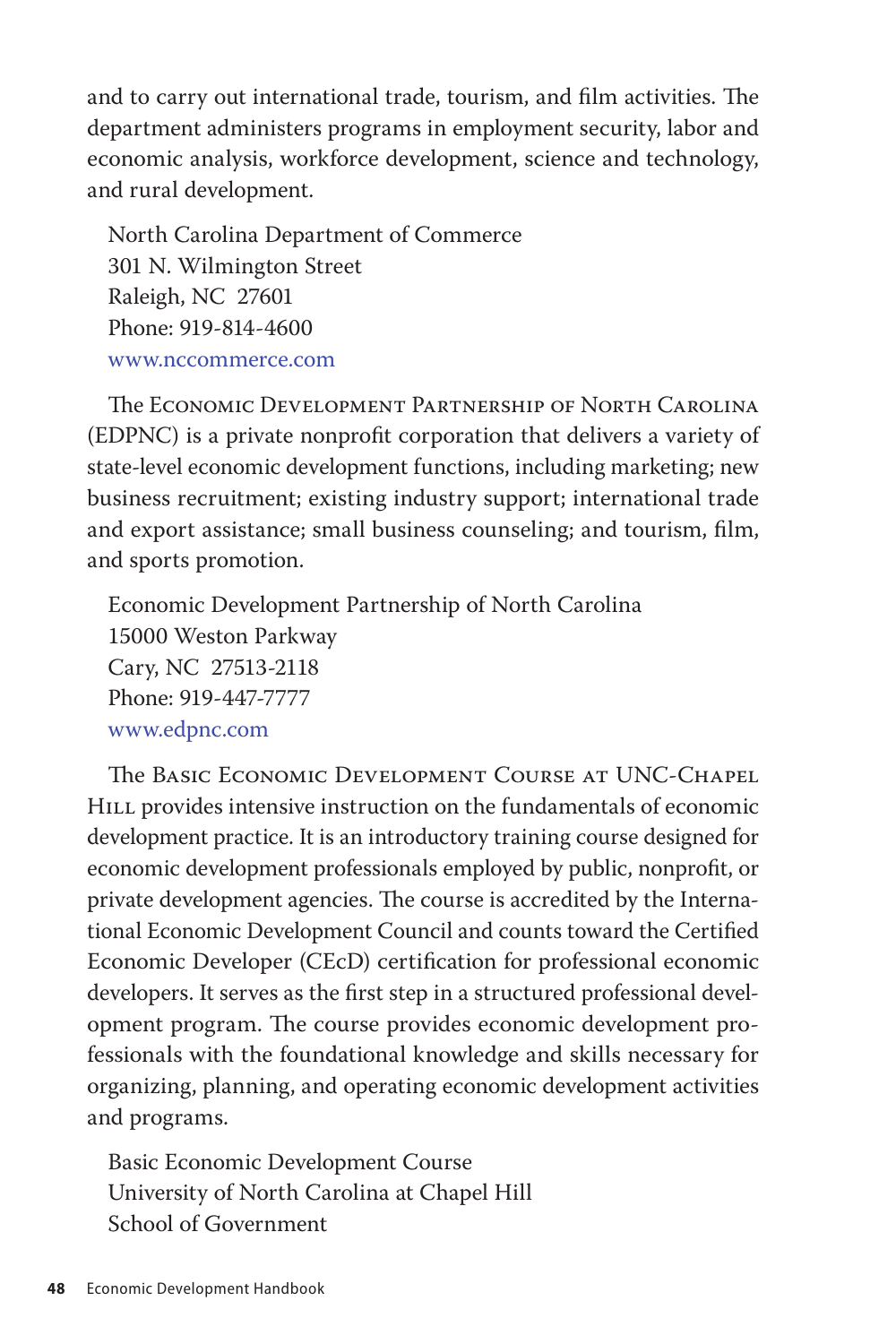Contact: Jonathan Q. Morgan, Ph.D. Phone: 919-843-0972 [www.sog.unc.edu/courses/basic-economic-development](http://www.sog.unc.edu/courses/basic-economic-development)

The North Carolina Community College System strives to open doors to high-quality, accessible educational opportunities that minimize barriers to post-secondary education, maximize student success, develop a globally competent workforce, and improve the lives and well-being of individuals. With 150 locations, more than 14,000 faculty and staff, and 800,000<sup>+</sup> students, the System's fifty-eight institutions offer the following:

- Education, training, and retraining for the workforce, including basic skills and literacy education, occupational and pre-baccalaureate programs.
- Support for economic development through NCWorks Customized Training (see the discussion at page 37, above) for new and existing businesses and through start-up assistance via the Small Business Center Network.
- Pathways to four-year degrees and beyond through collaborations with the University of North Carolina System and private colleges and universities.
- Services to communities and individuals that improve the quality of life across North Carolina.

North Carolina Community College System 5001 Mail Service Center Raleigh, NC 27699-5001 Contact: Linda Weiner, Vice President of Engagement and Strategic Innovation Phone: 919-807-7146 [www.nccommunitycolleges.edu](http://www.nccommunitycolleges.edu)

The GOLDEN LEAF FOUNDATION receives funds through the national tobacco settlement and provides grants to government entities, educational institutions, economic development organizations, and nonprofits to create economic impact, particularly in places adversely affected by tobacco decline. The purpose of Golden LEAF is to fund projects that promise to bring significant economic improvement to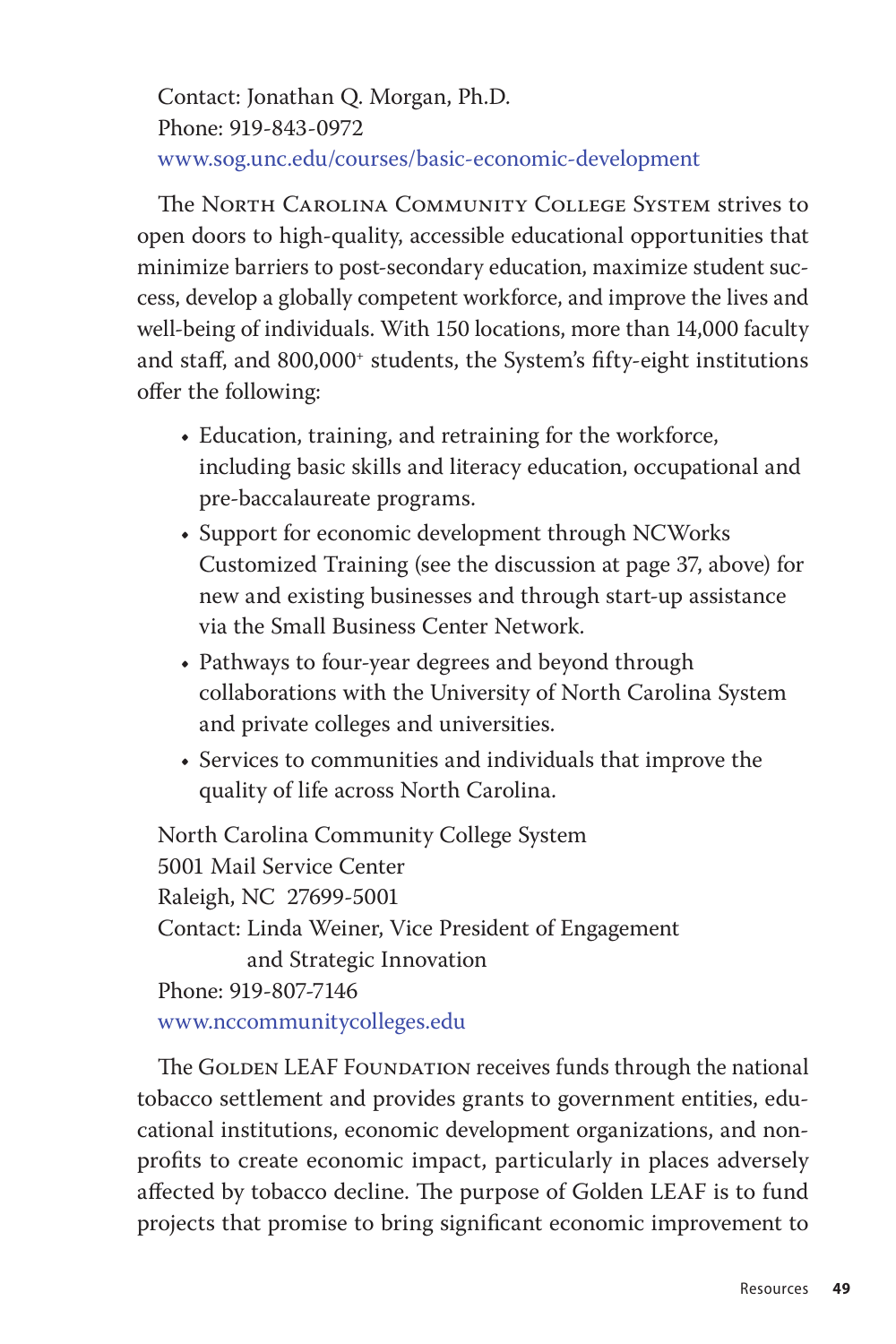the tobacco-dependent, economically distressed, and/or rural communities of North Carolina. Golden LEAF's grant programs focus on three priorities: agriculture, job creation and retention, and workforce preparedness.

Golden LEAF Foundation 301 N. Winstead Avenue Rocky Mount, NC 27804 Contact: Dan Gerlach, President Phone: 252-442-7474 Toll-free: 888-684-8404 Fax: 252-442-7404 [www.goldenleaf.org](http://www.goldenleaf.org)

The RURAL CENTER serves the state's eighty rural counties by developing, promoting, and implementing sound economic strategies to improve the quality of life of rural North Carolinians. The Rural Center places a special focus on individuals with low to moderate incomes and communities with limited resources. It focuses its activities in four areas: public policy, research and innovation, community capacitybuilding, and leadership development.

The Rural Center 4021 Carya Drive Raleigh, NC 27610 Contact: Patrick Woodie, President Phone: 919-250-4314 Fax: 919-250-4325 [www.ncruralcenter.org](http://www.ncruralcenter.org)

The Southern Economic Development Council (SEDC) traces its roots to the fall of 1946, making it the oldest and largest regional economic development association in North America. SEDC is an Internal Revenue Code Section 501(c)(6) nonprofit membership organization serving more than 1,200 economic development professionals in seventeen states. Its membership is diverse, including leaders from across business and industry; chambers of commerce; utilities; transportation; finance; education; and local, regional, and state development agencies.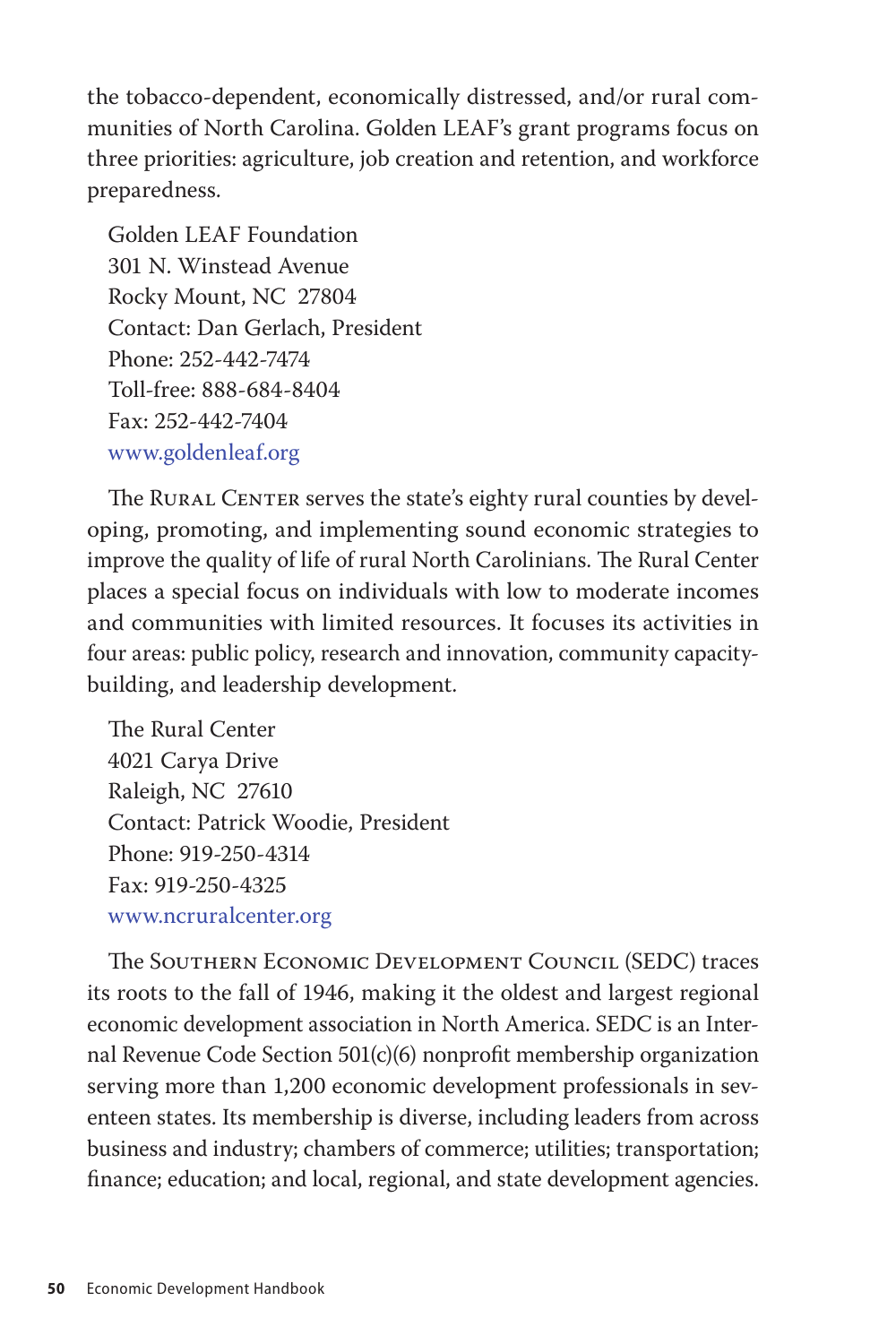Southern Economic Development Council 311 Nelson Street Atlanta, GA 30313 Phone: 404-523-3030 Fax: 404-523-0406 [www.sedc.org](http://www.sedc.org)

The International Economic Development Council (IEDC) was created in 2001 through the merger of the Council for Urban Economic Development (CUED) and the American Economic Development Council (AEDC), both longstanding organizations. IEDC is a professional membership organization with nearly 4,000 members. Its services include conferences, professional development and certification, advisory services, legislative tracking, an information clearinghouse, and publications.

International Economic Development Council 734 15th Street NW, Suite 900 Washington, DC 20005 Phone: 202-223-7800 Fax: 202-223-4745 [www.iedconline.org](http://www.iedconline.org)

CORENET GLOBAL is a worldwide professional development and networking association for corporate real estate and related professionals. Formerly known as IDRC, its 7,000 members are based in five global regions and manage \$1.2 trillion (U.S.) in owned and leased industrial, office, and other space. Among its services is the Open Standards Consortium for Real Estate.

CoreNet Global 133 Peachtree Street NE, Suite 3000 Atlanta, GA 30303 Phone: 404-589-3200 Toll-free: 800-726-8111 Fax: 404-589-3201 [www.corenetglobal.org](http://www.corenetglobal.org)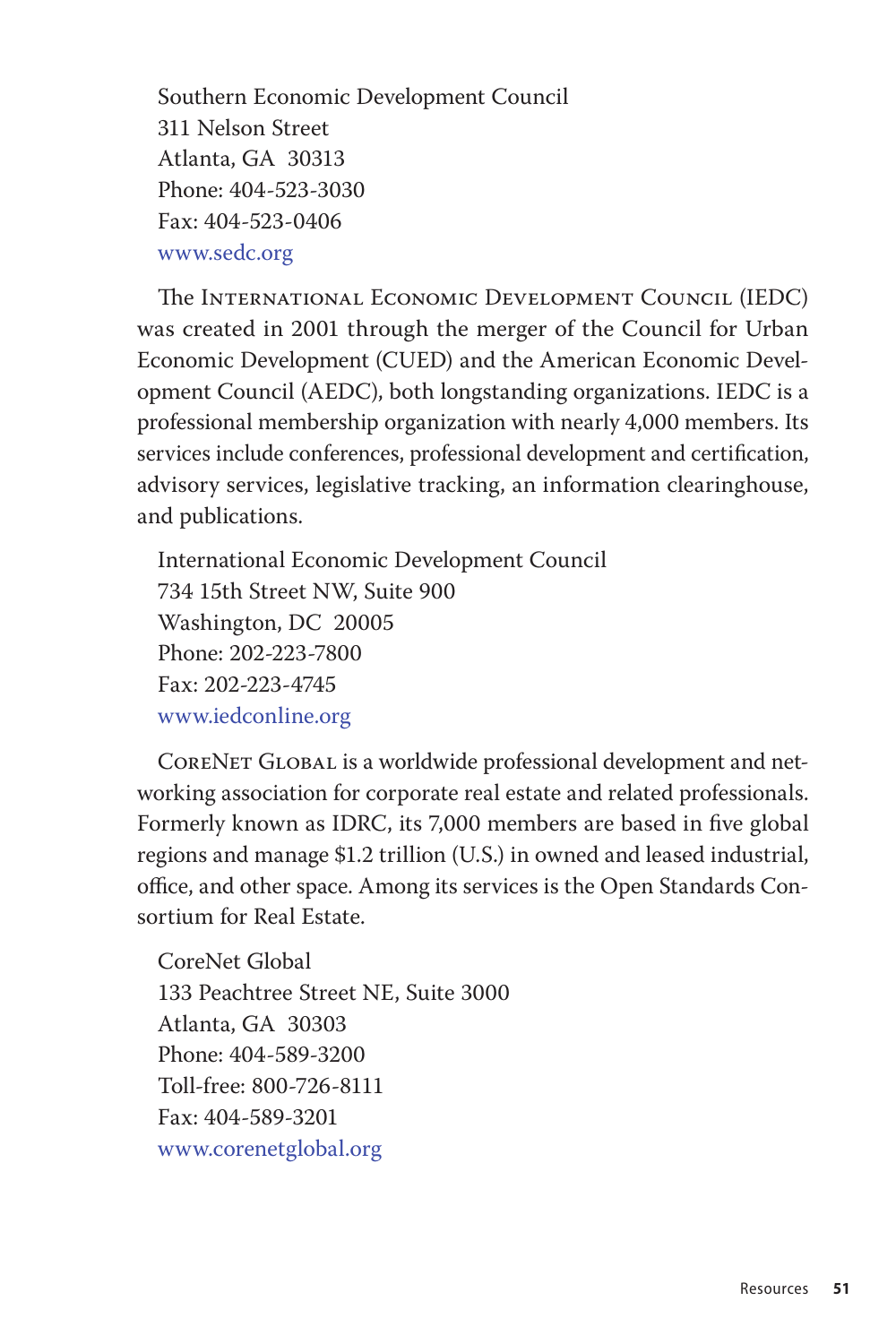The Industrial Asset Management Council (IAMC) is a leading association of industrial asset management and corporate real estate executives, their suppliers and service providers, and economic developers.

Industrial Asset Management Council 6625 The Corners Parkway, Suite 200 Peachtree Corners, GA 30092 Phone: 770-325-3461 Fax: 770-263-8825 [www.iamc.org](http://www.iamc.org)

The U.S. Economic Development Administration (EDA) is a bureau within the U.S. Department of Commerce. EDA is the only federal agency that has as its sole mission economic development. The agency provides grant funding for economic development on a competitive basis focused on job creation and private investment outcomes.

U.S. Economic Development Administration EDA North Carolina Representative: Hillary Sherman 401 West Peachtree Street NW, Suite 1820 Atlanta, GA 30308-3510 Phone: 404-730-3013 Email: hsherman@eda.go[v](http://www.eda.gov) [www.eda.gov](http://www.eda.gov)

The following resources in the state also have a focus on economic development.

- The Development Finance Initiative (DFI) at the UNC SCHOOL OF GOVERNMENT assists local governments in attracting private investment for transformative projects by providing specialized finance and development expertise. DFI partners with communities on projects involving building reuse, community development, downtown revitalization, and economic development. (See [https://www.sog.unc.edu/](https://www.sog.unc.edu/resources/microsites/development-finance-initiative) [resources/microsites/development-finance-initiative.](https://www.sog.unc.edu/resources/microsites/development-finance-initiative))
- NCGrowth at the UNC Kenan Institute of Private ENTERPRISE assists communities, primarily in Eastern North Carolina, with economic development strategic planning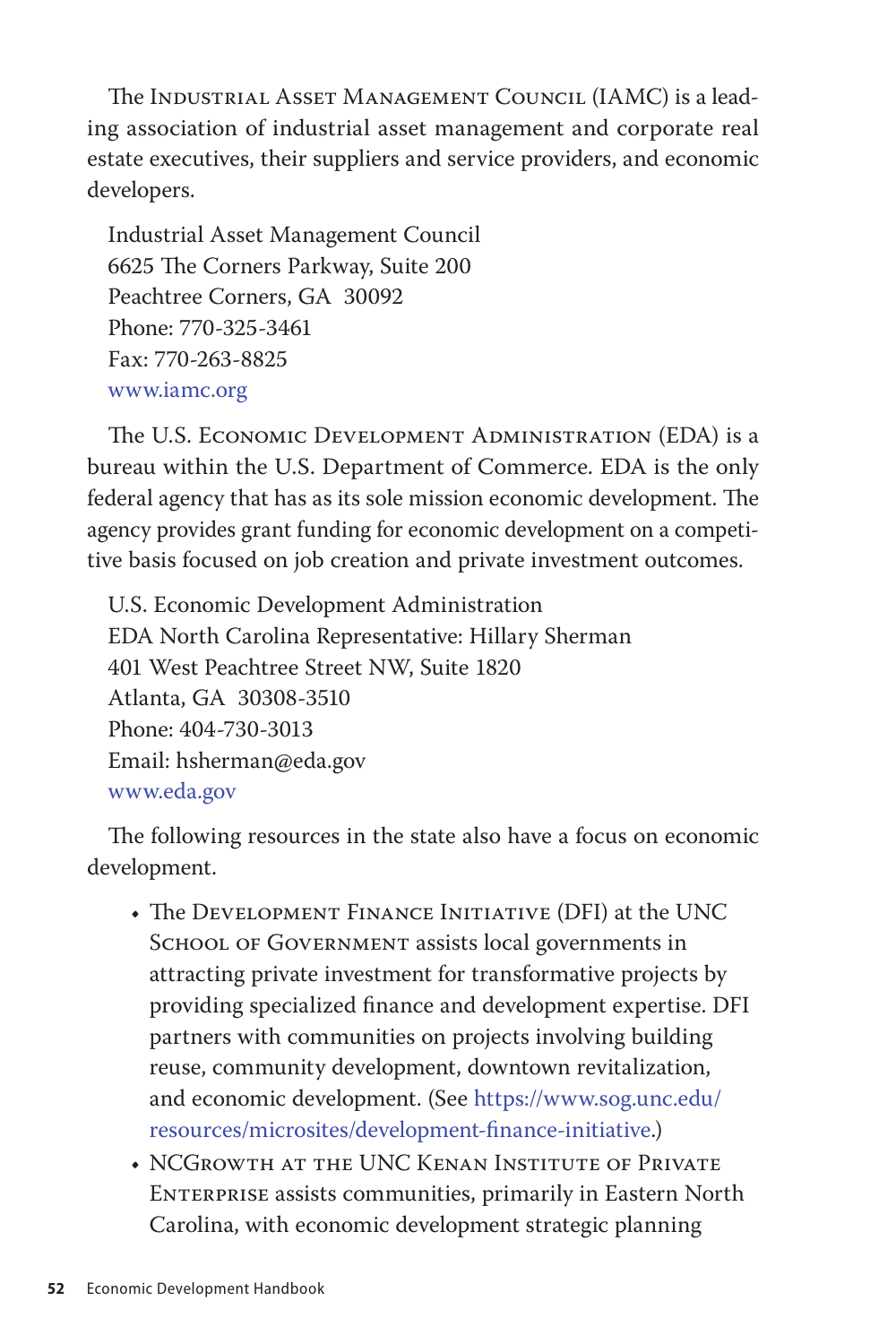and research on important topics such as alternative energy, incentive policies, and local food systems. (See [www.ncgrowth.unc.edu.](http://www.ncgrowth.unc.edu))

- The Industry Expansion Solutions Group at NORTH CAROLINA STATE UNIVERSITY focuses on helping existing industry be more productive and profitable. (See [www.ies.ncsu.edu.](http://www.ies.ncsu.edu))
- Small Business and Technology Development CENTERS, housed at sixteen UNC campuses, provide management counseling and market development services to growing small businesses statewide. (See [www.sbtdc.org.](http://www.sbtdc.org))
- MCNC promotes technology-based economic development statewide through partnerships with universities, industries, and governments. (See [www.mcnc.org.](http://www.mcnc.org))
- The NORTH CAROLINA BIOTECHNOLOGY CENTER accelerates life science technology-based economic development through innovation, commercialization, education, and business growth, with six regional offices across the state. (See [www.ncbiotech.org](http://www.ncbiotech.org).)
- The North Carolina Military Business Center is a collaborative effort between North Carolina businesses and the North Carolina Community College System. Its mission is to leverage military and other federal business opportunities for economic development and quality of life in North Carolina. (See [www.ncmbc.us.](http://www.ncmbc.us))
- The INSTITUTE OF ECONOMIC DEVELOPMENT assists historically underutilized businesses in accessing affordable capital, expanding market opportunities, and stabilizing internal management and control systems. (See [www.theinstitutenc.org.](http://www.theinstitutenc.org) )
- The Institute for Emerging Issues at North Carolina STATE UNIVERSITY convenes leaders from businesses, nonprofit organizations, governments, and higher education institutions to tackle some of the biggest issues facing North Carolina's future growth and prosperity, including education, health, tax and finance, energy and the environment, and economic development. (See [www.ncsu.edu/iei.](http://www.ncsu.edu/iei))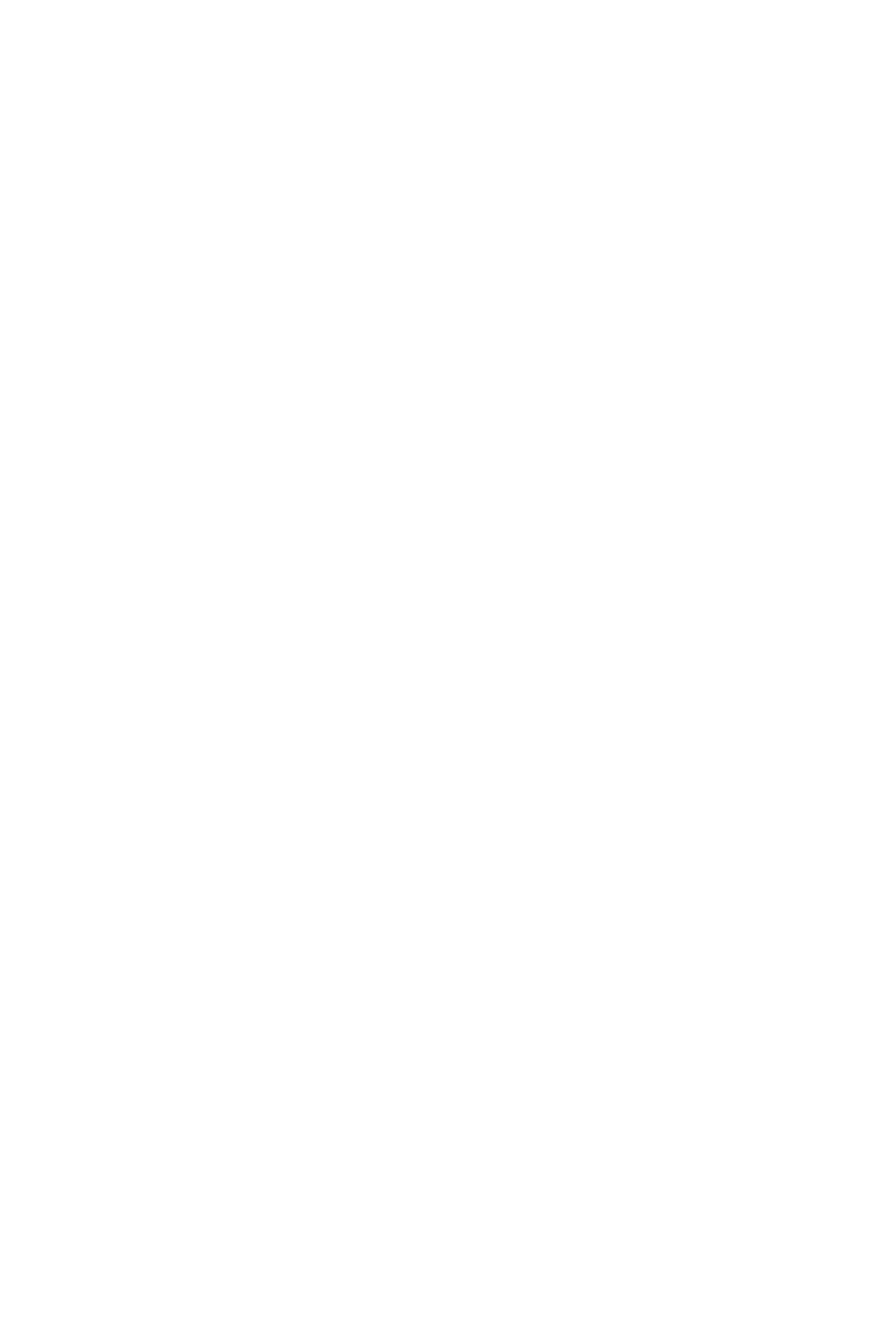# **About the Editor/Author**

**Jonathan Q. Morgan** is an Associate Professor of Public Administration and Government in the School of Government at the University of North Carolina at Chapel Hill, where he teaches, advises, and conducts applied research on economic development. He directs the annual Basic Economic Development Course at UNC, which is accredited by the International Economic Development Council. Prior to joining the School of Government in 2003, he worked for Regional Technology Strategies, Inc., an economic and workforce development consulting firm located in Carrboro, NC. Dr. Morgan has also served as Director of Economic Policy and Research for the N.C. Department of Commerce, as well as Research and Policy Director for the N.C. Institute of Minority Economic Development. He holds a B.A. in economics from the University of Virginia, an M.P.A. from Clark Atlanta University, and a Ph.D. in public administration from North Carolina State University.